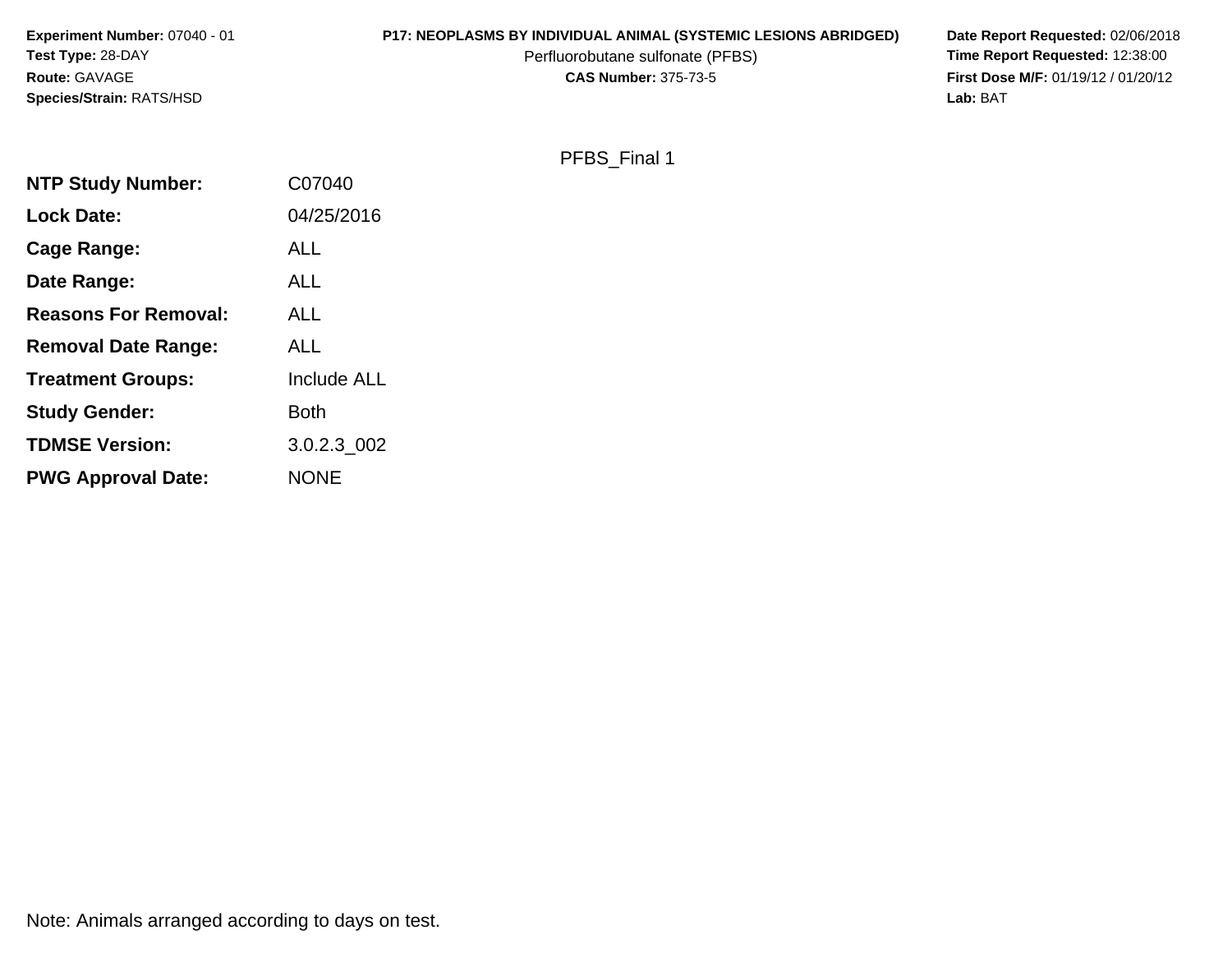Perfluorobutane sulfonate (PFBS)<br>**CAS Number:** 375-73-5

**P17: NEOPLASMS BY INDIVIDUAL ANIMAL (SYSTEMIC LESIONS ABRIDGED)** Date Report Requested: 02/06/2018<br>Perfluorobutane sulfonate (PFBS) **Time Report Requested:** 12:38:00 **First Dose M/F:** 01/19/12 / 01/20/12<br>**Lab:** BAT **Lab:** BAT

| DAY ON TEST<br><b>HARLAN SPRAGUE DAWLEY RATS</b><br><b>MALE</b> | $\mathbf 0$<br>$\overline{0}$<br>$\frac{2}{9}$                             | $\begin{smallmatrix}0\\0\end{smallmatrix}$<br>$\frac{2}{9}$                 | $\pmb{0}$<br>$\overline{0}$<br>$\frac{2}{9}$                                       | $\mathsf{O}\xspace$<br>$\frac{0}{2}$                                           | $\begin{array}{c} 0 \\ 0 \\ 2 \\ 9 \end{array}$                                        | $\begin{array}{c} 0 \\ 0 \\ 2 \\ 9 \end{array}$                                       | $\mathbf 0$<br>$\mathbf 0$<br>$\frac{2}{9}$                                  | $\pmb{0}$<br>$\ddot{\mathbf{0}}$<br>$\frac{2}{9}$             | 0<br>$\ddot{\mathbf{0}}$<br>$\frac{2}{9}$            | $\pmb{0}$<br>$\overline{0}$<br>$\frac{2}{9}$                   |          |
|-----------------------------------------------------------------|----------------------------------------------------------------------------|-----------------------------------------------------------------------------|------------------------------------------------------------------------------------|--------------------------------------------------------------------------------|----------------------------------------------------------------------------------------|---------------------------------------------------------------------------------------|------------------------------------------------------------------------------|---------------------------------------------------------------|------------------------------------------------------|----------------------------------------------------------------|----------|
| 0mg/kg/d M<br><b>ANIMAL ID</b>                                  | $\mathbf 0$<br>$\mathbf 0$<br>$\mathbf{1}$<br>$\sqrt{5}$<br>$\overline{1}$ | $\mathbf 0$<br>$\boldsymbol{0}$<br>$\mathbf{1}$<br>$\sqrt{5}$<br>$\sqrt{2}$ | $\mathsf{O}\xspace$<br>$\pmb{0}$<br>$\mathbf{1}$<br>$\overline{5}$<br>$\mathbf{3}$ | $\mathbf 0$<br>$\mathbf 0$<br>$\mathbf{1}$<br>$\overline{5}$<br>$\overline{4}$ | $\pmb{0}$<br>$\boldsymbol{0}$<br>$\mathbf{1}$<br>$\begin{array}{c} 5 \\ 5 \end{array}$ | $\begin{smallmatrix} 0\\0 \end{smallmatrix}$<br>$\mathbf{1}$<br>$\sqrt{5}$<br>$\,6\,$ | $\mathbf 0$<br>$\mathbf 0$<br>$\overline{1}$<br>$\sqrt{5}$<br>$\overline{7}$ | $\mathbf 0$<br>$\mathbf 0$<br>$\mathbf{1}$<br>$\sqrt{5}$<br>8 | $\mathbf 0$<br>$\mathbf 0$<br>$\mathbf{1}$<br>5<br>9 | $\mathbf 0$<br>$\mathbf 0$<br>$\mathbf{1}$<br>6<br>$\mathbf 0$ | * TOTALS |
| <b>ALIMENTARY SYSTEM</b>                                        |                                                                            |                                                                             |                                                                                    |                                                                                |                                                                                        |                                                                                       |                                                                              |                                                               |                                                      |                                                                |          |
| Esophagus                                                       |                                                                            |                                                                             |                                                                                    |                                                                                |                                                                                        |                                                                                       |                                                                              |                                                               | $\ddot{}$                                            | $^{+}$                                                         | 10       |
| Intestine Large, Cecum                                          |                                                                            |                                                                             |                                                                                    |                                                                                |                                                                                        |                                                                                       |                                                                              |                                                               | $\ddot{}$                                            | $\overline{+}$                                                 | 10       |
| Intestine Large, Colon                                          | ÷                                                                          |                                                                             |                                                                                    |                                                                                |                                                                                        |                                                                                       |                                                                              |                                                               | $\ddot{}$                                            | $^{+}$                                                         | 10       |
| Intestine Large, Rectum                                         | ÷                                                                          |                                                                             |                                                                                    |                                                                                |                                                                                        |                                                                                       |                                                                              |                                                               | $\ddot{}$                                            | $+$                                                            | 10       |
| Intestine Small, Duodenum                                       |                                                                            |                                                                             |                                                                                    |                                                                                |                                                                                        |                                                                                       |                                                                              |                                                               | ÷.                                                   | $\overline{+}$                                                 | 10       |
| Intestine Small, Ileum                                          |                                                                            |                                                                             |                                                                                    |                                                                                |                                                                                        |                                                                                       |                                                                              |                                                               | ÷.                                                   | $\ddot{}$                                                      | 10       |
| Intestine Small, Jejunum                                        |                                                                            |                                                                             |                                                                                    |                                                                                |                                                                                        |                                                                                       |                                                                              |                                                               | $\ddot{}$                                            | $+$                                                            | 10       |
| Liver                                                           | $\div$                                                                     |                                                                             |                                                                                    |                                                                                |                                                                                        |                                                                                       |                                                                              |                                                               | $\ddot{}$                                            | $+$                                                            | 10       |
| Pancreas                                                        |                                                                            |                                                                             |                                                                                    |                                                                                |                                                                                        |                                                                                       |                                                                              |                                                               | $\ddot{}$                                            | $+$                                                            | 10       |
| Salivary Glands                                                 |                                                                            |                                                                             |                                                                                    |                                                                                |                                                                                        |                                                                                       |                                                                              |                                                               |                                                      | $\ddot{}$                                                      | 10       |
| Stomach, Forestomach                                            |                                                                            |                                                                             |                                                                                    |                                                                                |                                                                                        |                                                                                       |                                                                              |                                                               | $\ddot{}$                                            | $^{+}$                                                         | 10       |
| Stomach, Glandular                                              | $\ddot{}$                                                                  |                                                                             |                                                                                    |                                                                                |                                                                                        |                                                                                       |                                                                              |                                                               | ÷                                                    | $^{+}$                                                         | 10       |
| <b>CARDIOVASCULAR SYSTEM</b>                                    |                                                                            |                                                                             |                                                                                    |                                                                                |                                                                                        |                                                                                       |                                                                              |                                                               |                                                      |                                                                |          |
| <b>Blood Vessel</b>                                             | ÷                                                                          | $\ddot{}$                                                                   |                                                                                    | $\overline{+}$                                                                 | $\ddot{}$                                                                              | $\ddot{}$                                                                             | $\pm$                                                                        |                                                               | $\ddot{}$                                            | $\overline{+}$                                                 | 10       |
| Heart                                                           |                                                                            |                                                                             |                                                                                    |                                                                                |                                                                                        |                                                                                       |                                                                              |                                                               |                                                      |                                                                | 10       |

\* .. Total animals with tissue examined microscopically; Total animals with tumor

+ .. Tissue examined microscopically

X .. Lesion present

I .. Insufficient tissue

 M .. Missing tissuey the contract of the contract of the contract of the contract of the contract of  $\mathsf A$  . Autolysis precludes evaluation

Lesion present BLANK .. Not examined microscopically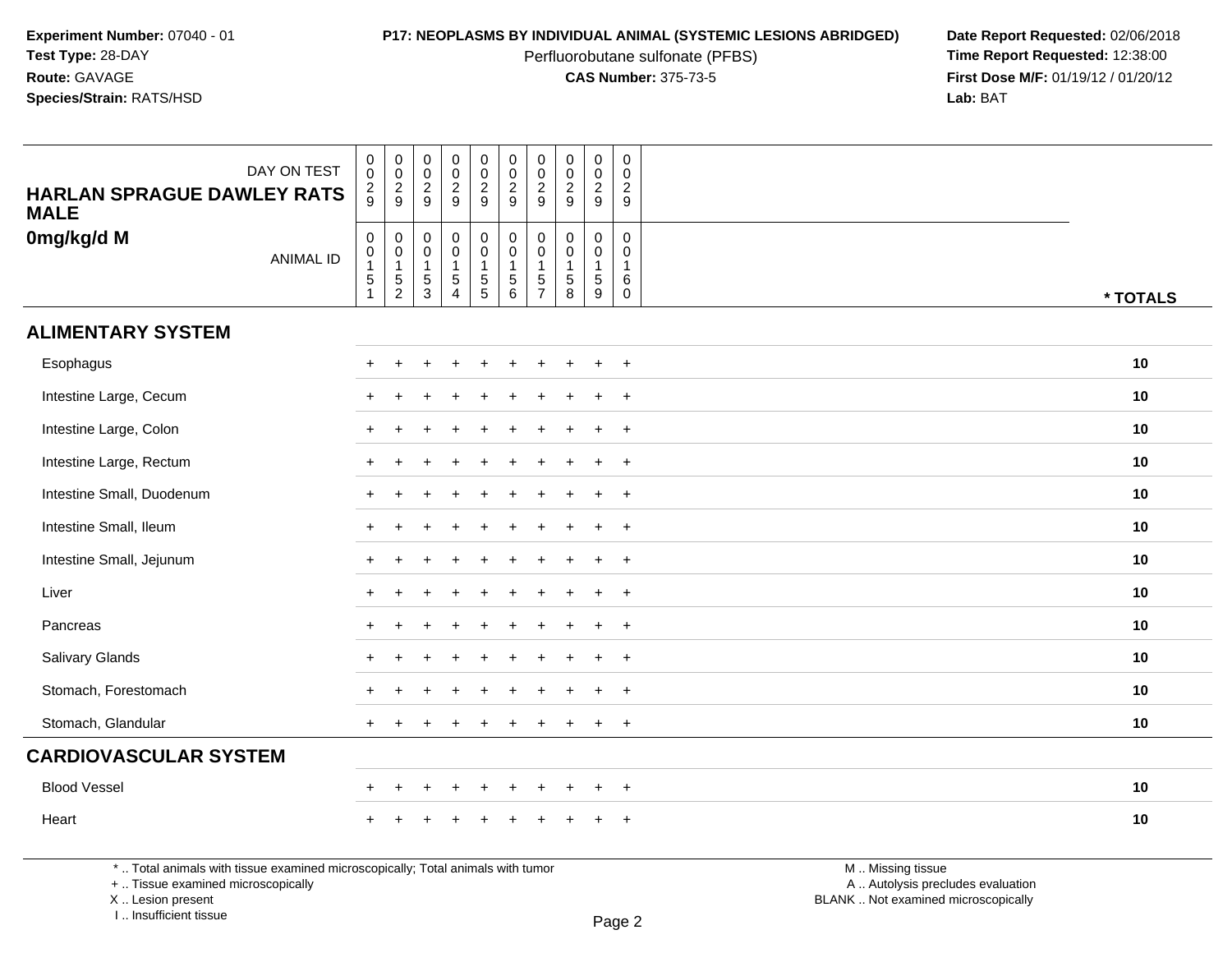Perfluorobutane sulfonate (PFBS)<br>**CAS Number:** 375-73-5

**P17: NEOPLASMS BY INDIVIDUAL ANIMAL (SYSTEMIC LESIONS ABRIDGED)** Date Report Requested: 02/06/2018<br>Perfluorobutane sulfonate (PFBS) **Time Report Requested:** 12:38:00 **First Dose M/F:** 01/19/12 / 01/20/12<br>**Lab:** BAT **Lab:** BAT

| <b>HARLAN SPRAGUE DAWLEY RATS</b> | DAY ON TEST      | 0<br>$\overline{0}$<br>$\frac{2}{9}$                  | $\begin{matrix} 0 \\ 0 \end{matrix}$<br>$\frac{2}{9}$                   | $\begin{matrix} 0 \\ 0 \end{matrix}$<br>$\frac{2}{9}$ | $\begin{matrix} 0 \\ 0 \end{matrix}$<br>$\frac{2}{9}$                                      | $\begin{matrix} 0 \\ 0 \end{matrix}$<br>$\frac{2}{9}$ | $\begin{matrix} 0 \\ 0 \\ 2 \\ 9 \end{matrix}$                                                   | 0<br>$\overline{0}$<br>$\overline{2}$<br>9      | 0<br>$\mathbf 0$<br>$\overline{c}$<br>9              | 0<br>$\ddot{\mathbf{0}}$<br>$\frac{2}{9}$  | 0<br>$\overline{0}$<br>$\overline{c}$<br>9                 |                |
|-----------------------------------|------------------|-------------------------------------------------------|-------------------------------------------------------------------------|-------------------------------------------------------|--------------------------------------------------------------------------------------------|-------------------------------------------------------|--------------------------------------------------------------------------------------------------|-------------------------------------------------|------------------------------------------------------|--------------------------------------------|------------------------------------------------------------|----------------|
| <b>MALE</b>                       |                  |                                                       |                                                                         |                                                       |                                                                                            |                                                       |                                                                                                  |                                                 |                                                      |                                            |                                                            |                |
| 0mg/kg/d M                        | <b>ANIMAL ID</b> | $\mathbf 0$<br>0<br>$\overline{1}$<br>$\sqrt{5}$<br>1 | $\pmb{0}$<br>$\pmb{0}$<br>$\mathbf{1}$<br>$\mathbf 5$<br>$\overline{c}$ | $\mathbf 0$<br>0<br>$\overline{1}$<br>$\frac{5}{3}$   | $\mathbf 0$<br>$\begin{smallmatrix}0\\1\end{smallmatrix}$<br>$\,$ 5 $\,$<br>$\overline{4}$ | 0<br>0<br>$\mathbf{1}$<br>$\frac{5}{5}$               | $\pmb{0}$<br>$\begin{smallmatrix}0\\1\end{smallmatrix}$<br>$\begin{array}{c} 5 \\ 6 \end{array}$ | 0<br>0<br>$\overline{1}$<br>5<br>$\overline{7}$ | $\mathbf 0$<br>0<br>$\mathbf{1}$<br>$\mathbf 5$<br>8 | 0<br>0<br>$\mathbf{1}$<br>$\,$ 5 $\,$<br>9 | $\mathbf 0$<br>0<br>$\mathbf{1}$<br>$\,6\,$<br>$\mathbf 0$ | * TOTALS       |
| <b>ENDOCRINE SYSTEM</b>           |                  |                                                       |                                                                         |                                                       |                                                                                            |                                                       |                                                                                                  |                                                 |                                                      |                                            |                                                            |                |
| <b>Adrenal Cortex</b>             |                  | $+$                                                   | $\ddot{}$                                                               | $\pm$                                                 | $\ddot{}$                                                                                  | $\ddot{}$                                             | $\ddot{}$                                                                                        | $\ddot{}$                                       | $+$                                                  | $+$                                        | $+$                                                        | 10             |
| Adrenal Medulla                   |                  | $+$                                                   |                                                                         |                                                       | $\ddot{}$                                                                                  | $\pm$                                                 | $\ddot{}$                                                                                        | $\ddot{}$                                       | $\div$                                               | $\ddot{}$                                  | $+$                                                        | 10             |
| Islets, Pancreatic                |                  |                                                       |                                                                         |                                                       |                                                                                            | +                                                     |                                                                                                  | ÷                                               | ÷                                                    | $\ddot{}$                                  | $+$                                                        | 10             |
| Parathyroid Gland                 |                  | M                                                     | $+$                                                                     | M                                                     | M                                                                                          | $+$                                                   | $\ddot{}$                                                                                        | $\ddot{}$                                       | $\ddot{}$                                            | $\ddot{}$                                  | $+$                                                        | $\overline{7}$ |
| <b>Pituitary Gland</b>            |                  |                                                       |                                                                         |                                                       |                                                                                            | $\div$                                                |                                                                                                  |                                                 |                                                      | $\ddot{}$                                  | $+$                                                        | 10             |
| <b>Thyroid Gland</b>              |                  | $+$                                                   |                                                                         |                                                       | $\ddot{}$                                                                                  | $\pm$                                                 |                                                                                                  | ÷                                               |                                                      | $\ddot{}$                                  | $+$                                                        | 10             |
| <b>GENERAL BODY SYSTEM</b>        |                  |                                                       |                                                                         |                                                       |                                                                                            |                                                       |                                                                                                  |                                                 |                                                      |                                            |                                                            |                |
| <b>NONE</b>                       |                  |                                                       |                                                                         |                                                       |                                                                                            |                                                       |                                                                                                  |                                                 |                                                      |                                            |                                                            |                |
| <b>GENITAL SYSTEM</b>             |                  |                                                       |                                                                         |                                                       |                                                                                            |                                                       |                                                                                                  |                                                 |                                                      |                                            |                                                            |                |
| Epididymis                        |                  |                                                       |                                                                         |                                                       |                                                                                            |                                                       |                                                                                                  |                                                 |                                                      |                                            | $\overline{+}$                                             | 10             |
| <b>Preputial Gland</b>            |                  |                                                       |                                                                         |                                                       |                                                                                            |                                                       |                                                                                                  |                                                 |                                                      | $\div$                                     | $\ddot{}$                                                  | 10             |
| Prostate                          |                  |                                                       |                                                                         |                                                       | $\div$                                                                                     | $\ddot{}$                                             |                                                                                                  | ÷                                               |                                                      | $\ddot{}$                                  | $+$                                                        | 10             |
| Seminal Vesicle                   |                  | $\div$                                                |                                                                         |                                                       | $\ddot{}$                                                                                  | $\pm$                                                 | $\div$                                                                                           | $\ddot{}$                                       |                                                      | $\ddot{}$                                  | $+$                                                        | 10             |
| <b>Testes</b>                     |                  | $+$                                                   | $\ddot{}$                                                               |                                                       | $+$ $+$                                                                                    | $+$                                                   | $+$                                                                                              | $+$                                             | $+$                                                  | $+$                                        | $+$                                                        | 10             |

# **HEMATOPOIETIC SYSTEM**

\* .. Total animals with tissue examined microscopically; Total animals with tumor

+ .. Tissue examined microscopically

<sup>+</sup>

X .. Lesion present

I .. Insufficient tissue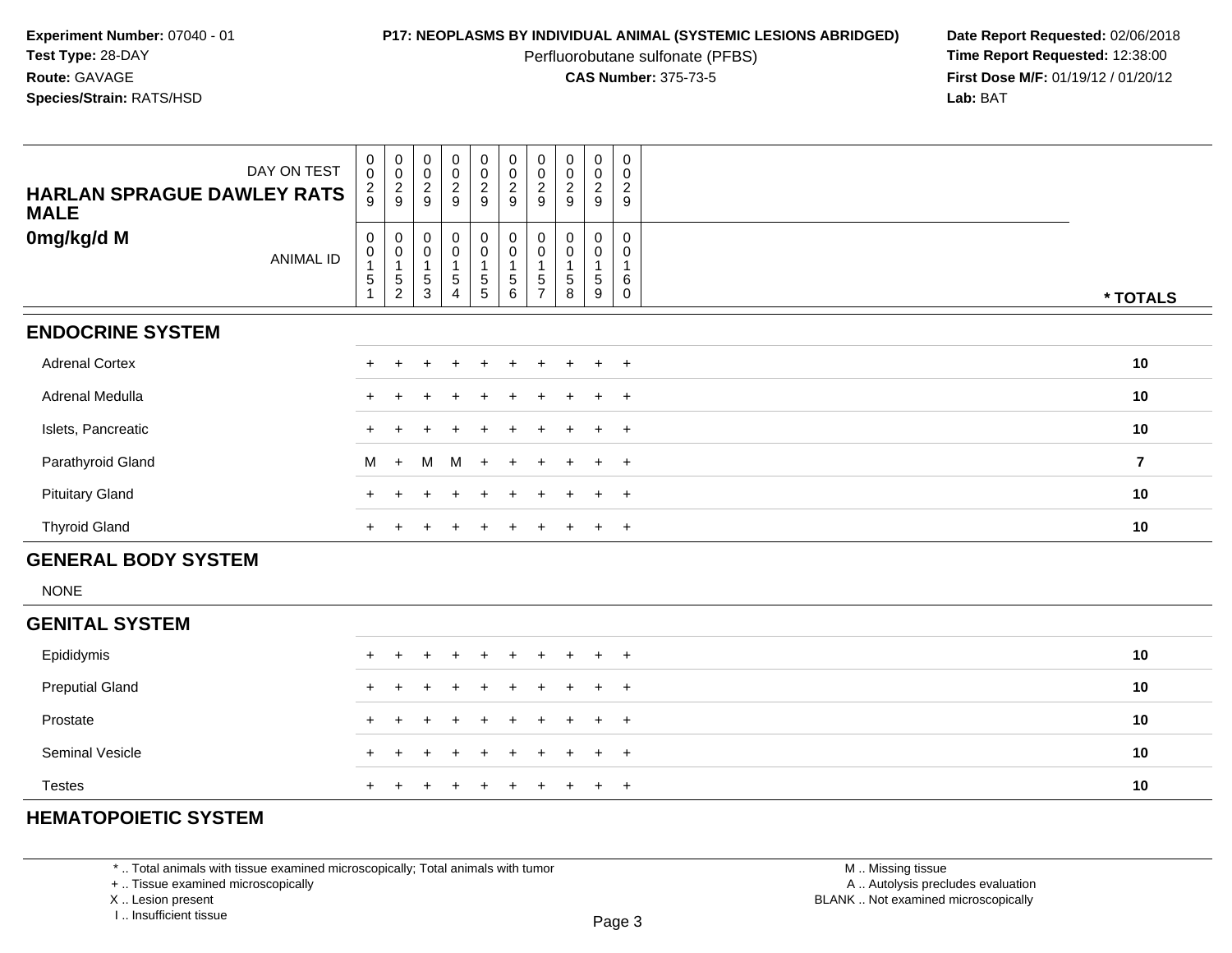Perfluorobutane sulfonate (PFBS)<br>**CAS Number:** 375-73-5

**P17: NEOPLASMS BY INDIVIDUAL ANIMAL (SYSTEMIC LESIONS ABRIDGED)** Date Report Requested: 02/06/2018<br>Perfluorobutane sulfonate (PFBS) **Time Report Requested:** 12:38:00 **First Dose M/F:** 01/19/12 / 01/20/12<br>**Lab:** BAT **Lab:** BAT

| DAY ON TEST<br>HARLAN SPRAGUE DAWLEY RATS<br><b>MALE</b> | $\boldsymbol{0}$<br>$\mathbf 0$<br>$\frac{2}{9}$                        | $\pmb{0}$<br>$\mathbf 0$<br>$\frac{2}{9}$                   | $\begin{array}{c} 0 \\ 0 \\ 2 \\ 9 \end{array}$                           | $\pmb{0}$<br>$\pmb{0}$<br>$\frac{2}{9}$                                         | $\pmb{0}$<br>$\pmb{0}$<br>$\frac{2}{9}$                                           | $\pmb{0}$<br>$\pmb{0}$<br>$\overline{2}$<br>9 | $\pmb{0}$<br>$\pmb{0}$<br>$\overline{2}$<br>$\overline{9}$     | 00029                                                          | $\mathbf 0$<br>$\mathbf 0$<br>$\frac{2}{9}$                                | $\pmb{0}$<br>$\mathbf 0$<br>$\boldsymbol{2}$<br>$9\,$            |          |
|----------------------------------------------------------|-------------------------------------------------------------------------|-------------------------------------------------------------|---------------------------------------------------------------------------|---------------------------------------------------------------------------------|-----------------------------------------------------------------------------------|-----------------------------------------------|----------------------------------------------------------------|----------------------------------------------------------------|----------------------------------------------------------------------------|------------------------------------------------------------------|----------|
| 0mg/kg/d M<br><b>ANIMAL ID</b>                           | $\mathbf 0$<br>$\pmb{0}$<br>$\mathbf{1}$<br>$\mathbf 5$<br>$\mathbf{1}$ | $\mathbf 0$<br>$\pmb{0}$<br>$\overline{1}$<br>$\frac{5}{2}$ | $\mathbf 0$<br>$\pmb{0}$<br>$\mathbf{1}$<br>$\,$ 5 $\,$<br>$\overline{3}$ | $\mathbf 0$<br>$\overline{0}$<br>$\overline{1}$<br>$\sqrt{5}$<br>$\overline{4}$ | $\mathbf 0$<br>$\overline{0}$<br>$\mathbf{1}$<br>$\overline{5}$<br>$\overline{5}$ | 0<br>$\pmb{0}$<br>1<br>5<br>6                 | $\mathbf 0$<br>$\Omega$<br>$\mathbf{1}$<br>5<br>$\overline{7}$ | 0<br>$\pmb{0}$<br>$\mathbf{1}$<br>$\sqrt{5}$<br>$\overline{8}$ | $\mathbf 0$<br>$\mathbf 0$<br>$\mathbf{1}$<br>$\sqrt{5}$<br>$\overline{9}$ | $\mathbf 0$<br>$\mathbf 0$<br>$\overline{1}$<br>6<br>$\mathbf 0$ | * TOTALS |
| <b>Bone Marrow</b>                                       | $\ddot{}$                                                               | $\ddot{}$                                                   | $\overline{1}$                                                            | $\ddot{}$                                                                       | +                                                                                 | $\ddot{}$                                     |                                                                | $\ddot{}$                                                      | $\ddot{}$                                                                  | $+$                                                              | 10       |
| Lymph Node, Mandibular                                   | $+$                                                                     | $\ddot{}$                                                   |                                                                           |                                                                                 |                                                                                   | ÷                                             |                                                                |                                                                | $\ddot{}$                                                                  | $+$                                                              | 10       |
| Lymph Node, Mesenteric                                   | $\ddot{}$                                                               | $\div$                                                      |                                                                           |                                                                                 |                                                                                   |                                               |                                                                |                                                                | $\div$                                                                     | $\overline{+}$                                                   | 10       |
| Spleen                                                   | ÷                                                                       |                                                             |                                                                           |                                                                                 |                                                                                   |                                               |                                                                |                                                                | ÷.                                                                         | $\overline{+}$                                                   | 10       |
| Thymus                                                   | $\ddot{}$                                                               | $\ddot{}$                                                   |                                                                           |                                                                                 |                                                                                   |                                               |                                                                | $\ddot{}$                                                      | $\overline{+}$                                                             | $+$                                                              | 10       |
| <b>INTEGUMENTARY SYSTEM</b>                              |                                                                         |                                                             |                                                                           |                                                                                 |                                                                                   |                                               |                                                                |                                                                |                                                                            |                                                                  |          |
| Mammary Gland                                            | +                                                                       | $\ddot{}$                                                   | $\ddot{}$                                                                 |                                                                                 |                                                                                   |                                               |                                                                | $\ddot{}$                                                      | $\overline{+}$                                                             | $+$                                                              | 10       |
| Skin                                                     | $\ddot{}$                                                               |                                                             |                                                                           |                                                                                 |                                                                                   |                                               |                                                                |                                                                | $\ddot{}$                                                                  | $+$                                                              | 10       |
| <b>MUSCULOSKELETAL SYSTEM</b>                            |                                                                         |                                                             |                                                                           |                                                                                 |                                                                                   |                                               |                                                                |                                                                |                                                                            |                                                                  |          |
| Bone                                                     | $\pm$                                                                   | $\ddot{}$                                                   | $\ddot{}$                                                                 | $\ddot{}$                                                                       | $\pm$                                                                             | ÷                                             |                                                                | $\overline{+}$                                                 | $\ddot{}$                                                                  | $+$                                                              | 10       |
| <b>NERVOUS SYSTEM</b>                                    |                                                                         |                                                             |                                                                           |                                                                                 |                                                                                   |                                               |                                                                |                                                                |                                                                            |                                                                  |          |
| <b>Brain</b>                                             | $\ddot{}$                                                               |                                                             | <b>+</b>                                                                  |                                                                                 |                                                                                   |                                               |                                                                | $\pm$                                                          | $\ddot{}$                                                                  | $+$                                                              | 10       |
| <b>RESPIRATORY SYSTEM</b>                                |                                                                         |                                                             |                                                                           |                                                                                 |                                                                                   |                                               |                                                                |                                                                |                                                                            |                                                                  |          |
| Lung                                                     | $\ddot{}$                                                               | $\ddot{}$                                                   | $\overline{1}$                                                            | $\ddot{}$                                                                       | ÷                                                                                 | $\div$                                        |                                                                | $\ddot{}$                                                      | $\ddot{}$                                                                  | $+$                                                              | 10       |
| Nose                                                     | $\ddot{}$                                                               | $\ddot{}$                                                   |                                                                           |                                                                                 |                                                                                   |                                               |                                                                |                                                                | $\ddot{}$                                                                  | $+$                                                              | 10       |
| Trachea                                                  |                                                                         |                                                             |                                                                           |                                                                                 |                                                                                   |                                               |                                                                |                                                                |                                                                            | $+$                                                              | 10       |

Page 4

\* .. Total animals with tissue examined microscopically; Total animals with tumor

+ .. Tissue examined microscopically

X .. Lesion present

I .. Insufficient tissue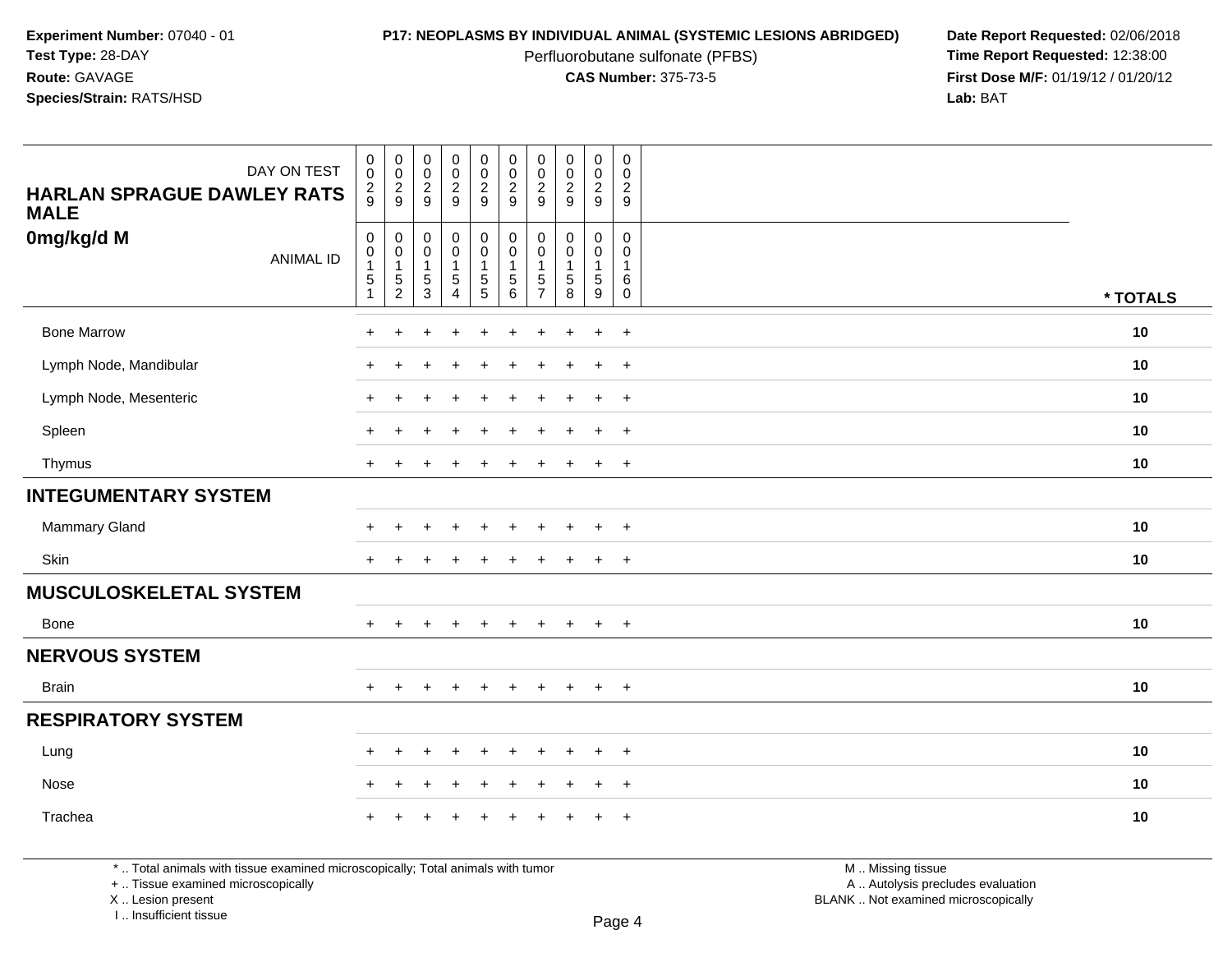Perfluorobutane sulfonate (PFBS)<br>**CAS Number:** 375-73-5

| DAY ON TEST<br><b>HARLAN SPRAGUE DAWLEY RATS</b><br><b>MALE</b> | $_{\rm 0}^{\rm 0}$<br>$\frac{2}{9}$                       | 00029                                                   | $_{0}^{0}$<br>$\frac{2}{9}$                    | $\begin{array}{c} 0 \\ 0 \\ 2 \\ 9 \end{array}$ | $\begin{array}{c} 0 \\ 0 \\ 2 \\ 9 \end{array}$             | $\begin{array}{c} 0 \\ 0 \\ 2 \\ 9 \end{array}$                  | $_{\rm 0}^{\rm 0}$<br>$\frac{2}{9}$                                 | $\begin{smallmatrix} 0\\0 \end{smallmatrix}$<br>$\overline{2}$<br>9 | $\begin{smallmatrix}0\0\0\end{smallmatrix}$<br>$\frac{2}{9}$ | $\pmb{0}$<br>$\mathsf 0$<br>$\overline{c}$<br>$\boldsymbol{9}$ |          |
|-----------------------------------------------------------------|-----------------------------------------------------------|---------------------------------------------------------|------------------------------------------------|-------------------------------------------------|-------------------------------------------------------------|------------------------------------------------------------------|---------------------------------------------------------------------|---------------------------------------------------------------------|--------------------------------------------------------------|----------------------------------------------------------------|----------|
| 0mg/kg/d M<br>ANIMAL ID                                         | $\begin{smallmatrix}0\0\0\end{smallmatrix}$<br>$\sqrt{5}$ | $_{\rm 0}^{\rm 0}$<br>1<br>$\sqrt{5}$<br>$\overline{c}$ | $\begin{matrix} 0 \\ 0 \end{matrix}$<br>5<br>3 | $_0^0$<br>5<br>4                                | $\begin{smallmatrix}0\\0\end{smallmatrix}$<br>$\frac{5}{5}$ | $\begin{smallmatrix} 0\\0 \end{smallmatrix}$<br>$\,$ 5 $\,$<br>6 | $\begin{smallmatrix} 0\\0 \end{smallmatrix}$<br>5<br>$\overline{ }$ | $\begin{smallmatrix} 0\\0 \end{smallmatrix}$<br>5<br>8              | 0<br>0<br>5<br>9                                             | 0<br>$\mathbf 0$<br>$\,6$<br>$\mathbf 0$                       | * TOTALS |
| <b>SPECIAL SENSES SYSTEM</b>                                    |                                                           |                                                         |                                                |                                                 |                                                             |                                                                  |                                                                     |                                                                     |                                                              |                                                                |          |
| Eye                                                             |                                                           |                                                         | $\pm$                                          | $\pm$                                           | $+$                                                         | $+$                                                              | $+$                                                                 | $+$                                                                 | $+$ $+$                                                      |                                                                | 10       |
| Harderian Gland                                                 |                                                           |                                                         |                                                |                                                 | $+$                                                         |                                                                  |                                                                     | $+$                                                                 | $\ddot{}$                                                    | $+$                                                            | 10       |
| <b>URINARY SYSTEM</b>                                           |                                                           |                                                         |                                                |                                                 |                                                             |                                                                  |                                                                     |                                                                     |                                                              |                                                                |          |
| Kidney                                                          |                                                           |                                                         | ÷                                              | $\mathbf +$                                     | $+$                                                         | $\pm$                                                            | $\pm$                                                               | $+$                                                                 | $\ddot{}$                                                    | $+$                                                            | 10       |
| <b>Urinary Bladder</b>                                          |                                                           |                                                         |                                                |                                                 | ÷.                                                          |                                                                  |                                                                     |                                                                     | $\ddot{}$                                                    | $+$                                                            | 10       |
| <b>SYSTEMIC LESIONS</b>                                         |                                                           |                                                         |                                                |                                                 |                                                             |                                                                  |                                                                     |                                                                     |                                                              |                                                                |          |
| Multiple Organ                                                  |                                                           |                                                         |                                                |                                                 | $+$                                                         | $+$                                                              |                                                                     |                                                                     | $\ddot{}$                                                    | $+$                                                            | 10       |

<sup>+ ..</sup> Tissue examined microscopically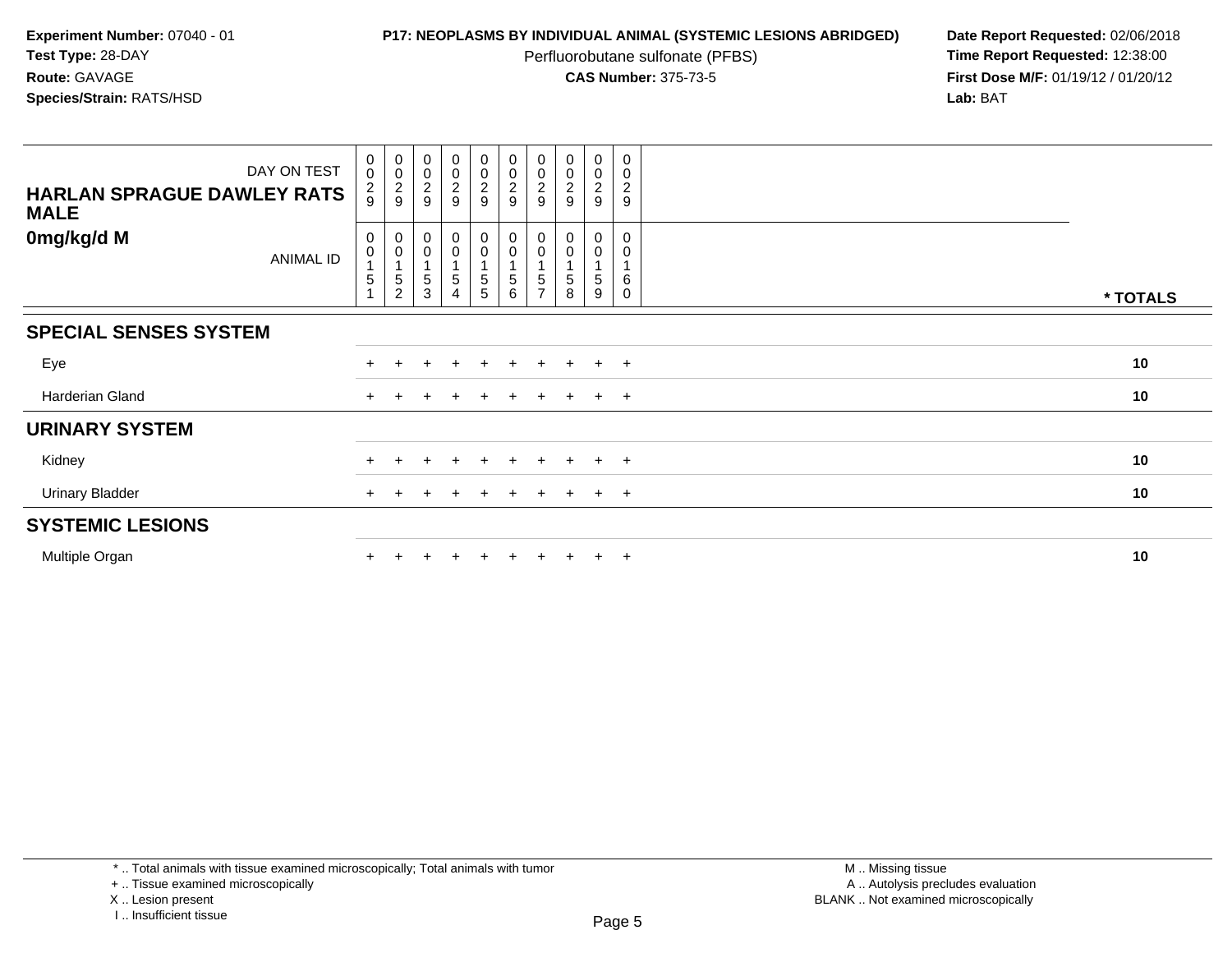Perfluorobutane sulfonate (PFBS)<br>**CAS Number:** 375-73-5

**P17: NEOPLASMS BY INDIVIDUAL ANIMAL (SYSTEMIC LESIONS ABRIDGED)** Date Report Requested: 02/06/2018<br>Perfluorobutane sulfonate (PFBS) **Time Report Requested:** 12:38:00 **First Dose M/F:** 01/19/12 / 01/20/12<br>**Lab:** BAT **Lab:** BAT

| DAY ON TEST<br><b>HARLAN SPRAGUE DAWLEY RATS</b> | $\pmb{0}$<br>$\pmb{0}$<br>$\frac{2}{9}$                               | $\pmb{0}$<br>$\boldsymbol{0}$<br>$\frac{2}{9}$        | $\pmb{0}$<br>$\pmb{0}$<br>$\frac{2}{9}$      | 00029                                                             | $\pmb{0}$<br>$\frac{0}{2}$                                 | $\pmb{0}$<br>$\boldsymbol{0}$<br>$\frac{2}{9}$                  | $\pmb{0}$<br>$\pmb{0}$<br>$\frac{2}{9}$                 | $\pmb{0}$<br>$\begin{smallmatrix} 0\\2\\9 \end{smallmatrix}$ | $\mathbf 0$<br>$\pmb{0}$<br>$\frac{2}{9}$ | $\pmb{0}$<br>$\pmb{0}$<br>$\frac{2}{9}$                        |          |
|--------------------------------------------------|-----------------------------------------------------------------------|-------------------------------------------------------|----------------------------------------------|-------------------------------------------------------------------|------------------------------------------------------------|-----------------------------------------------------------------|---------------------------------------------------------|--------------------------------------------------------------|-------------------------------------------|----------------------------------------------------------------|----------|
| <b>MALE</b>                                      |                                                                       |                                                       |                                              |                                                                   |                                                            |                                                                 |                                                         |                                                              |                                           |                                                                |          |
| 62.6mg/kg/d M<br><b>ANIMAL ID</b>                | $\pmb{0}$<br>$\pmb{0}$<br>$\overline{1}$<br>$\,6\,$<br>$\overline{1}$ | 0<br>$\pmb{0}$<br>$\mathbf{1}$<br>6<br>$\overline{c}$ | 0<br>$\mathbf 0$<br>$\overline{1}$<br>6<br>3 | $\pmb{0}$<br>$\pmb{0}$<br>$\mathbf{1}$<br>$\,6$<br>$\overline{4}$ | $\mathbf 0$<br>$\mathbf 0$<br>$\overline{1}$<br>$6\over 5$ | $\pmb{0}$<br>$\mathbf 0$<br>$\mathbf{1}$<br>6<br>$6\phantom{1}$ | 0<br>$\mathbf 0$<br>$\mathbf{1}$<br>6<br>$\overline{7}$ | $\pmb{0}$<br>$\mathbf 0$<br>$\mathbf{1}$<br>6<br>8           | 0<br>0<br>$\mathbf{1}$<br>6<br>9          | 0<br>$\mathbf 0$<br>$\mathbf 1$<br>$\overline{7}$<br>$\pmb{0}$ | * TOTALS |
| <b>ALIMENTARY SYSTEM</b>                         |                                                                       |                                                       |                                              |                                                                   |                                                            |                                                                 |                                                         |                                                              |                                           |                                                                |          |
| Liver                                            |                                                                       |                                                       |                                              |                                                                   |                                                            |                                                                 |                                                         |                                                              | $\ddot{}$                                 | $+$                                                            | 10       |
| Pancreas                                         |                                                                       |                                                       |                                              |                                                                   |                                                            |                                                                 |                                                         |                                                              | $\pm$                                     | $+$                                                            | 10       |
| <b>CARDIOVASCULAR SYSTEM</b>                     |                                                                       |                                                       |                                              |                                                                   |                                                            |                                                                 |                                                         |                                                              |                                           |                                                                |          |
| <b>NONE</b>                                      |                                                                       |                                                       |                                              |                                                                   |                                                            |                                                                 |                                                         |                                                              |                                           |                                                                |          |
| <b>ENDOCRINE SYSTEM</b>                          |                                                                       |                                                       |                                              |                                                                   |                                                            |                                                                 |                                                         |                                                              |                                           |                                                                |          |
| <b>Thyroid Gland</b>                             | $+$                                                                   | $\pm$                                                 | $\pm$                                        | $\pm$                                                             | $\pm$                                                      | $+$                                                             | $\pm$                                                   | $\pm$                                                        | $+$                                       | $+$                                                            | 10       |
| <b>GENERAL BODY SYSTEM</b>                       |                                                                       |                                                       |                                              |                                                                   |                                                            |                                                                 |                                                         |                                                              |                                           |                                                                |          |
| <b>NONE</b>                                      |                                                                       |                                                       |                                              |                                                                   |                                                            |                                                                 |                                                         |                                                              |                                           |                                                                |          |
| <b>GENITAL SYSTEM</b>                            |                                                                       |                                                       |                                              |                                                                   |                                                            |                                                                 |                                                         |                                                              |                                           |                                                                |          |
| <b>Testes</b>                                    | $+$                                                                   | $\pm$                                                 | $\pm$                                        | $\pm$                                                             | $\ddot{}$                                                  | $\pm$                                                           | $\ddot{}$                                               | $\pm$                                                        | $\ddot{}$                                 | $+$                                                            | 10       |
| <b>HEMATOPOIETIC SYSTEM</b>                      |                                                                       |                                                       |                                              |                                                                   |                                                            |                                                                 |                                                         |                                                              |                                           |                                                                |          |
| <b>Bone Marrow</b>                               |                                                                       |                                                       |                                              |                                                                   |                                                            |                                                                 |                                                         |                                                              | $\div$                                    | $\overline{+}$                                                 | 10       |
| Spleen                                           |                                                                       |                                                       |                                              |                                                                   |                                                            |                                                                 |                                                         |                                                              |                                           | $\overline{+}$                                                 | 10       |
| Thymus                                           |                                                                       |                                                       |                                              | $\pm$                                                             | ÷                                                          |                                                                 |                                                         |                                                              | $\ddot{}$                                 | $+$                                                            | 10       |
|                                                  |                                                                       |                                                       |                                              |                                                                   |                                                            |                                                                 |                                                         |                                                              |                                           |                                                                |          |

# **INTEGUMENTARY SYSTEM**

## NONE

\* .. Total animals with tissue examined microscopically; Total animals with tumor

+ .. Tissue examined microscopically

X .. Lesion present

I .. Insufficient tissue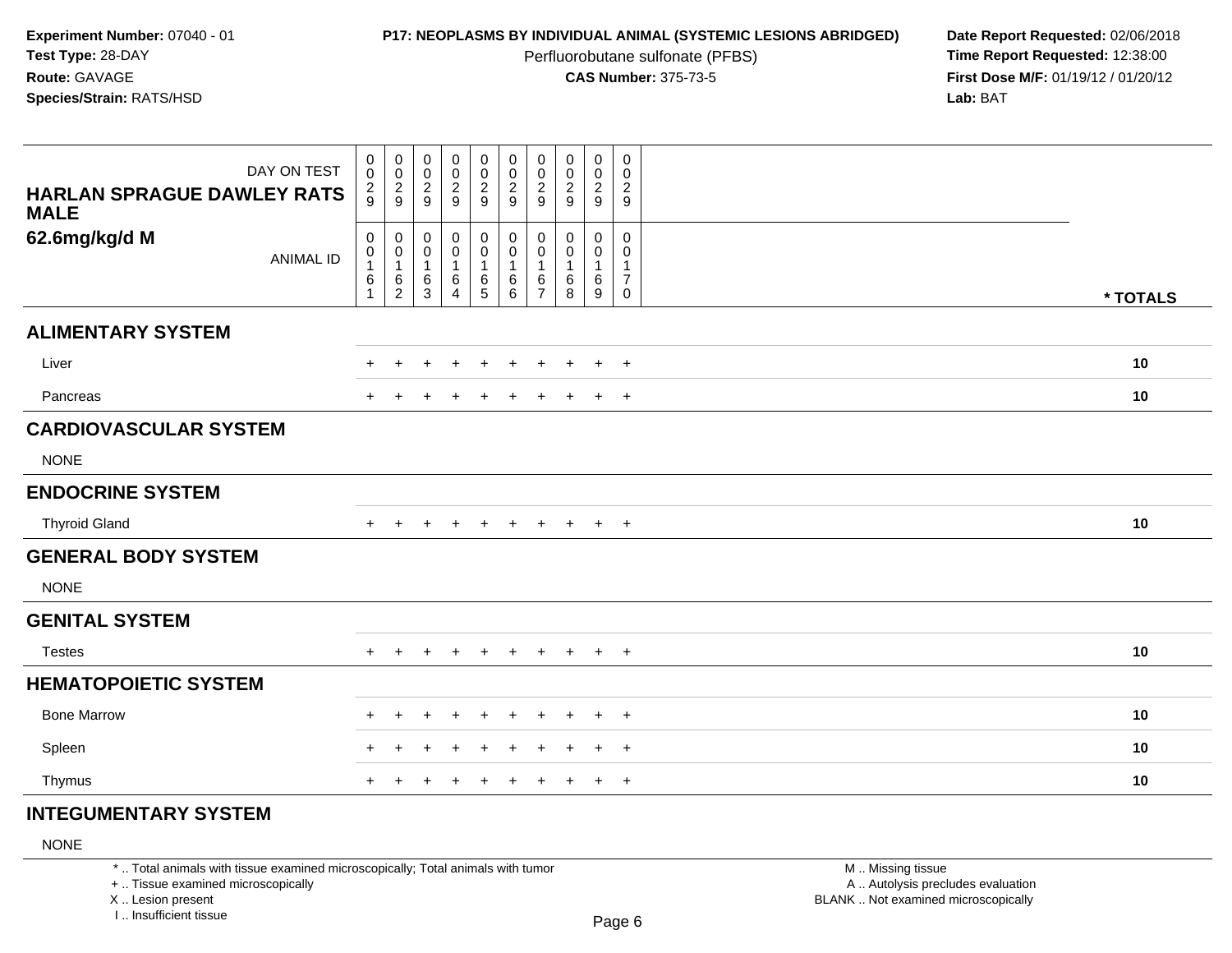Perfluorobutane sulfonate (PFBS)<br>**CAS Number:** 375-73-5

**P17: NEOPLASMS BY INDIVIDUAL ANIMAL (SYSTEMIC LESIONS ABRIDGED)** Date Report Requested: 02/06/2018<br>Perfluorobutane sulfonate (PFBS) **Time Report Requested:** 12:38:00 **First Dose M/F:** 01/19/12 / 01/20/12<br>**Lab:** BAT **Lab:** BAT

| DAY ON TEST<br><b>HARLAN SPRAGUE DAWLEY RATS</b><br><b>MALE</b> | 0<br>$\mathsf 0$<br>$\frac{2}{9}$ | $\begin{smallmatrix} 0\\0 \end{smallmatrix}$<br>$\frac{2}{9}$ | $\mathbf 0$<br>$\pmb{0}$<br>$\sqrt{2}$<br>9 | $\begin{smallmatrix}0\0\0\end{smallmatrix}$<br>$\frac{2}{9}$ | $\pmb{0}$<br>$\mathbf 0$<br>$\sqrt{2}$<br>9 | $_{\rm 0}^{\rm 0}$<br>$\sqrt{2}$<br>9 | $\mathbf 0$<br>$\mathbf 0$<br>$\sqrt{2}$<br>9 | 0<br>$\pmb{0}$<br>$\sqrt{2}$<br>9 | 0<br>$\mathbf 0$<br>$\overline{c}$<br>9 | 0<br>$\pmb{0}$<br>$\boldsymbol{2}$<br>9        |          |  |
|-----------------------------------------------------------------|-----------------------------------|---------------------------------------------------------------|---------------------------------------------|--------------------------------------------------------------|---------------------------------------------|---------------------------------------|-----------------------------------------------|-----------------------------------|-----------------------------------------|------------------------------------------------|----------|--|
| 62.6mg/kg/d M<br><b>ANIMAL ID</b>                               | 0<br>0<br>6                       | 0<br>$\pmb{0}$<br>$\overline{1}$<br>$\frac{6}{2}$             | 0<br>0<br>1<br>6<br>3                       | 0<br>$\boldsymbol{0}$<br>6<br>4                              | 0<br>0<br>1<br>6<br>$\overline{5}$          | 0<br>$\pmb{0}$<br>$\,6$<br>6          | 0<br>0<br>6<br>$\overline{z}$                 | 0<br>0<br>1<br>6<br>8             | 0<br>0<br>6<br>9                        | 0<br>0<br>1<br>$\boldsymbol{7}$<br>$\mathbf 0$ | * TOTALS |  |
| <b>MUSCULOSKELETAL SYSTEM</b>                                   |                                   |                                                               |                                             |                                                              |                                             |                                       |                                               |                                   |                                         |                                                |          |  |
| <b>NONE</b>                                                     |                                   |                                                               |                                             |                                                              |                                             |                                       |                                               |                                   |                                         |                                                |          |  |
| <b>NERVOUS SYSTEM</b>                                           |                                   |                                                               |                                             |                                                              |                                             |                                       |                                               |                                   |                                         |                                                |          |  |
| <b>NONE</b>                                                     |                                   |                                                               |                                             |                                                              |                                             |                                       |                                               |                                   |                                         |                                                |          |  |
| <b>RESPIRATORY SYSTEM</b>                                       |                                   |                                                               |                                             |                                                              |                                             |                                       |                                               |                                   |                                         |                                                |          |  |
| <b>Nose</b>                                                     | $+$                               |                                                               |                                             | $\pm$                                                        | $+$                                         | $\ddot{}$                             |                                               | + + + +                           |                                         |                                                | 10       |  |
| <b>SPECIAL SENSES SYSTEM</b>                                    |                                   |                                                               |                                             |                                                              |                                             |                                       |                                               |                                   |                                         |                                                |          |  |
| <b>NONE</b>                                                     |                                   |                                                               |                                             |                                                              |                                             |                                       |                                               |                                   |                                         |                                                |          |  |
| <b>URINARY SYSTEM</b>                                           |                                   |                                                               |                                             |                                                              |                                             |                                       |                                               |                                   |                                         |                                                |          |  |
| Kidney                                                          | $+$                               | $\pm$                                                         | +                                           | $+$                                                          | $+$                                         | $+$                                   | $+$                                           | $+$                               | $+$                                     | $+$                                            | 10       |  |
| <b>SYSTEMIC LESIONS</b>                                         |                                   |                                                               |                                             |                                                              |                                             |                                       |                                               |                                   |                                         |                                                |          |  |
| Multiple Organ                                                  |                                   |                                                               |                                             |                                                              |                                             |                                       |                                               |                                   | $\ddot{}$                               | $+$                                            | 10       |  |

+ .. Tissue examined microscopically

X .. Lesion present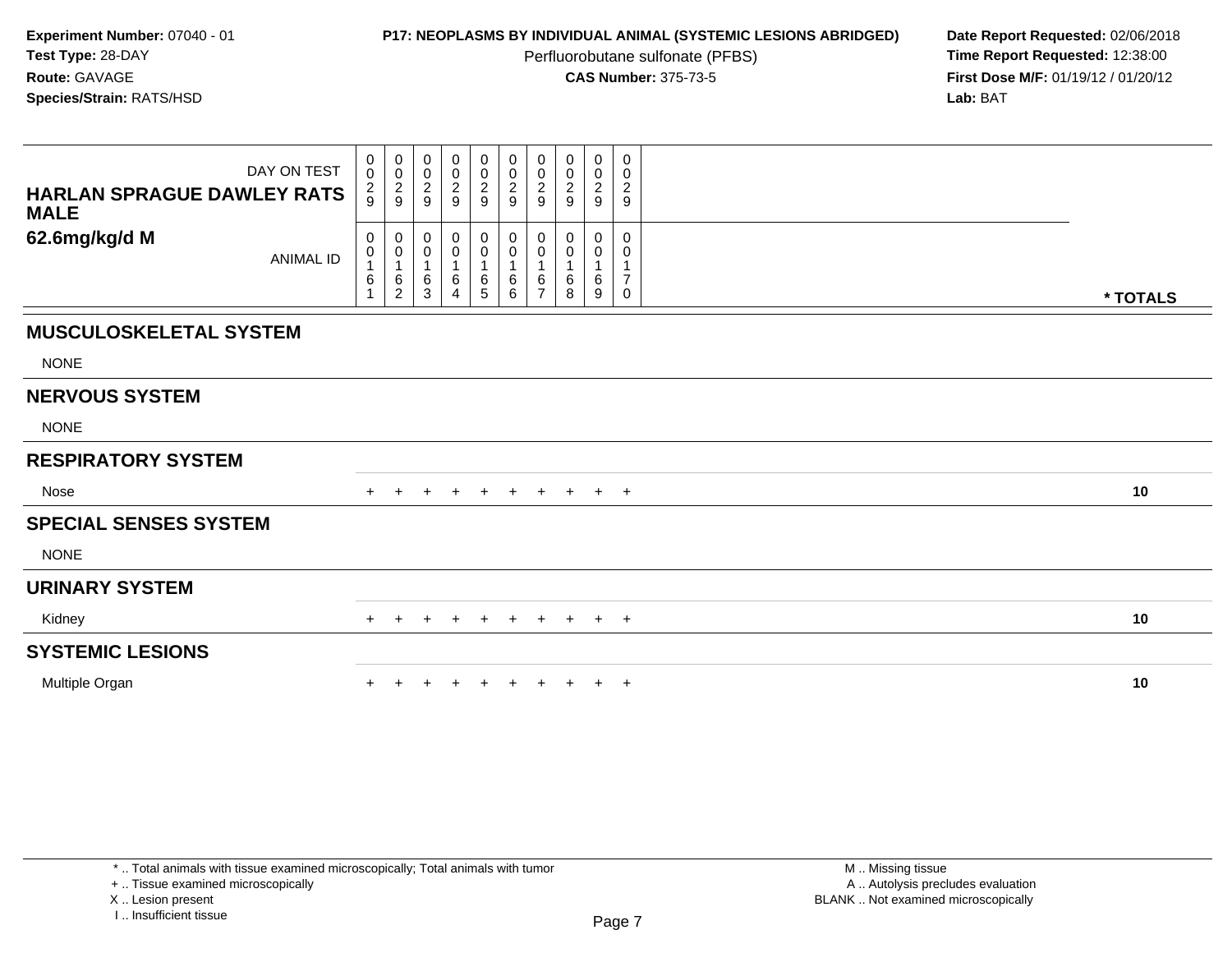Perfluorobutane sulfonate (PFBS)<br>**CAS Number:** 375-73-5

**P17: NEOPLASMS BY INDIVIDUAL ANIMAL (SYSTEMIC LESIONS ABRIDGED)** Date Report Requested: 02/06/2018<br>Perfluorobutane sulfonate (PFBS) **Time Report Requested:** 12:38:00 **First Dose M/F:** 01/19/12 / 01/20/12<br>**Lab:** BAT **Lab:** BAT

| DAY ON TEST<br><b>HARLAN SPRAGUE DAWLEY RATS</b><br><b>MALE</b> | $\pmb{0}$<br>$\mathbf 0$<br>$\frac{2}{9}$                                  | $\pmb{0}$<br>$\mathbf 0$<br>$\frac{2}{9}$                          | $\pmb{0}$<br>$\pmb{0}$<br>$\frac{2}{9}$                                | $\begin{array}{c} 0 \\ 0 \\ 2 \\ 9 \end{array}$                 | $\begin{array}{c} 0 \\ 0 \\ 2 \\ 9 \end{array}$                            | $\begin{array}{c} 0 \\ 0 \\ 2 \\ 9 \end{array}$                                 | 0<br>$\pmb{0}$<br>$\overline{c}$<br>9   | $_{\rm 0}^{\rm 0}$<br>$\frac{2}{9}$                    | $\pmb{0}$<br>0<br>$\frac{2}{9}$                       | $\mathsf{O}$<br>0<br>$\frac{2}{9}$        |          |
|-----------------------------------------------------------------|----------------------------------------------------------------------------|--------------------------------------------------------------------|------------------------------------------------------------------------|-----------------------------------------------------------------|----------------------------------------------------------------------------|---------------------------------------------------------------------------------|-----------------------------------------|--------------------------------------------------------|-------------------------------------------------------|-------------------------------------------|----------|
| 125mg/kg/d M<br><b>ANIMAL ID</b>                                | $\pmb{0}$<br>$\mathbf 0$<br>$\mathbf{1}$<br>$\overline{7}$<br>$\mathbf{1}$ | 0<br>$\pmb{0}$<br>$\mathbf{1}$<br>$\overline{7}$<br>$\overline{c}$ | $\,0\,$<br>$\pmb{0}$<br>$\mathbf{1}$<br>$\overline{7}$<br>$\mathbf{3}$ | $\pmb{0}$<br>$\mathbf 0$<br>$\mathbf{1}$<br>$\overline{7}$<br>4 | $\mathbf 0$<br>$\pmb{0}$<br>$\mathbf{1}$<br>$\boldsymbol{7}$<br>$\sqrt{5}$ | $\pmb{0}$<br>$\mathsf{O}\xspace$<br>$\mathbf{1}$<br>$\boldsymbol{7}$<br>$\,6\,$ | 0<br>$\mathbf 0$<br>7<br>$\overline{7}$ | 0<br>$\mathbf 0$<br>$\mathbf 1$<br>$\overline{7}$<br>8 | 0<br>$\pmb{0}$<br>$\mathbf{1}$<br>$\overline{7}$<br>9 | 0<br>$\mathbf 0$<br>1<br>8<br>$\mathbf 0$ | * TOTALS |
| <b>ALIMENTARY SYSTEM</b>                                        |                                                                            |                                                                    |                                                                        |                                                                 |                                                                            |                                                                                 |                                         |                                                        |                                                       |                                           |          |
| Liver                                                           |                                                                            |                                                                    |                                                                        |                                                                 |                                                                            |                                                                                 |                                         |                                                        | $\ddot{}$                                             | $+$                                       | 10       |
| Pancreas                                                        |                                                                            |                                                                    |                                                                        |                                                                 |                                                                            |                                                                                 |                                         |                                                        | $\overline{+}$                                        | $+$                                       | 10       |
| <b>CARDIOVASCULAR SYSTEM</b>                                    |                                                                            |                                                                    |                                                                        |                                                                 |                                                                            |                                                                                 |                                         |                                                        |                                                       |                                           |          |
| <b>NONE</b>                                                     |                                                                            |                                                                    |                                                                        |                                                                 |                                                                            |                                                                                 |                                         |                                                        |                                                       |                                           |          |
| <b>ENDOCRINE SYSTEM</b>                                         |                                                                            |                                                                    |                                                                        |                                                                 |                                                                            |                                                                                 |                                         |                                                        |                                                       |                                           |          |
| <b>Thyroid Gland</b>                                            | $+$                                                                        | ÷                                                                  | $\pm$                                                                  | $\div$                                                          | $\ddot{}$                                                                  | $\overline{+}$                                                                  | $\ddot{}$                               | $\pm$                                                  | $+$                                                   | $+$                                       | 10       |
| <b>GENERAL BODY SYSTEM</b>                                      |                                                                            |                                                                    |                                                                        |                                                                 |                                                                            |                                                                                 |                                         |                                                        |                                                       |                                           |          |
| <b>NONE</b>                                                     |                                                                            |                                                                    |                                                                        |                                                                 |                                                                            |                                                                                 |                                         |                                                        |                                                       |                                           |          |
| <b>GENITAL SYSTEM</b>                                           |                                                                            |                                                                    |                                                                        |                                                                 |                                                                            |                                                                                 |                                         |                                                        |                                                       |                                           |          |
| <b>Testes</b>                                                   |                                                                            |                                                                    |                                                                        | $\div$                                                          | $\ddot{}$                                                                  | $\div$                                                                          | $\div$                                  |                                                        | $\ddot{}$                                             | $+$                                       | 10       |
| <b>HEMATOPOIETIC SYSTEM</b>                                     |                                                                            |                                                                    |                                                                        |                                                                 |                                                                            |                                                                                 |                                         |                                                        |                                                       |                                           |          |
| <b>Bone Marrow</b>                                              |                                                                            | ÷                                                                  |                                                                        |                                                                 |                                                                            |                                                                                 |                                         |                                                        | $\ddot{}$                                             | $\overline{+}$                            | 10       |
| Spleen                                                          |                                                                            |                                                                    |                                                                        |                                                                 |                                                                            |                                                                                 |                                         |                                                        | $\div$                                                | $+$                                       | 10       |
| Thymus                                                          |                                                                            |                                                                    |                                                                        | $\div$                                                          |                                                                            |                                                                                 | ÷                                       |                                                        | $\pm$                                                 | $+$                                       | 10       |

## **INTEGUMENTARY SYSTEM**

## NONE

\* .. Total animals with tissue examined microscopically; Total animals with tumor

+ .. Tissue examined microscopically

X .. Lesion present

I .. Insufficient tissue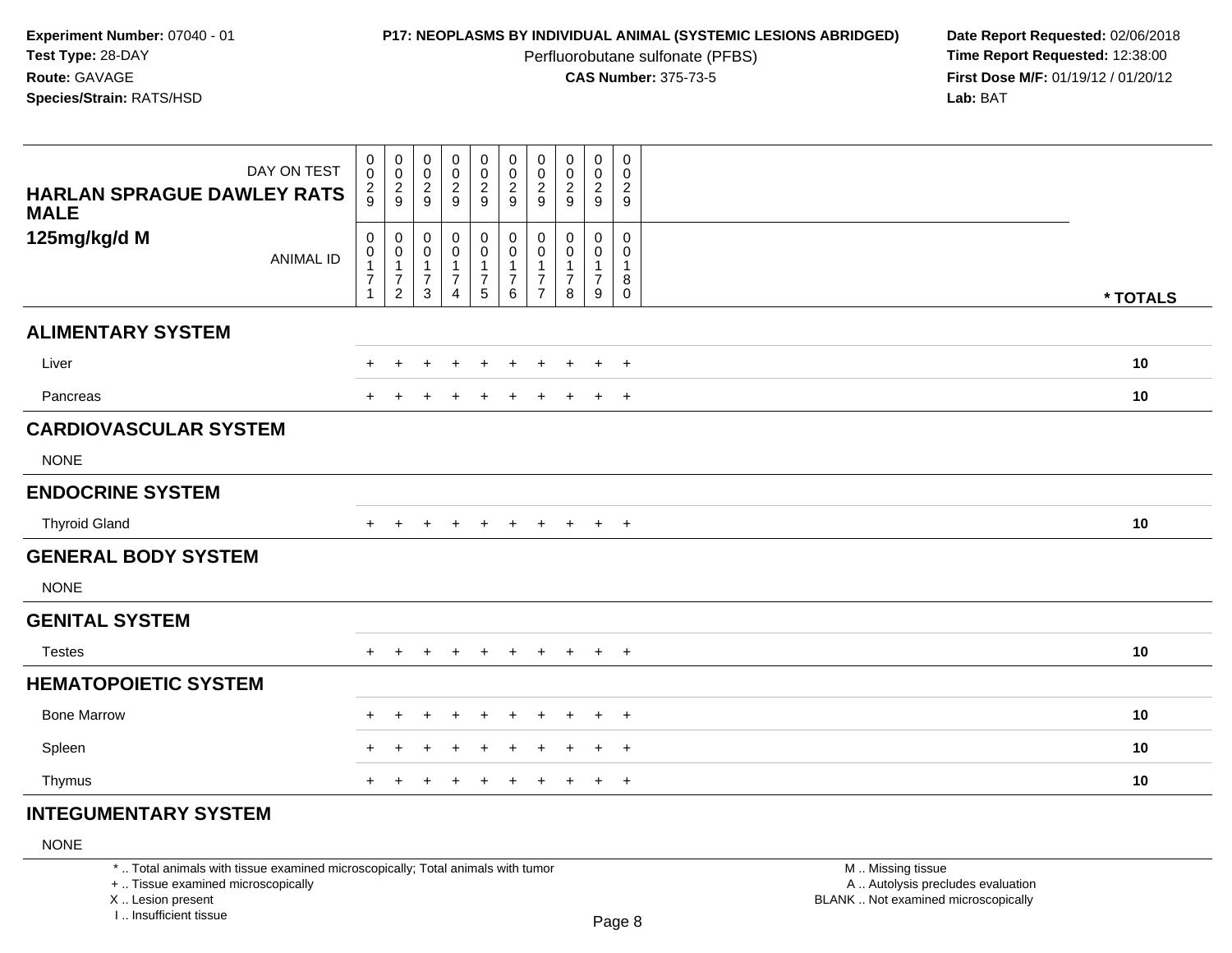Perfluorobutane sulfonate (PFBS)<br>**CAS Number:** 375-73-5

**P17: NEOPLASMS BY INDIVIDUAL ANIMAL (SYSTEMIC LESIONS ABRIDGED)** Date Report Requested: 02/06/2018<br>Perfluorobutane sulfonate (PFBS) **Time Report Requested:** 12:38:00 **First Dose M/F:** 01/19/12 / 01/20/12<br>**Lab:** BAT **Lab:** BAT

| DAY ON TEST<br><b>HARLAN SPRAGUE DAWLEY RATS</b><br><b>MALE</b> | $\begin{smallmatrix}0\\0\end{smallmatrix}$<br>$\frac{2}{9}$ | $_{\rm 0}^{\rm 0}$<br>$\frac{2}{9}$                              | 0<br>$\pmb{0}$<br>$\overline{\mathbf{c}}$<br>9 | $\begin{smallmatrix}0\0\0\end{smallmatrix}$<br>$\frac{2}{9}$ | 00029                                     | 000029                                                     | 0<br>$\pmb{0}$<br>$\boldsymbol{2}$<br>9 | 0<br>0<br>$\overline{\mathbf{c}}$<br>9 | 0<br>$\mathbf 0$<br>$\frac{2}{9}$ | 0<br>$\pmb{0}$<br>$\overline{c}$<br>$\mathsf g$ |          |
|-----------------------------------------------------------------|-------------------------------------------------------------|------------------------------------------------------------------|------------------------------------------------|--------------------------------------------------------------|-------------------------------------------|------------------------------------------------------------|-----------------------------------------|----------------------------------------|-----------------------------------|-------------------------------------------------|----------|
| 125mg/kg/d M<br><b>ANIMAL ID</b>                                | 0<br>0<br>$\overline{7}$                                    | 0<br>$\pmb{0}$<br>$\mathbf{1}$<br>$\boldsymbol{7}$<br>$\sqrt{2}$ | 0<br>0<br>$\overline{7}$<br>3                  | 0<br>0<br>$\overline{7}$<br>4                                | $_{\rm 0}^{\rm 0}$<br>$\overline{7}$<br>5 | $\boldsymbol{0}$<br>$\pmb{0}$<br>$\overline{7}$<br>$\,6\,$ | 0<br>0<br>7<br>$\overline{7}$           | 0<br>0<br>$\overline{7}$<br>8          | 0<br>0<br>$\overline{7}$<br>9     | 0<br>0<br>1<br>8<br>0                           | * TOTALS |
| <b>MUSCULOSKELETAL SYSTEM</b>                                   |                                                             |                                                                  |                                                |                                                              |                                           |                                                            |                                         |                                        |                                   |                                                 |          |
| <b>NONE</b>                                                     |                                                             |                                                                  |                                                |                                                              |                                           |                                                            |                                         |                                        |                                   |                                                 |          |
| <b>NERVOUS SYSTEM</b>                                           |                                                             |                                                                  |                                                |                                                              |                                           |                                                            |                                         |                                        |                                   |                                                 |          |
| <b>NONE</b>                                                     |                                                             |                                                                  |                                                |                                                              |                                           |                                                            |                                         |                                        |                                   |                                                 |          |
| <b>RESPIRATORY SYSTEM</b>                                       |                                                             |                                                                  |                                                |                                                              |                                           |                                                            |                                         |                                        |                                   |                                                 |          |
| Nose                                                            |                                                             |                                                                  |                                                |                                                              | $\pm$                                     |                                                            | $+$                                     | $+$                                    | $+$ $+$                           |                                                 | 10       |
| <b>SPECIAL SENSES SYSTEM</b>                                    |                                                             |                                                                  |                                                |                                                              |                                           |                                                            |                                         |                                        |                                   |                                                 |          |
| <b>NONE</b>                                                     |                                                             |                                                                  |                                                |                                                              |                                           |                                                            |                                         |                                        |                                   |                                                 |          |
| <b>URINARY SYSTEM</b>                                           |                                                             |                                                                  |                                                |                                                              |                                           |                                                            |                                         |                                        |                                   |                                                 |          |
| Kidney                                                          | $+$                                                         | $\ddot{}$                                                        | $\pm$                                          | $+$                                                          | $+$                                       | $+$                                                        | $+$                                     | $+$                                    | $+$                               | $+$                                             | 10       |
| <b>SYSTEMIC LESIONS</b>                                         |                                                             |                                                                  |                                                |                                                              |                                           |                                                            |                                         |                                        |                                   |                                                 |          |
| Multiple Organ                                                  |                                                             |                                                                  |                                                |                                                              |                                           |                                                            |                                         |                                        | $\ddot{}$                         | $+$                                             | 10       |

+ .. Tissue examined microscopically

X .. Lesion present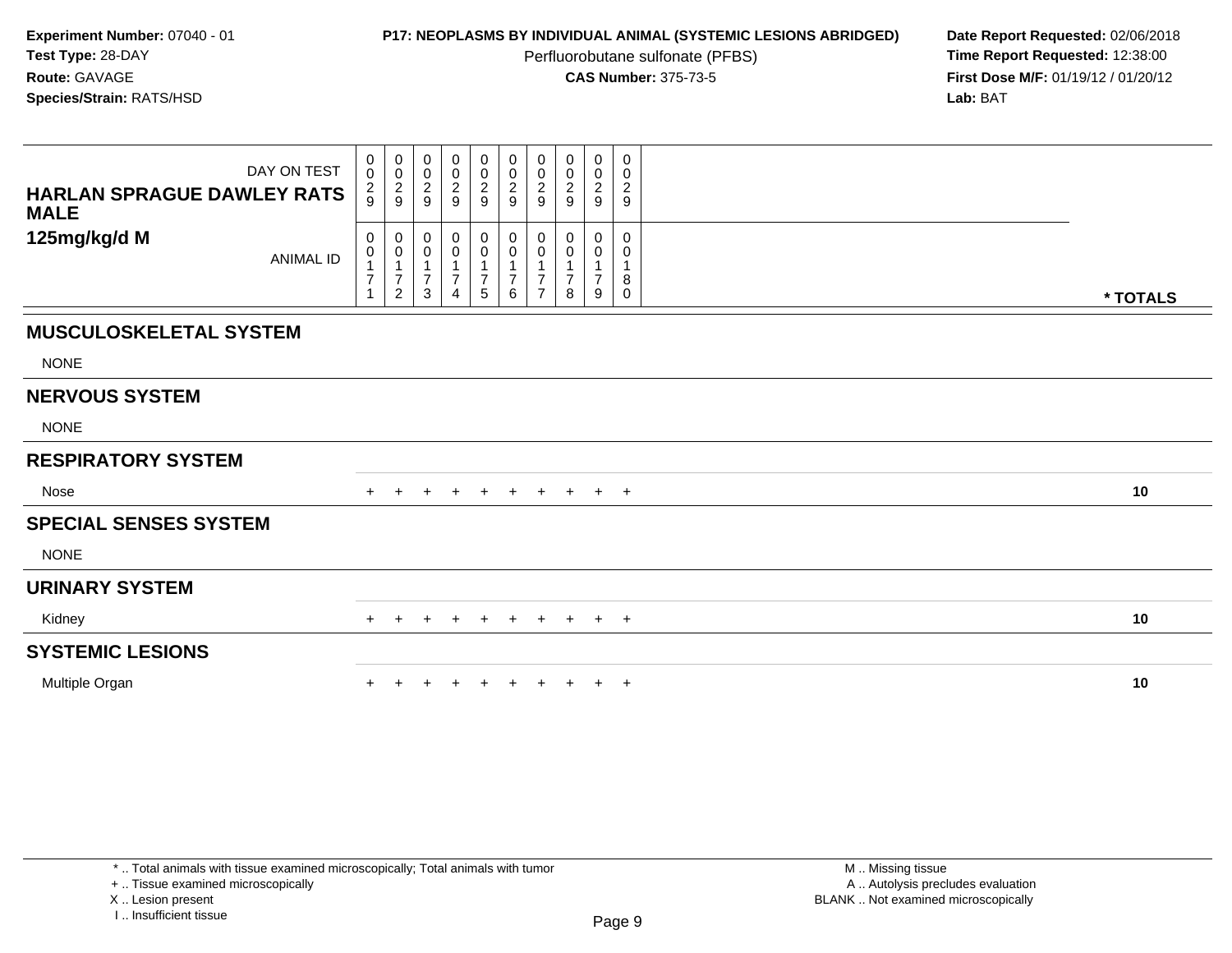Perfluorobutane sulfonate (PFBS)<br>**CAS Number:** 375-73-5

| <b>HARLAN SPRAGUE DAWLEY RATS</b>                                                                                                          | DAY ON TEST      | $\boldsymbol{0}$<br>$\mathsf{O}\xspace$<br>$\overline{c}$ | $\mathbf 0$<br>0<br>$\frac{2}{9}$ | $\mathsf{O}\xspace$<br>$\mathsf{O}\xspace$<br>$\boldsymbol{2}$ | $\pmb{0}$<br>$\mathbf 0$<br>$\overline{2}$ | $\mathbf 0$<br>0<br>$\overline{a}$ | $\pmb{0}$<br>$\pmb{0}$<br>$\frac{2}{9}$ | $\mathbf 0$<br>$\mathbf 0$<br>$\overline{2}$ | $\pmb{0}$<br>$\ddot{\mathbf{0}}$<br>$\overline{c}$ | $\mathbf 0$<br>$\mathbf 0$<br>$\frac{2}{9}$ | $\mathbf 0$<br>$\Omega$<br>$\overline{2}$ |                                                                                               |              |
|--------------------------------------------------------------------------------------------------------------------------------------------|------------------|-----------------------------------------------------------|-----------------------------------|----------------------------------------------------------------|--------------------------------------------|------------------------------------|-----------------------------------------|----------------------------------------------|----------------------------------------------------|---------------------------------------------|-------------------------------------------|-----------------------------------------------------------------------------------------------|--------------|
| <b>MALE</b>                                                                                                                                |                  | 9                                                         |                                   | 9                                                              | 9                                          | 9                                  |                                         | 9                                            | 9                                                  |                                             | 9                                         |                                                                                               |              |
| 250mg/kg/d M                                                                                                                               |                  | 0<br>$\pmb{0}$                                            | 0<br>0                            | 0<br>$\mathbf 0$                                               | 0<br>$\mathbf 0$                           | 0<br>$\mathbf 0$                   | 0<br>$\mathbf 0$                        | 0<br>$\Omega$                                | 0<br>$\Omega$                                      | 0<br>$\mathbf 0$                            | 0<br>$\Omega$                             |                                                                                               |              |
|                                                                                                                                            | <b>ANIMAL ID</b> | $\mathbf{1}$<br>8                                         | 1<br>8                            | $\mathbf 1$<br>8                                               | $\mathbf{1}$<br>8                          | 1<br>$\bf 8$                       | 1<br>8                                  | 1<br>8                                       | 8                                                  | $\overline{1}$<br>$^8_9$                    | $\overline{1}$<br>9                       |                                                                                               |              |
|                                                                                                                                            |                  | $\overline{1}$                                            | $\overline{2}$                    | 3                                                              | $\overline{4}$                             | $\overline{5}$                     | 6                                       | $\overline{7}$                               | 8                                                  |                                             | $\mathbf 0$                               |                                                                                               | * TOTALS     |
| <b>ALIMENTARY SYSTEM</b>                                                                                                                   |                  |                                                           |                                   |                                                                |                                            |                                    |                                         |                                              |                                                    |                                             |                                           |                                                                                               |              |
| Liver                                                                                                                                      |                  |                                                           |                                   |                                                                |                                            |                                    |                                         |                                              |                                                    |                                             | $+$                                       |                                                                                               | 10           |
| Pancreas                                                                                                                                   |                  |                                                           |                                   |                                                                |                                            |                                    |                                         |                                              |                                                    |                                             |                                           |                                                                                               | 10           |
| Stomach, Forestomach                                                                                                                       |                  |                                                           |                                   |                                                                |                                            |                                    |                                         |                                              |                                                    |                                             | $+$                                       |                                                                                               | 10           |
| <b>CARDIOVASCULAR SYSTEM</b>                                                                                                               |                  |                                                           |                                   |                                                                |                                            |                                    |                                         |                                              |                                                    |                                             |                                           |                                                                                               |              |
| <b>NONE</b>                                                                                                                                |                  |                                                           |                                   |                                                                |                                            |                                    |                                         |                                              |                                                    |                                             |                                           |                                                                                               |              |
| <b>ENDOCRINE SYSTEM</b>                                                                                                                    |                  |                                                           |                                   |                                                                |                                            |                                    |                                         |                                              |                                                    |                                             |                                           |                                                                                               |              |
| <b>Adrenal Cortex</b>                                                                                                                      |                  |                                                           |                                   |                                                                |                                            |                                    |                                         |                                              | $\ddot{}$                                          |                                             |                                           |                                                                                               | $\mathbf{1}$ |
| Adrenal Medulla                                                                                                                            |                  |                                                           |                                   |                                                                |                                            |                                    |                                         |                                              | $+$                                                |                                             |                                           |                                                                                               | $\mathbf{1}$ |
| <b>Thyroid Gland</b>                                                                                                                       |                  | $\pm$                                                     |                                   |                                                                | $\ddot{}$                                  | $\div$                             |                                         | $\ddot{}$                                    | $\ddot{}$                                          | $+$                                         | $+$                                       |                                                                                               | 10           |
| <b>GENERAL BODY SYSTEM</b>                                                                                                                 |                  |                                                           |                                   |                                                                |                                            |                                    |                                         |                                              |                                                    |                                             |                                           |                                                                                               |              |
| <b>NONE</b>                                                                                                                                |                  |                                                           |                                   |                                                                |                                            |                                    |                                         |                                              |                                                    |                                             |                                           |                                                                                               |              |
| <b>GENITAL SYSTEM</b>                                                                                                                      |                  |                                                           |                                   |                                                                |                                            |                                    |                                         |                                              |                                                    |                                             |                                           |                                                                                               |              |
| <b>Testes</b>                                                                                                                              |                  | $\ddot{}$                                                 |                                   |                                                                |                                            |                                    |                                         |                                              |                                                    | $\ddot{}$                                   | $^{+}$                                    |                                                                                               | 10           |
| <b>HEMATOPOIETIC SYSTEM</b>                                                                                                                |                  |                                                           |                                   |                                                                |                                            |                                    |                                         |                                              |                                                    |                                             |                                           |                                                                                               |              |
| <b>Bone Marrow</b>                                                                                                                         |                  |                                                           |                                   |                                                                |                                            |                                    |                                         |                                              |                                                    | $\pm$                                       | $^{+}$                                    |                                                                                               | 10           |
| *  Total animals with tissue examined microscopically; Total animals with tumor<br>+  Tissue examined microscopically<br>X  Lesion present |                  |                                                           |                                   |                                                                |                                            |                                    |                                         |                                              |                                                    |                                             |                                           | M  Missing tissue<br>A  Autolysis precludes evaluation<br>BLANK  Not examined microscopically |              |
| I Insufficient tissue                                                                                                                      |                  |                                                           |                                   |                                                                |                                            |                                    |                                         |                                              |                                                    |                                             | $D_{200}$ 10                              |                                                                                               |              |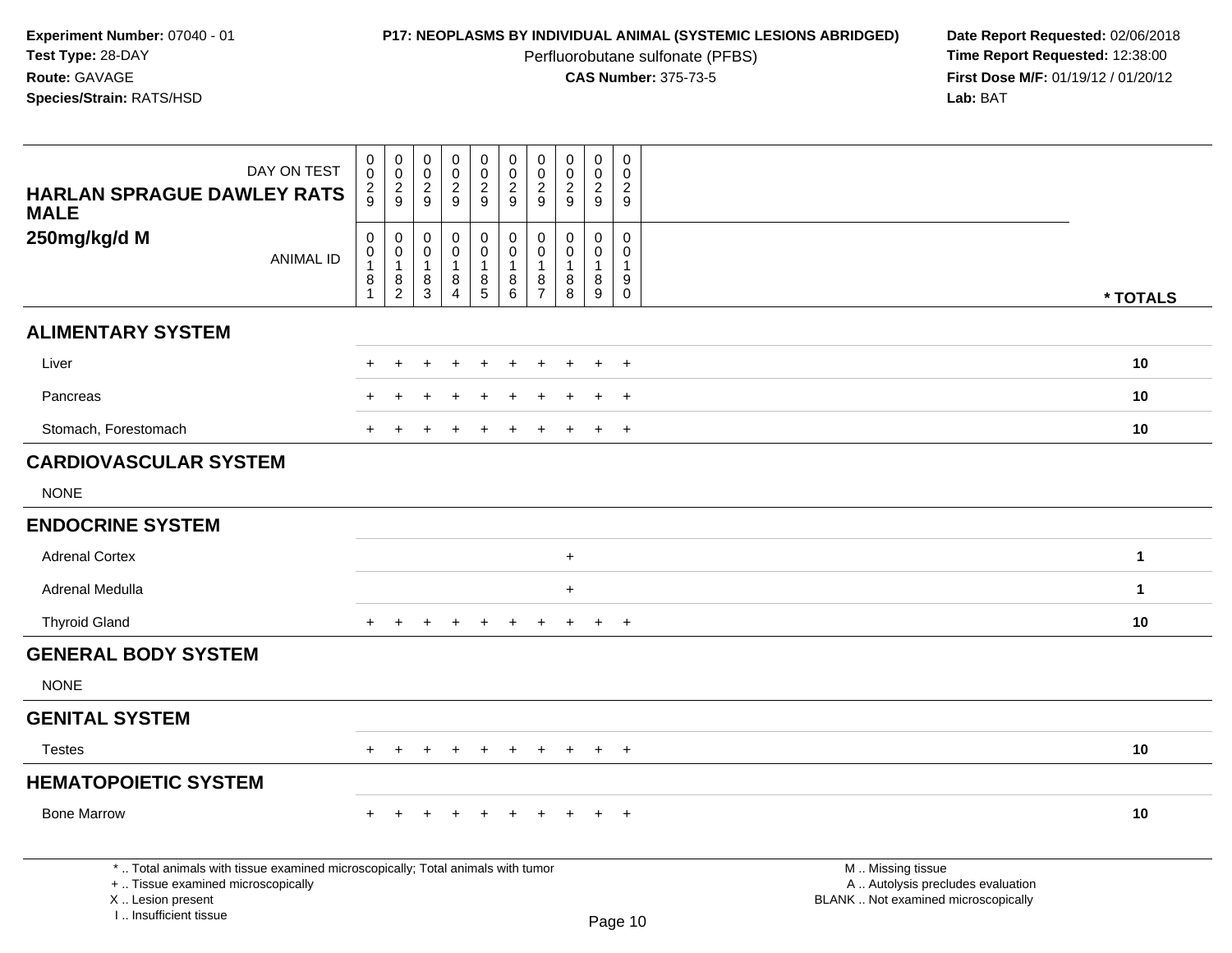Perfluorobutane sulfonate (PFBS)<br>**CAS Number:** 375-73-5

| DAY ON TEST                                                                                                                                                         | $\mathbf 0$<br>$\mathbf 0$ | $\begin{smallmatrix} 0\\0 \end{smallmatrix}$                   | $\pmb{0}$<br>$\,0\,$            | $_{\rm 0}^{\rm 0}$                 | $_{\rm 0}^{\rm 0}$      | $\pmb{0}$<br>$\pmb{0}$               | $\pmb{0}$<br>$\pmb{0}$ | $\mathsf{O}\xspace$<br>$\mathbf 0$ | $\pmb{0}$<br>$\mathbf 0$ | $\pmb{0}$<br>$\Omega$              |                                                                                               |          |
|---------------------------------------------------------------------------------------------------------------------------------------------------------------------|----------------------------|----------------------------------------------------------------|---------------------------------|------------------------------------|-------------------------|--------------------------------------|------------------------|------------------------------------|--------------------------|------------------------------------|-----------------------------------------------------------------------------------------------|----------|
| <b>HARLAN SPRAGUE DAWLEY RATS</b><br><b>MALE</b>                                                                                                                    | $\overline{2}$<br>9        | $\sqrt{2}$<br>$\boldsymbol{9}$                                 | $\overline{2}$<br>9             | $\overline{2}$<br>$\boldsymbol{9}$ | $\overline{2}$<br>$9\,$ | $\boldsymbol{2}$<br>$\boldsymbol{9}$ | $\overline{2}$<br>9    | 2<br>9                             | $\overline{2}$<br>9      | $\overline{c}$<br>$\boldsymbol{9}$ |                                                                                               |          |
| 250mg/kg/d M                                                                                                                                                        | $\pmb{0}$<br>$\mathbf 0$   | $\pmb{0}$<br>$\mathbf 0$                                       | $\mathbf 0$<br>$\boldsymbol{0}$ | $\pmb{0}$<br>$\mathsf{O}$          | 0<br>$\mathbf 0$        | $\pmb{0}$<br>$\pmb{0}$               | $\pmb{0}$<br>$\pmb{0}$ | $\mathbf 0$<br>$\mathbf 0$         | 0<br>$\mathbf 0$         | 0<br>$\mathbf 0$                   |                                                                                               |          |
| <b>ANIMAL ID</b>                                                                                                                                                    | $\mathbf{1}$<br>8          | $\mathbf{1}$<br>$\begin{smallmatrix} 8 \\ 2 \end{smallmatrix}$ | $\mathbf{1}$<br>8               | 1<br>8                             | $\mathbf{1}$<br>8       | $\mathbf{1}$<br>8                    | $\overline{1}$<br>8    | $\mathbf{1}$<br>$\,8\,$            | $\mathbf{1}$<br>8        | $\mathbf{1}$<br>$\boldsymbol{9}$   |                                                                                               |          |
|                                                                                                                                                                     | 1                          |                                                                | $\mathbf{3}$                    | 4                                  | $5\phantom{.0}$         | $\,6\,$                              | $\overline{7}$         | 8                                  | $\boldsymbol{9}$         | $\mathbf 0$                        |                                                                                               | * TOTALS |
| Spleen                                                                                                                                                              |                            |                                                                |                                 |                                    |                         |                                      |                        |                                    |                          | $\ddot{}$                          |                                                                                               | $10$     |
| Thymus                                                                                                                                                              |                            |                                                                |                                 |                                    |                         |                                      |                        |                                    | $\div$                   | $\overline{+}$                     |                                                                                               | 10       |
| <b>INTEGUMENTARY SYSTEM</b>                                                                                                                                         |                            |                                                                |                                 |                                    |                         |                                      |                        |                                    |                          |                                    |                                                                                               |          |
| <b>NONE</b>                                                                                                                                                         |                            |                                                                |                                 |                                    |                         |                                      |                        |                                    |                          |                                    |                                                                                               |          |
| <b>MUSCULOSKELETAL SYSTEM</b>                                                                                                                                       |                            |                                                                |                                 |                                    |                         |                                      |                        |                                    |                          |                                    |                                                                                               |          |
| <b>NONE</b>                                                                                                                                                         |                            |                                                                |                                 |                                    |                         |                                      |                        |                                    |                          |                                    |                                                                                               |          |
| <b>NERVOUS SYSTEM</b>                                                                                                                                               |                            |                                                                |                                 |                                    |                         |                                      |                        |                                    |                          |                                    |                                                                                               |          |
| <b>NONE</b>                                                                                                                                                         |                            |                                                                |                                 |                                    |                         |                                      |                        |                                    |                          |                                    |                                                                                               |          |
| <b>RESPIRATORY SYSTEM</b>                                                                                                                                           |                            |                                                                |                                 |                                    |                         |                                      |                        |                                    |                          |                                    |                                                                                               |          |
| Nose                                                                                                                                                                | $+$                        | $+$                                                            | $+$                             | $+$                                | $+$                     | $+$                                  |                        | $+$ $+$                            | $+$                      | $+$                                |                                                                                               | 10       |
| <b>SPECIAL SENSES SYSTEM</b>                                                                                                                                        |                            |                                                                |                                 |                                    |                         |                                      |                        |                                    |                          |                                    |                                                                                               |          |
| <b>NONE</b>                                                                                                                                                         |                            |                                                                |                                 |                                    |                         |                                      |                        |                                    |                          |                                    |                                                                                               |          |
| <b>URINARY SYSTEM</b>                                                                                                                                               |                            |                                                                |                                 |                                    |                         |                                      |                        |                                    |                          |                                    |                                                                                               |          |
| Kidney                                                                                                                                                              | $+$                        | $\ddot{}$                                                      | $\pm$                           | $+$                                | $+$                     | $+$                                  | $+$                    | $+$                                | $+$                      | $+$                                |                                                                                               | 10       |
| <b>SYSTEMIC LESIONS</b>                                                                                                                                             |                            |                                                                |                                 |                                    |                         |                                      |                        |                                    |                          |                                    |                                                                                               |          |
| Multiple Organ                                                                                                                                                      | $\pm$                      | $\pm$                                                          |                                 | $\div$                             | $\div$                  | $\ddot{}$                            | $+$                    | $\div$                             | $\ddot{}$                | $+$                                |                                                                                               | 10       |
| *  Total animals with tissue examined microscopically; Total animals with tumor<br>+  Tissue examined microscopically<br>X  Lesion present<br>I Insufficient tissue |                            |                                                                |                                 |                                    |                         |                                      |                        |                                    |                          | Page 11                            | M  Missing tissue<br>A  Autolysis precludes evaluation<br>BLANK  Not examined microscopically |          |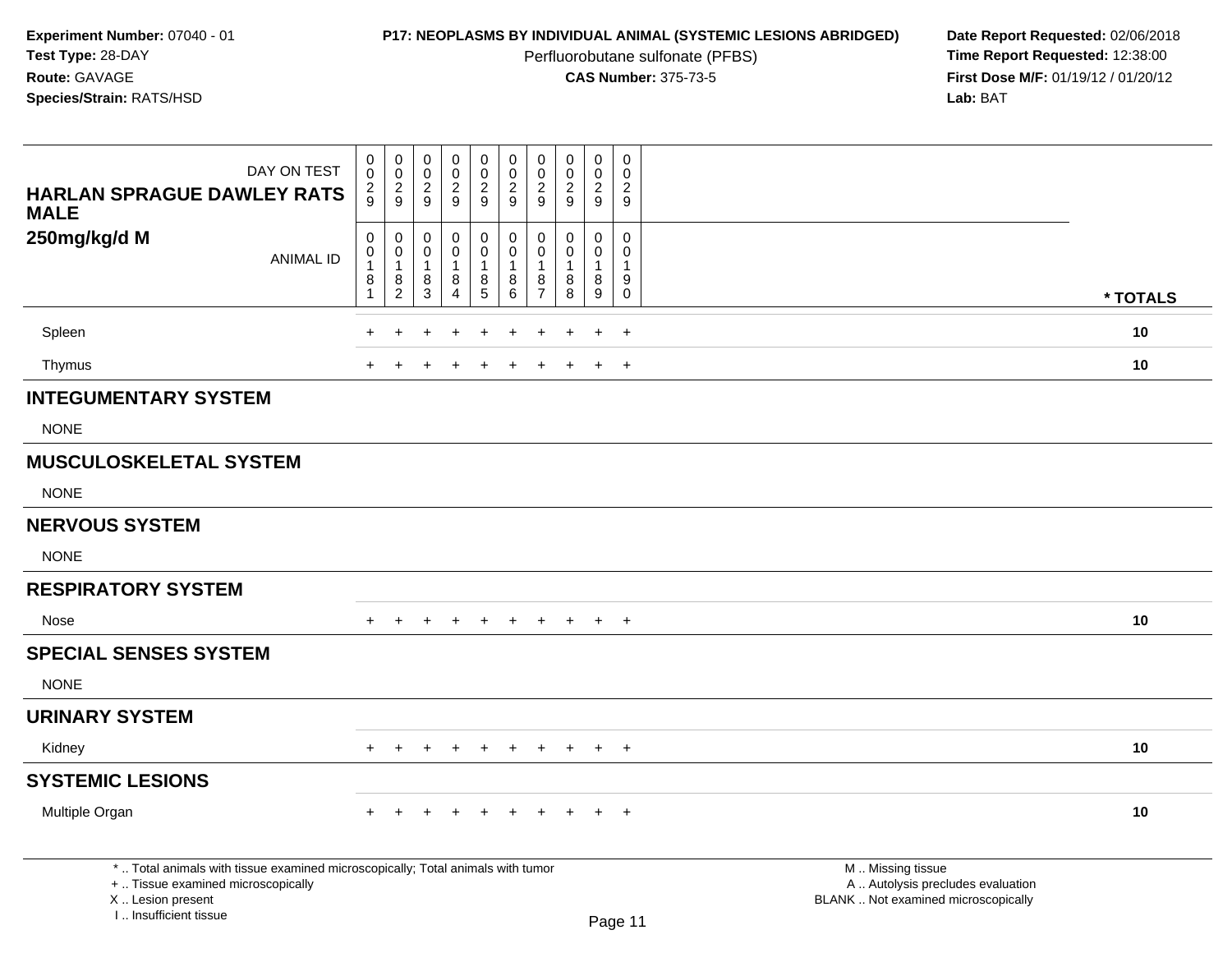Perfluorobutane sulfonate (PFBS)<br>**CAS Number:** 375-73-5

**P17: NEOPLASMS BY INDIVIDUAL ANIMAL (SYSTEMIC LESIONS ABRIDGED)** Date Report Requested: 02/06/2018<br>Perfluorobutane sulfonate (PFBS) **Time Report Requested:** 12:38:00 **First Dose M/F:** 01/19/12 / 01/20/12<br>**Lab:** BAT **Lab:** BAT

| DAY ON TEST<br><b>HARLAN SPRAGUE DAWLEY RATS</b><br><b>MALE</b> | $\begin{smallmatrix} 0\\0 \end{smallmatrix}$<br>$\frac{2}{9}$                        | 00029                                                                    | $\mathsf{O}\xspace$<br>$\overline{0}$<br>$\frac{2}{9}$                           | 0<br>$\overline{0}$<br>$\frac{2}{9}$                                                   | $\begin{smallmatrix}0\0\0\end{smallmatrix}$<br>$\frac{2}{9}$                                         | $\begin{array}{c} 0 \\ 0 \\ 2 \\ 9 \end{array}$                   | 0<br>$\mathbf 0$<br>$\overline{2}$<br>9                       | $\begin{array}{c} 0 \\ 0 \\ 2 \\ 9 \end{array}$                 | 0<br>$\ddot{\mathbf{0}}$<br>$\frac{2}{9}$            | $\pmb{0}$<br>$\mathbf 0$<br>$\sqrt{2}$<br>9                                |          |
|-----------------------------------------------------------------|--------------------------------------------------------------------------------------|--------------------------------------------------------------------------|----------------------------------------------------------------------------------|----------------------------------------------------------------------------------------|------------------------------------------------------------------------------------------------------|-------------------------------------------------------------------|---------------------------------------------------------------|-----------------------------------------------------------------|------------------------------------------------------|----------------------------------------------------------------------------|----------|
| 500mg/kg/d M<br><b>ANIMAL ID</b>                                | $\mathsf{O}\xspace$<br>$\pmb{0}$<br>$\mathbf{1}$<br>$\boldsymbol{9}$<br>$\mathbf{1}$ | $\pmb{0}$<br>$\pmb{0}$<br>$\mathbf{1}$<br>$\boldsymbol{9}$<br>$\sqrt{2}$ | $\mathbf 0$<br>$\mathbf 0$<br>$\overline{1}$<br>$\boldsymbol{9}$<br>$\mathbf{3}$ | $\begin{smallmatrix}0\0\0\end{smallmatrix}$<br>$\mathbf{1}$<br>$9\,$<br>$\overline{4}$ | $\begin{smallmatrix}0\0\0\end{smallmatrix}$<br>$\mathbf{1}$<br>$\begin{array}{c} 9 \\ 5 \end{array}$ | $\mathbf 0$<br>$\pmb{0}$<br>$\mathbf{1}$<br>$\boldsymbol{9}$<br>6 | $\mathbf 0$<br>$\Omega$<br>$\mathbf 1$<br>9<br>$\overline{7}$ | $\pmb{0}$<br>$\pmb{0}$<br>$\mathbf{1}$<br>$\boldsymbol{9}$<br>8 | $\mathbf 0$<br>$\mathbf 0$<br>$\mathbf{1}$<br>9<br>9 | $\mathbf 0$<br>$\mathbf 0$<br>$\overline{c}$<br>$\mathbf 0$<br>$\mathbf 0$ | * TOTALS |
| <b>ALIMENTARY SYSTEM</b>                                        |                                                                                      |                                                                          |                                                                                  |                                                                                        |                                                                                                      |                                                                   |                                                               |                                                                 |                                                      |                                                                            |          |
| Esophagus                                                       | $\pm$                                                                                |                                                                          |                                                                                  |                                                                                        |                                                                                                      |                                                                   |                                                               |                                                                 | ÷                                                    | $\overline{+}$                                                             | 10       |
| Intestine Large, Cecum                                          |                                                                                      |                                                                          |                                                                                  |                                                                                        |                                                                                                      |                                                                   |                                                               |                                                                 | ÷                                                    | $+$                                                                        | 10       |
| Intestine Large, Colon                                          | $\pm$                                                                                |                                                                          |                                                                                  |                                                                                        |                                                                                                      |                                                                   |                                                               |                                                                 | $\ddot{}$                                            | $+$                                                                        | 10       |
| Intestine Large, Rectum                                         | $\pm$                                                                                |                                                                          |                                                                                  |                                                                                        |                                                                                                      |                                                                   |                                                               |                                                                 | $\ddot{}$                                            | $+$                                                                        | 10       |
| Intestine Small, Duodenum                                       |                                                                                      |                                                                          |                                                                                  |                                                                                        |                                                                                                      |                                                                   |                                                               |                                                                 | ÷                                                    | $\overline{+}$                                                             | 10       |
| Intestine Small, Ileum                                          |                                                                                      |                                                                          |                                                                                  |                                                                                        |                                                                                                      |                                                                   |                                                               |                                                                 | ÷                                                    | $+$                                                                        | 10       |
| Intestine Small, Jejunum                                        |                                                                                      |                                                                          |                                                                                  |                                                                                        |                                                                                                      |                                                                   |                                                               |                                                                 | $+$                                                  | $+$                                                                        | 10       |
| Liver                                                           |                                                                                      |                                                                          |                                                                                  |                                                                                        |                                                                                                      |                                                                   |                                                               |                                                                 | $\ddot{}$                                            | $+$                                                                        | 10       |
| Pancreas                                                        |                                                                                      |                                                                          |                                                                                  |                                                                                        |                                                                                                      |                                                                   |                                                               |                                                                 | $\ddot{}$                                            | $+$                                                                        | 10       |
| Salivary Glands                                                 |                                                                                      |                                                                          |                                                                                  |                                                                                        |                                                                                                      |                                                                   |                                                               |                                                                 | $\div$                                               | $+$                                                                        | 10       |
| Stomach, Forestomach                                            |                                                                                      |                                                                          |                                                                                  |                                                                                        |                                                                                                      |                                                                   |                                                               |                                                                 | $\ddot{}$                                            | $+$                                                                        | 10       |
| Stomach, Glandular                                              | $\ddot{}$                                                                            |                                                                          |                                                                                  |                                                                                        |                                                                                                      |                                                                   |                                                               |                                                                 | +                                                    | $+$                                                                        | 10       |
| <b>CARDIOVASCULAR SYSTEM</b>                                    |                                                                                      |                                                                          |                                                                                  |                                                                                        |                                                                                                      |                                                                   |                                                               |                                                                 |                                                      |                                                                            |          |
| <b>Blood Vessel</b>                                             | $\pm$                                                                                | $\pm$                                                                    |                                                                                  | $\ddot{}$                                                                              |                                                                                                      | $\ddot{}$                                                         | ÷                                                             |                                                                 | $\ddot{}$                                            | $+$                                                                        | 10       |
| Heart                                                           |                                                                                      |                                                                          |                                                                                  |                                                                                        |                                                                                                      |                                                                   |                                                               |                                                                 |                                                      | $\ddot{}$                                                                  | 10       |

\* .. Total animals with tissue examined microscopically; Total animals with tumor

+ .. Tissue examined microscopically

X .. Lesion present

I .. Insufficient tissue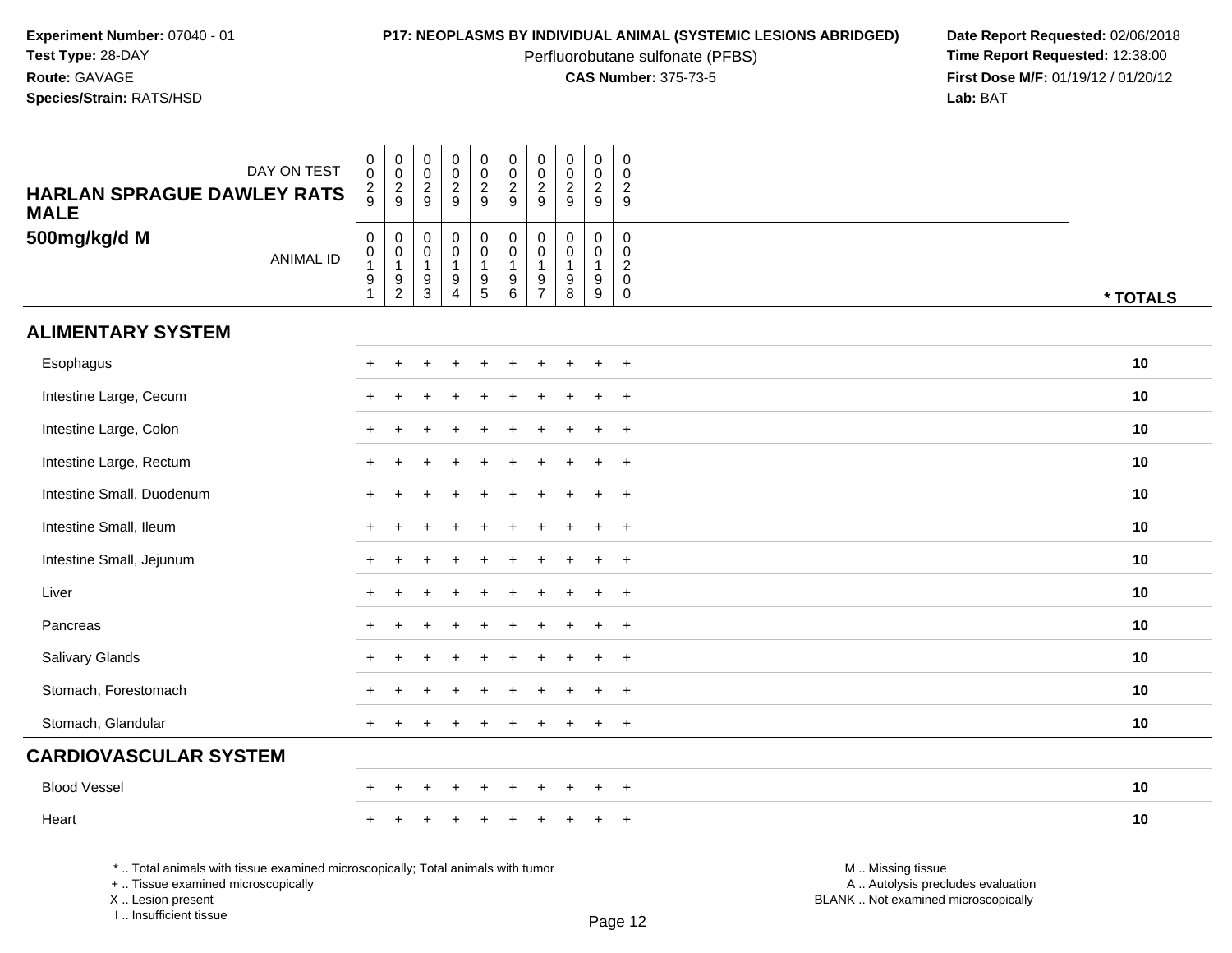Perfluorobutane sulfonate (PFBS)<br>**CAS Number:** 375-73-5

**P17: NEOPLASMS BY INDIVIDUAL ANIMAL (SYSTEMIC LESIONS ABRIDGED)** Date Report Requested: 02/06/2018<br>Perfluorobutane sulfonate (PFBS) **Time Report Requested:** 12:38:00 **First Dose M/F:** 01/19/12 / 01/20/12<br>**Lab:** BAT **Lab:** BAT

| <b>HARLAN SPRAGUE DAWLEY RATS</b><br><b>MALE</b> | DAY ON TEST      | $\begin{matrix} 0 \\ 0 \end{matrix}$<br>$\frac{2}{9}$                      | $\begin{matrix} 0 \\ 0 \end{matrix}$<br>$\frac{2}{9}$ | $\begin{matrix} 0 \\ 0 \end{matrix}$<br>$\frac{2}{9}$       | $\begin{array}{c} 0 \\ 0 \\ 2 \\ 9 \end{array}$              | $\begin{matrix} 0 \\ 0 \end{matrix}$<br>$\overline{2}$<br>9 | 00029                                                                                    | $\begin{matrix} 0 \\ 0 \end{matrix}$<br>$\overline{2}$<br>$9\,$ | $\begin{matrix} 0 \\ 0 \end{matrix}$<br>$\overline{c}$<br>9 | 0<br>$\ddot{\mathbf{0}}$<br>$\overline{2}$<br>9           | 0<br>$\mathbf 0$<br>$\sqrt{2}$<br>9                              |          |
|--------------------------------------------------|------------------|----------------------------------------------------------------------------|-------------------------------------------------------|-------------------------------------------------------------|--------------------------------------------------------------|-------------------------------------------------------------|------------------------------------------------------------------------------------------|-----------------------------------------------------------------|-------------------------------------------------------------|-----------------------------------------------------------|------------------------------------------------------------------|----------|
| 500mg/kg/d M                                     | <b>ANIMAL ID</b> | $\pmb{0}$<br>$\pmb{0}$<br>$\mathbf{1}$<br>$\boldsymbol{9}$<br>$\mathbf{1}$ | 0<br>$\pmb{0}$<br>9<br>$\overline{c}$                 | $\pmb{0}$<br>$\mathbf 0$<br>$\overline{1}$<br>$\frac{9}{3}$ | $_0^0$<br>$\mathbf{1}$<br>$\boldsymbol{9}$<br>$\overline{4}$ | $_0^0$<br>$\begin{array}{c} 9 \\ 5 \end{array}$             | $\boldsymbol{0}$<br>$\pmb{0}$<br>$\overline{1}$<br>$\begin{array}{c} 9 \\ 6 \end{array}$ | 0<br>$\pmb{0}$<br>$\mathbf{1}$<br>9<br>$\overline{7}$           | 0<br>$\pmb{0}$<br>$\overline{1}$<br>$\boldsymbol{9}$<br>8   | 0<br>$\mathbf 0$<br>$\mathbf{1}$<br>$\boldsymbol{9}$<br>9 | 0<br>$\mathbf 0$<br>$\overline{c}$<br>$\mathbf 0$<br>$\mathbf 0$ | * TOTALS |
| <b>ENDOCRINE SYSTEM</b>                          |                  |                                                                            |                                                       |                                                             |                                                              |                                                             |                                                                                          |                                                                 |                                                             |                                                           |                                                                  |          |
| <b>Adrenal Cortex</b>                            |                  |                                                                            |                                                       |                                                             |                                                              |                                                             |                                                                                          |                                                                 |                                                             |                                                           | $\ddot{}$                                                        | 10       |
| Adrenal Medulla                                  |                  |                                                                            |                                                       |                                                             |                                                              |                                                             |                                                                                          |                                                                 |                                                             |                                                           | $+$                                                              | 10       |
| Islets, Pancreatic                               |                  |                                                                            |                                                       |                                                             |                                                              |                                                             |                                                                                          |                                                                 |                                                             |                                                           | $\overline{+}$                                                   | 10       |
| Parathyroid Gland                                |                  |                                                                            |                                                       |                                                             |                                                              |                                                             |                                                                                          |                                                                 |                                                             |                                                           | $+$                                                              | 10       |
| <b>Pituitary Gland</b>                           |                  |                                                                            |                                                       |                                                             |                                                              |                                                             |                                                                                          |                                                                 |                                                             |                                                           | $\ddot{}$                                                        | 10       |
| <b>Thyroid Gland</b>                             |                  | $\pm$                                                                      |                                                       |                                                             |                                                              |                                                             |                                                                                          |                                                                 |                                                             | $\ddot{}$                                                 | $+$                                                              | 10       |
| <b>GENERAL BODY SYSTEM</b>                       |                  |                                                                            |                                                       |                                                             |                                                              |                                                             |                                                                                          |                                                                 |                                                             |                                                           |                                                                  |          |
| <b>NONE</b>                                      |                  |                                                                            |                                                       |                                                             |                                                              |                                                             |                                                                                          |                                                                 |                                                             |                                                           |                                                                  |          |
| <b>GENITAL SYSTEM</b>                            |                  |                                                                            |                                                       |                                                             |                                                              |                                                             |                                                                                          |                                                                 |                                                             |                                                           |                                                                  |          |
| Epididymis                                       |                  |                                                                            |                                                       |                                                             |                                                              |                                                             |                                                                                          |                                                                 |                                                             |                                                           | $+$                                                              | 10       |
| <b>Preputial Gland</b>                           |                  |                                                                            |                                                       |                                                             |                                                              |                                                             |                                                                                          |                                                                 |                                                             |                                                           | $\ddot{}$                                                        | 10       |
| Prostate                                         |                  |                                                                            |                                                       |                                                             |                                                              |                                                             |                                                                                          |                                                                 |                                                             |                                                           | $+$                                                              | 10       |
| Seminal Vesicle                                  |                  |                                                                            |                                                       |                                                             |                                                              |                                                             |                                                                                          |                                                                 |                                                             |                                                           | $\ddot{}$                                                        | 10       |
|                                                  |                  |                                                                            |                                                       |                                                             |                                                              |                                                             |                                                                                          |                                                                 |                                                             |                                                           |                                                                  |          |

# **HEMATOPOIETIC SYSTEM**

Testes

\* .. Total animals with tissue examined microscopically; Total animals with tumor

+ .. Tissue examined microscopically

<sup>+</sup>

X .. Lesion present

I .. Insufficient tissue

 M .. Missing tissuey the contract of the contract of the contract of the contract of the contract of  $\mathsf A$  . Autolysis precludes evaluation Lesion present BLANK .. Not examined microscopically

<sup>+</sup> <sup>+</sup> <sup>+</sup> <sup>+</sup> <sup>+</sup> <sup>+</sup> <sup>+</sup> <sup>+</sup> <sup>+</sup> **<sup>10</sup>**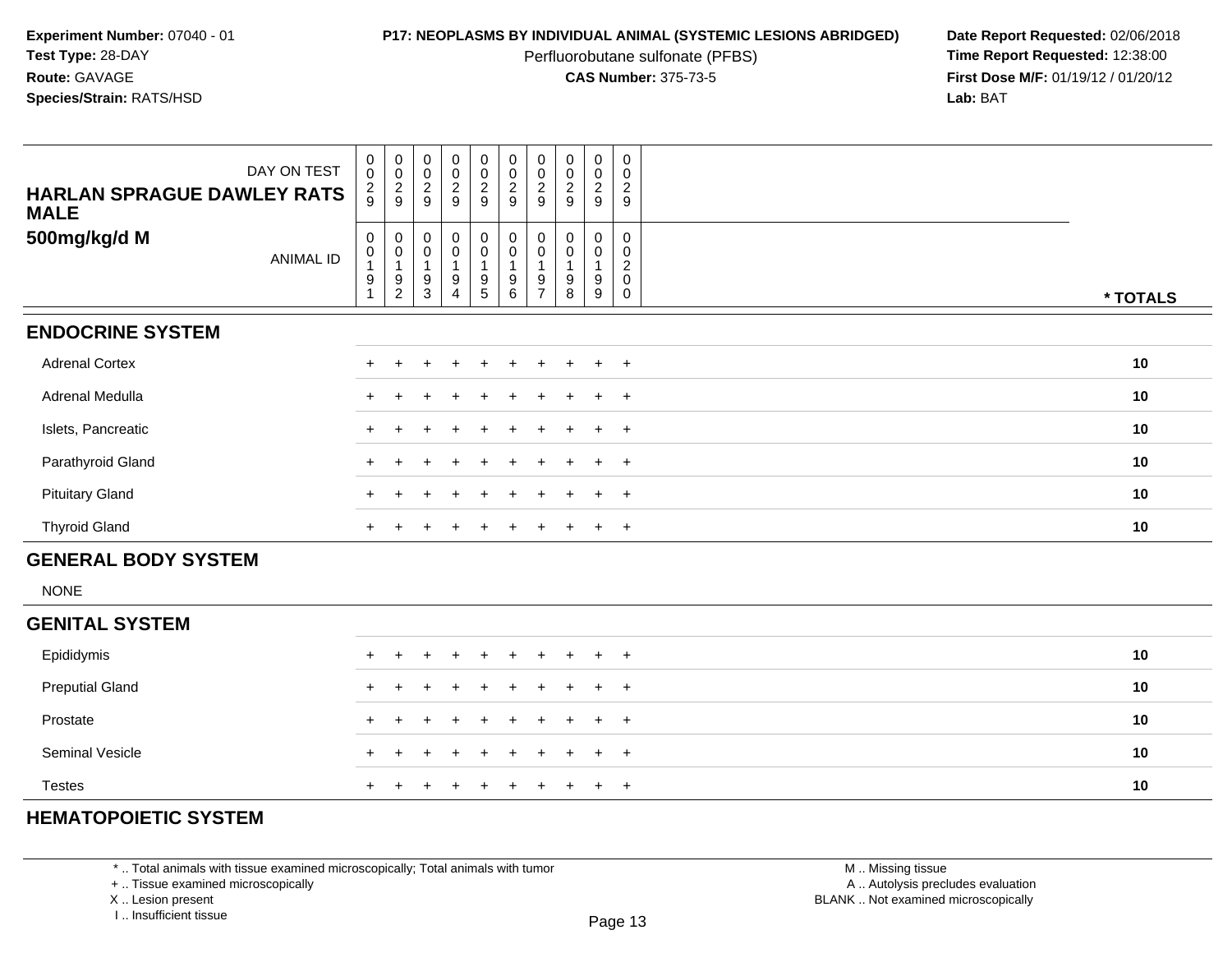Perfluorobutane sulfonate (PFBS)<br>**CAS Number:** 375-73-5

**P17: NEOPLASMS BY INDIVIDUAL ANIMAL (SYSTEMIC LESIONS ABRIDGED)** Date Report Requested: 02/06/2018<br>Perfluorobutane sulfonate (PFBS) **Time Report Requested:** 12:38:00 **First Dose M/F:** 01/19/12 / 01/20/12<br>**Lab:** BAT **Lab:** BAT

| DAY ON TEST<br><b>HARLAN SPRAGUE DAWLEY RATS</b><br><b>MALE</b> | $\pmb{0}$<br>$\mathbf 0$<br>$\frac{2}{9}$                                            | $\pmb{0}$<br>$\pmb{0}$<br>$\frac{2}{9}$                               | 00029                                                       | $\pmb{0}$<br>$\pmb{0}$<br>$\frac{2}{9}$                                        | $\pmb{0}$<br>$\pmb{0}$<br>$\overline{2}$<br>9             | $\pmb{0}$<br>$\pmb{0}$<br>$\overline{a}$<br>9                              | $\pmb{0}$<br>$\pmb{0}$<br>$\boldsymbol{2}$<br>9 | $\begin{smallmatrix} 0\\0\\2 \end{smallmatrix}$<br>9                      | $\pmb{0}$<br>$\pmb{0}$<br>$\overline{c}$<br>9                            | $\boldsymbol{0}$<br>$\mathbf 0$<br>$\overline{2}$<br>9                       |          |
|-----------------------------------------------------------------|--------------------------------------------------------------------------------------|-----------------------------------------------------------------------|-------------------------------------------------------------|--------------------------------------------------------------------------------|-----------------------------------------------------------|----------------------------------------------------------------------------|-------------------------------------------------|---------------------------------------------------------------------------|--------------------------------------------------------------------------|------------------------------------------------------------------------------|----------|
| 500mg/kg/d M<br><b>ANIMAL ID</b>                                | $\mathsf{O}\xspace$<br>$\pmb{0}$<br>$\mathbf{1}$<br>$\boldsymbol{9}$<br>$\mathbf{1}$ | $\mathbf 0$<br>$\mathbf 0$<br>$\mathbf{1}$<br>$9\,$<br>$\overline{2}$ | $_{\rm 0}^{\rm 0}$<br>$\mathbf{1}$<br>$\boldsymbol{9}$<br>3 | $\pmb{0}$<br>$\mathbf 0$<br>$\mathbf{1}$<br>$\boldsymbol{9}$<br>$\overline{4}$ | 0<br>$\mathbf 0$<br>$\mathbf{1}$<br>$\boldsymbol{9}$<br>5 | $\mathsf{O}\xspace$<br>$\mathsf{O}\xspace$<br>$\mathbf{1}$<br>9<br>$\,6\,$ | 0<br>0<br>$\mathbf{1}$<br>9<br>$\overline{7}$   | $\mathbf 0$<br>$\mathbf 0$<br>$\mathbf{1}$<br>$\boldsymbol{9}$<br>$\,8\,$ | $\mathbf 0$<br>0<br>$\mathbf{1}$<br>$\boldsymbol{9}$<br>$\boldsymbol{9}$ | $\mathbf 0$<br>$\mathbf 0$<br>$\boldsymbol{2}$<br>$\mathbf 0$<br>$\mathbf 0$ | * TOTALS |
| <b>Bone Marrow</b>                                              | $\ddot{}$                                                                            | ٠                                                                     |                                                             | $\ddot{}$                                                                      | $\overline{1}$                                            | $\ddot{}$                                                                  |                                                 |                                                                           | $\ddot{}$                                                                | $+$                                                                          | 10       |
| Lymph Node, Mandibular                                          | $+$                                                                                  | $\ddot{}$                                                             |                                                             | $\div$                                                                         |                                                           | $\div$                                                                     |                                                 |                                                                           | $\ddot{}$                                                                | $+$                                                                          | 10       |
| Lymph Node, Mesenteric                                          | $\ddot{}$                                                                            |                                                                       |                                                             |                                                                                |                                                           |                                                                            |                                                 |                                                                           | $\ddot{}$                                                                | $+$                                                                          | 10       |
| Spleen                                                          | $\ddot{}$                                                                            |                                                                       |                                                             |                                                                                |                                                           |                                                                            |                                                 |                                                                           | $\ddot{}$                                                                | $+$                                                                          | 10       |
| Thymus                                                          | $+$                                                                                  |                                                                       |                                                             |                                                                                |                                                           |                                                                            |                                                 |                                                                           | $+$                                                                      | $+$                                                                          | 10       |
| <b>INTEGUMENTARY SYSTEM</b>                                     |                                                                                      |                                                                       |                                                             |                                                                                |                                                           |                                                                            |                                                 |                                                                           |                                                                          |                                                                              |          |
| <b>Mammary Gland</b>                                            | $\pm$                                                                                |                                                                       |                                                             |                                                                                |                                                           |                                                                            |                                                 |                                                                           | $\div$                                                                   | $+$                                                                          | 10       |
| Skin                                                            | $\pm$                                                                                |                                                                       |                                                             |                                                                                |                                                           |                                                                            |                                                 |                                                                           | $\pm$                                                                    | $+$                                                                          | 10       |
| <b>MUSCULOSKELETAL SYSTEM</b>                                   |                                                                                      |                                                                       |                                                             |                                                                                |                                                           |                                                                            |                                                 |                                                                           |                                                                          |                                                                              |          |
| Bone                                                            | $+$                                                                                  | $\ddot{}$                                                             | $\ddot{}$                                                   | $\ddot{}$                                                                      | $\ddot{}$                                                 | $\ddot{}$                                                                  | $+$                                             | $+$                                                                       | $+$                                                                      | $+$                                                                          | 10       |
| <b>NERVOUS SYSTEM</b>                                           |                                                                                      |                                                                       |                                                             |                                                                                |                                                           |                                                                            |                                                 |                                                                           |                                                                          |                                                                              |          |
| <b>Brain</b>                                                    | $+$                                                                                  | $+$                                                                   | $\pm$                                                       | $+$                                                                            | $\ddot{}$                                                 | $\ddot{}$                                                                  | $+$                                             | $+$                                                                       | $+$                                                                      | $+$                                                                          | 10       |
| <b>RESPIRATORY SYSTEM</b>                                       |                                                                                      |                                                                       |                                                             |                                                                                |                                                           |                                                                            |                                                 |                                                                           |                                                                          |                                                                              |          |
| Lung                                                            | $+$                                                                                  | $\ddot{}$                                                             |                                                             | ÷                                                                              |                                                           | $\div$                                                                     |                                                 | $\overline{ }$                                                            | $\ddot{}$                                                                | $+$                                                                          | 10       |
| Nose                                                            | $\ddot{}$                                                                            |                                                                       |                                                             |                                                                                |                                                           |                                                                            |                                                 |                                                                           | $\div$                                                                   | $\overline{+}$                                                               | 10       |
| Trachea                                                         | $\pm$                                                                                |                                                                       |                                                             |                                                                                |                                                           |                                                                            |                                                 |                                                                           | $\pm$                                                                    | $+$                                                                          | 10       |

\* .. Total animals with tissue examined microscopically; Total animals with tumor

+ .. Tissue examined microscopically

X .. Lesion present

I .. Insufficient tissue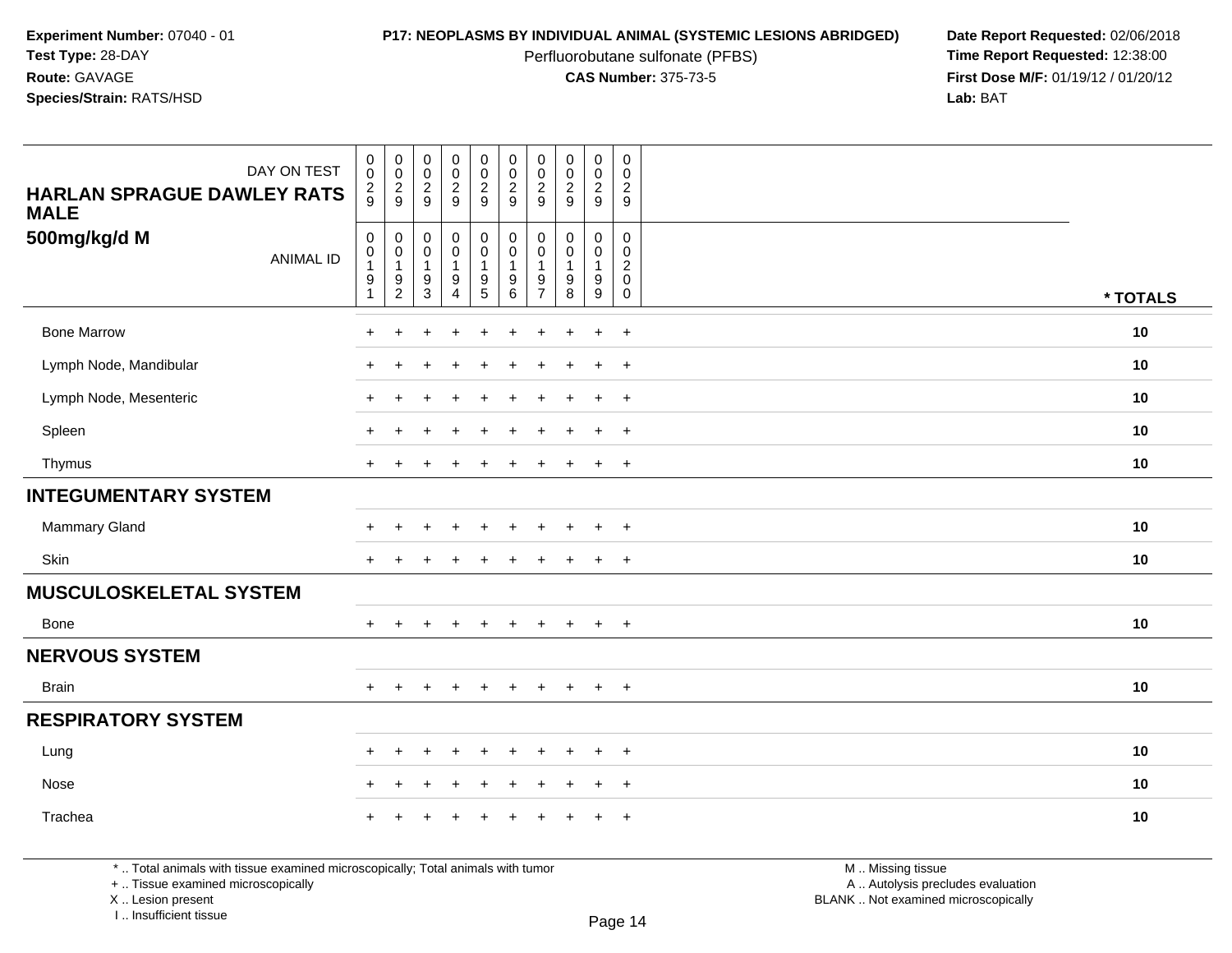Perfluorobutane sulfonate (PFBS)<br>**CAS Number:** 375-73-5

**P17: NEOPLASMS BY INDIVIDUAL ANIMAL (SYSTEMIC LESIONS ABRIDGED)** Date Report Requested: 02/06/2018<br>Perfluorobutane sulfonate (PFBS) **Time Report Requested:** 12:38:00 **First Dose M/F:** 01/19/12 / 01/20/12<br>**Lab:** BAT **Lab:** BAT

| DAY ON TEST<br><b>HARLAN SPRAGUE DAWLEY RATS</b><br><b>MALE</b> | $\begin{smallmatrix}0\\0\end{smallmatrix}$<br>$\frac{2}{9}$ | 00029                                                                               | $\pmb{0}$<br>$\pmb{0}$<br>$\frac{2}{9}$ | $\begin{array}{c} 0 \\ 0 \\ 2 \\ 9 \end{array}$ | $\begin{array}{c} 0 \\ 0 \\ 2 \\ 9 \end{array}$ | $\begin{array}{c} 0 \\ 0 \\ 2 \\ 9 \end{array}$ | $_{\rm 0}^{\rm 0}$<br>$\frac{2}{9}$ | $\begin{smallmatrix}0\\0\end{smallmatrix}$<br>$\overline{c}$<br>9 | $\mathbf 0$<br>0<br>$\frac{2}{9}$ | 0<br>$\,0\,$<br>$\boldsymbol{2}$<br>$\mathsf g$        |          |
|-----------------------------------------------------------------|-------------------------------------------------------------|-------------------------------------------------------------------------------------|-----------------------------------------|-------------------------------------------------|-------------------------------------------------|-------------------------------------------------|-------------------------------------|-------------------------------------------------------------------|-----------------------------------|--------------------------------------------------------|----------|
| 500mg/kg/d M<br>ANIMAL ID                                       | 0<br>$\pmb{0}$<br>$\boldsymbol{9}$                          | $\begin{smallmatrix}0\\0\end{smallmatrix}$<br>$\overline{1}$<br>9<br>$\overline{c}$ | $\pmb{0}$<br>$\mathbf 0$<br>9<br>3      | $_0^0$<br>9                                     | $_{\rm 0}^{\rm 0}$<br>$\boldsymbol{9}$<br>5     | $_{\rm 0}^{\rm 0}$<br>$\boldsymbol{9}$<br>6     | 0<br>9                              | $\begin{smallmatrix}0\\0\end{smallmatrix}$<br>9<br>8              | 0<br>0<br>9<br>9                  | 0<br>0<br>$\overline{c}$<br>$\mathbf 0$<br>$\mathbf 0$ | * TOTALS |
| <b>SPECIAL SENSES SYSTEM</b>                                    |                                                             |                                                                                     |                                         |                                                 |                                                 |                                                 |                                     |                                                                   |                                   |                                                        |          |
| Eye                                                             |                                                             |                                                                                     | ÷                                       | $\ddot{}$                                       | $+$                                             | $+$                                             | $\pm$                               | $+$                                                               | $+$                               | $+$                                                    | 10       |
| Harderian Gland                                                 |                                                             |                                                                                     |                                         |                                                 | $+$                                             |                                                 | $\pm$                               | $+$                                                               | $+$                               | $+$                                                    | 10       |
| <b>URINARY SYSTEM</b>                                           |                                                             |                                                                                     |                                         |                                                 |                                                 |                                                 |                                     |                                                                   |                                   |                                                        |          |
| Kidney                                                          |                                                             |                                                                                     | ÷                                       | $\ddot{}$                                       | $\pm$                                           | $\pm$                                           | $\pm$                               | $\pm$                                                             | $\pm$                             | $+$                                                    | 10       |
| <b>Urinary Bladder</b>                                          |                                                             |                                                                                     |                                         |                                                 | ÷.                                              |                                                 |                                     |                                                                   | $\ddot{}$                         | $+$                                                    | 10       |
| <b>SYSTEMIC LESIONS</b>                                         |                                                             |                                                                                     |                                         |                                                 |                                                 |                                                 |                                     |                                                                   |                                   |                                                        |          |
| Multiple Organ                                                  |                                                             |                                                                                     |                                         |                                                 | $\pm$                                           |                                                 |                                     |                                                                   | $\pm$                             | $+$                                                    | 10       |

+ .. Tissue examined microscopically

X .. Lesion present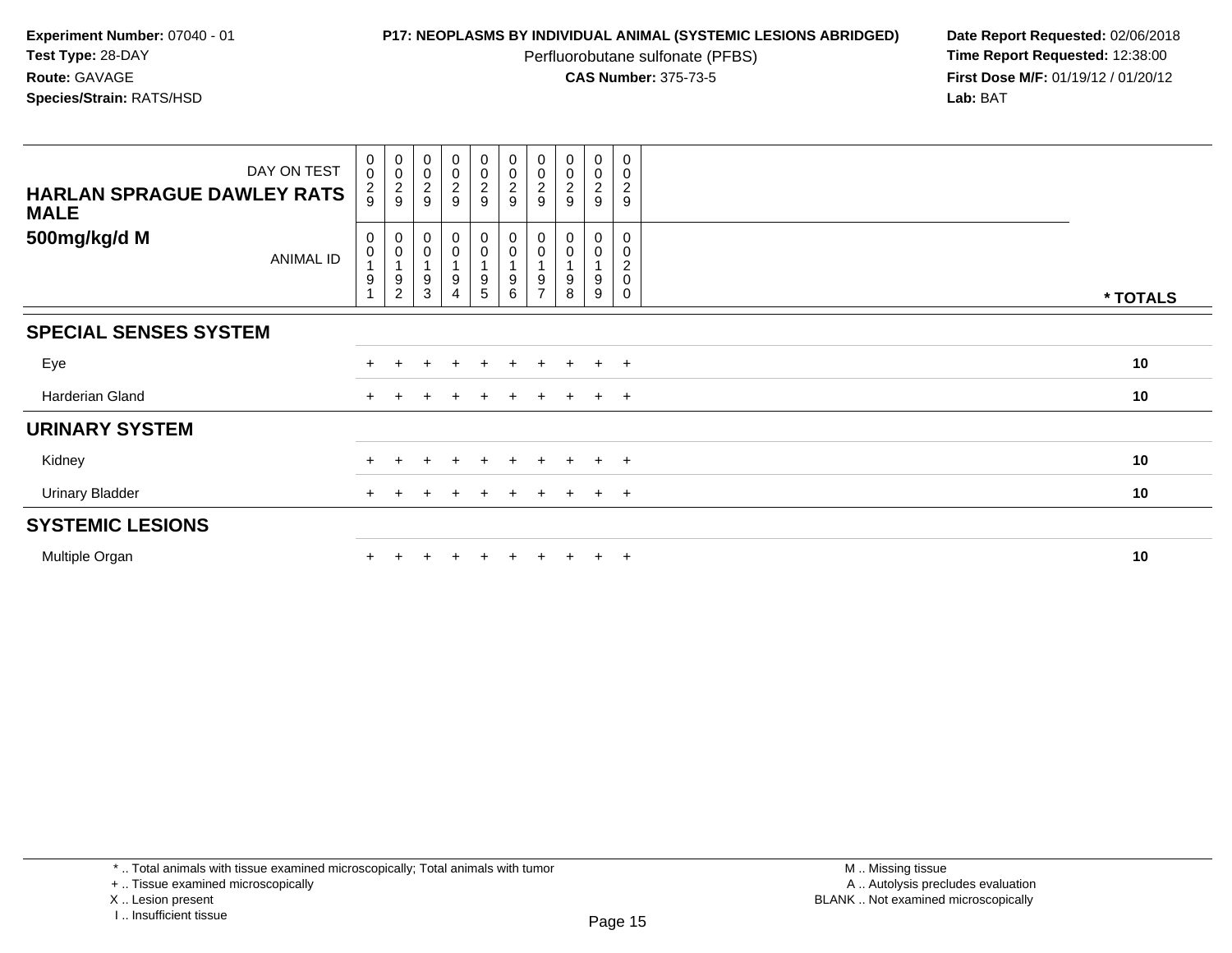Perfluorobutane sulfonate (PFBS)<br>**CAS Number:** 375-73-5

**P17: NEOPLASMS BY INDIVIDUAL ANIMAL (SYSTEMIC LESIONS ABRIDGED)** Date Report Requested: 02/06/2018<br>Perfluorobutane sulfonate (PFBS) **Time Report Requested:** 12:38:00 **First Dose M/F:** 01/19/12 / 01/20/12<br>**Lab:** BAT **Lab:** BAT

| DAY ON TEST<br><b>HARLAN SPRAGUE DAWLEY RATS</b><br><b>MALE</b> | $\mathbf 0$<br>$\mathbf 0$<br>$\mathbf 0$<br>6                          | $\pmb{0}$<br>$\overline{0}$<br>$\overline{1}$<br>5 | $\pmb{0}$<br>$\ddot{\mathbf{0}}$<br>$\mathbf{1}$<br>$\overline{7}$ | $\begin{smallmatrix}0\0\0\end{smallmatrix}$<br>$\mathbf{1}$<br>8                              | $_{\rm 0}^{\rm 0}$<br>$\mathbf{1}$<br>8                           | $\begin{smallmatrix} 0\\0 \end{smallmatrix}$<br>$\mathbf{1}$<br>8              | $\pmb{0}$<br>$\mathbf 0$<br>$\overline{2}$<br>$\overline{1}$              | $\pmb{0}$<br>$\overline{0}$<br>$\overline{2}$<br>$\overline{4}$           | 0<br>$\ddot{\mathbf{0}}$<br>$\frac{2}{5}$                        | $\pmb{0}$<br>$\overline{0}$<br>$\frac{2}{5}$                     |          |
|-----------------------------------------------------------------|-------------------------------------------------------------------------|----------------------------------------------------|--------------------------------------------------------------------|-----------------------------------------------------------------------------------------------|-------------------------------------------------------------------|--------------------------------------------------------------------------------|---------------------------------------------------------------------------|---------------------------------------------------------------------------|------------------------------------------------------------------|------------------------------------------------------------------|----------|
| 1000mg/kg/d M<br><b>ANIMAL ID</b>                               | $\mathbf 0$<br>$\begin{matrix} 0 \\ 2 \\ 1 \end{matrix}$<br>$\mathbf 0$ | $\mathbf 0$<br>$\frac{0}{2}$<br>$\mathbf{1}$       | $\mathsf 0$<br>$\pmb{0}$<br>$\frac{2}{0}$<br>$\boldsymbol{9}$      | $\mathsf{O}\xspace$<br>$\mathbf 0$<br>$\overline{2}$<br>$\mathsf{O}\xspace$<br>$\overline{2}$ | 0<br>$\pmb{0}$<br>$\sqrt{2}$<br>$\mathsf{O}\xspace$<br>$\sqrt{5}$ | $\begin{smallmatrix} 0\\0 \end{smallmatrix}$<br>$\sqrt{2}$<br>$\mathbf 0$<br>8 | $\mathbf 0$<br>$\mathbf 0$<br>$\sqrt{2}$<br>$\mathbf 0$<br>$\overline{7}$ | $\mathbf 0$<br>$\mathbf 0$<br>$\sqrt{2}$<br>$\mathbf 0$<br>$\overline{4}$ | $\mathbf 0$<br>$\mathbf 0$<br>$\overline{a}$<br>$\mathbf 0$<br>3 | $\mathbf 0$<br>$\mathbf 0$<br>$\overline{a}$<br>$\mathbf 0$<br>6 | * TOTALS |
| <b>ALIMENTARY SYSTEM</b>                                        |                                                                         |                                                    |                                                                    |                                                                                               |                                                                   |                                                                                |                                                                           |                                                                           |                                                                  |                                                                  |          |
| Esophagus                                                       |                                                                         |                                                    |                                                                    |                                                                                               |                                                                   |                                                                                |                                                                           |                                                                           | ÷                                                                | $^{+}$                                                           | 10       |
| Intestine Large, Cecum                                          |                                                                         |                                                    |                                                                    |                                                                                               |                                                                   |                                                                                |                                                                           |                                                                           | ÷.                                                               | $\ddot{}$                                                        | 10       |
| Intestine Large, Colon                                          |                                                                         |                                                    |                                                                    |                                                                                               |                                                                   |                                                                                |                                                                           |                                                                           | $\ddot{}$                                                        | $+$                                                              | 10       |
| Intestine Large, Rectum                                         | $\ddot{}$                                                               |                                                    |                                                                    |                                                                                               |                                                                   |                                                                                |                                                                           |                                                                           | ÷.                                                               | $+$                                                              | 10       |
| Intestine Small, Duodenum                                       | ÷                                                                       |                                                    |                                                                    |                                                                                               |                                                                   |                                                                                |                                                                           |                                                                           | $\ddot{}$                                                        | $^{+}$                                                           | 10       |
| Intestine Small, Ileum                                          |                                                                         |                                                    |                                                                    |                                                                                               |                                                                   |                                                                                |                                                                           |                                                                           | ÷.                                                               | $\ddot{}$                                                        | 10       |
| Intestine Small, Jejunum                                        |                                                                         |                                                    |                                                                    |                                                                                               |                                                                   |                                                                                |                                                                           |                                                                           | $\ddot{}$                                                        | $^{+}$                                                           | 10       |
| Liver                                                           |                                                                         |                                                    |                                                                    |                                                                                               |                                                                   |                                                                                |                                                                           |                                                                           | ÷                                                                | $\overline{+}$                                                   | 10       |
| Pancreas                                                        | $+$                                                                     | $\div$                                             |                                                                    |                                                                                               |                                                                   |                                                                                |                                                                           |                                                                           | $\ddot{}$                                                        | $^{+}$                                                           | 10       |
| Salivary Glands                                                 |                                                                         |                                                    |                                                                    |                                                                                               |                                                                   |                                                                                |                                                                           |                                                                           | ÷.                                                               | $\overline{+}$                                                   | 10       |
| Stomach, Forestomach                                            |                                                                         |                                                    |                                                                    |                                                                                               |                                                                   |                                                                                |                                                                           |                                                                           | $\ddot{}$                                                        | $^{+}$                                                           | 10       |
| Stomach, Glandular                                              | $\ddot{}$                                                               |                                                    |                                                                    |                                                                                               |                                                                   |                                                                                |                                                                           |                                                                           | $\ddot{}$                                                        | $^{+}$                                                           | 10       |
| <b>CARDIOVASCULAR SYSTEM</b>                                    |                                                                         |                                                    |                                                                    |                                                                                               |                                                                   |                                                                                |                                                                           |                                                                           |                                                                  |                                                                  |          |
| <b>Blood Vessel</b>                                             | ÷                                                                       | +                                                  |                                                                    | $\ddot{}$                                                                                     | $\ddot{}$                                                         | $\overline{1}$                                                                 | ÷                                                                         |                                                                           | $\ddot{}$                                                        | $\overline{+}$                                                   | 10       |
| Heart                                                           |                                                                         |                                                    |                                                                    |                                                                                               |                                                                   |                                                                                |                                                                           |                                                                           |                                                                  | $\ddot{}$                                                        | 10       |

\* .. Total animals with tissue examined microscopically; Total animals with tumor

+ .. Tissue examined microscopically

X .. Lesion present

I .. Insufficient tissue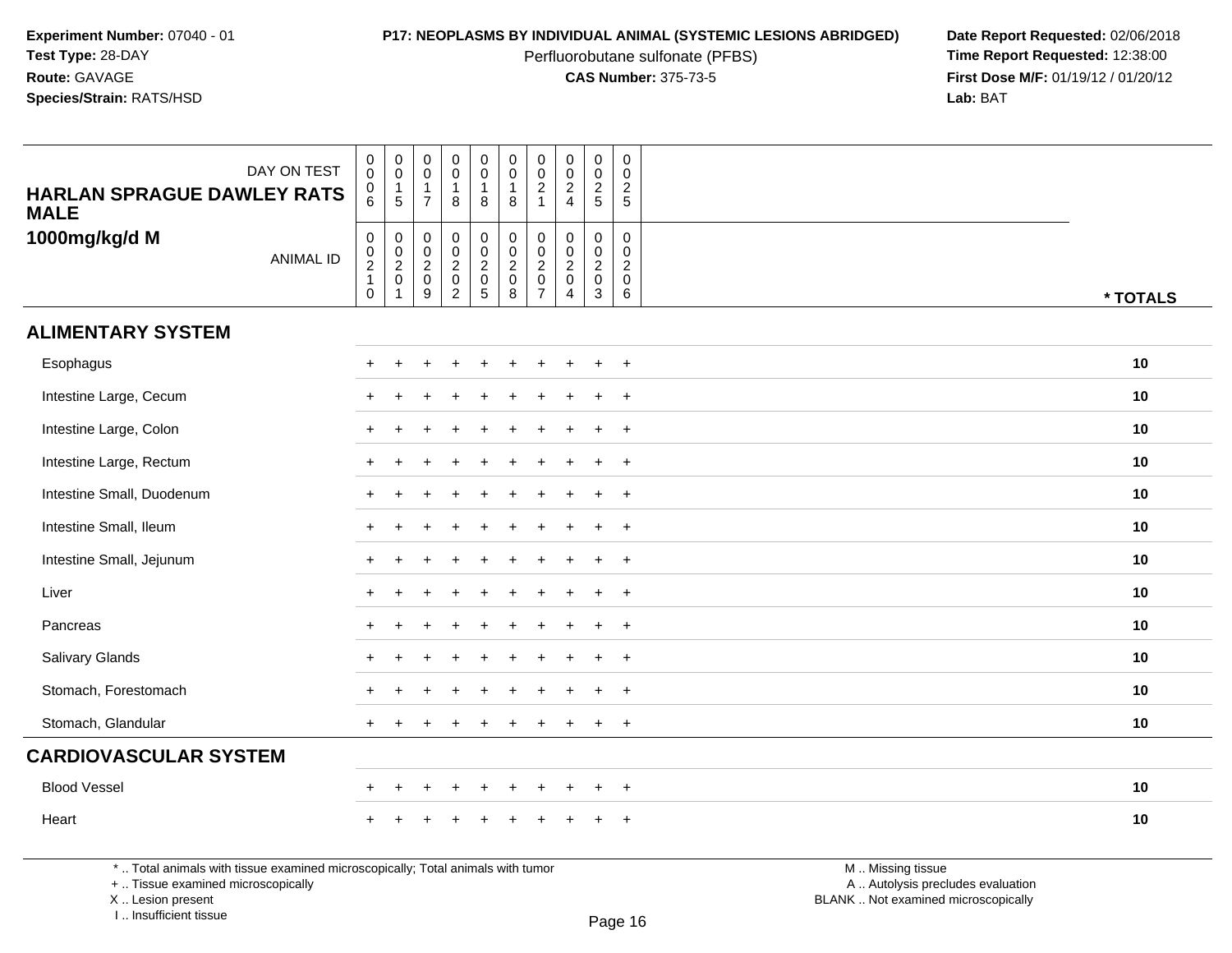Perfluorobutane sulfonate (PFBS)<br>**CAS Number:** 375-73-5

**P17: NEOPLASMS BY INDIVIDUAL ANIMAL (SYSTEMIC LESIONS ABRIDGED)** Date Report Requested: 02/06/2018<br>Perfluorobutane sulfonate (PFBS) **Time Report Requested:** 12:38:00 **First Dose M/F:** 01/19/12 / 01/20/12<br>**Lab:** BAT **Lab:** BAT

| <b>HARLAN SPRAGUE DAWLEY RATS</b><br><b>MALE</b> | DAY ON TEST      | $\begin{matrix} 0 \\ 0 \end{matrix}$<br>$\boldsymbol{0}$<br>6                 | $\begin{matrix} 0 \\ 0 \end{matrix}$<br>$\mathbf{1}$<br>$5\phantom{.0}$ | $\begin{matrix} 0 \\ 0 \end{matrix}$<br>$\overline{1}$<br>$\overline{7}$ | $\begin{matrix} 0 \\ 0 \\ 1 \end{matrix}$<br>8 | $\begin{matrix} 0 \\ 0 \\ 1 \end{matrix}$<br>8 | $\begin{matrix} 0 \\ 0 \\ 1 \end{matrix}$<br>8      | $\begin{matrix} 0 \\ 0 \end{matrix}$<br>$\overline{c}$<br>$\mathbf{1}$ | $\begin{array}{c} 0 \\ 0 \\ 2 \\ 4 \end{array}$ | $\begin{array}{c} 0 \\ 0 \\ 2 \\ 5 \end{array}$ | 0<br>0<br>$\frac{2}{5}$                                  |          |
|--------------------------------------------------|------------------|-------------------------------------------------------------------------------|-------------------------------------------------------------------------|--------------------------------------------------------------------------|------------------------------------------------|------------------------------------------------|-----------------------------------------------------|------------------------------------------------------------------------|-------------------------------------------------|-------------------------------------------------|----------------------------------------------------------|----------|
| 1000mg/kg/d M                                    | <b>ANIMAL ID</b> | $\boldsymbol{0}$<br>$\begin{array}{c} 0 \\ 2 \\ 1 \end{array}$<br>$\mathbf 0$ | $\pmb{0}$<br>$\frac{0}{2}$<br>$\mathbf{1}$                              | $\pmb{0}$<br>$\frac{0}{2}$<br>$\boldsymbol{9}$                           | 0002020                                        | 000205                                         | $\begin{matrix} 0 \\ 0 \\ 2 \\ 0 \end{matrix}$<br>8 | 0<br>0<br>$\boldsymbol{2}$<br>$\mathsf 0$<br>$\overline{7}$            | $\mathbf 0$<br>$\frac{0}{2}$<br>$\overline{4}$  | $\mathbf 0$<br>$\frac{0}{2}$<br>3               | 0<br>0<br>$\overline{2}$<br>$\pmb{0}$<br>$6\overline{6}$ | * TOTALS |
| <b>ENDOCRINE SYSTEM</b>                          |                  |                                                                               |                                                                         |                                                                          |                                                |                                                |                                                     |                                                                        |                                                 |                                                 |                                                          |          |
| <b>Adrenal Cortex</b>                            |                  | $+$                                                                           |                                                                         |                                                                          |                                                |                                                |                                                     |                                                                        |                                                 | $\ddot{}$                                       | $+$                                                      | 10       |
| Adrenal Medulla                                  |                  | $+$                                                                           |                                                                         |                                                                          |                                                |                                                |                                                     |                                                                        |                                                 | $\ddot{}$                                       | $+$                                                      | 10       |
| Islets, Pancreatic                               |                  | $+$                                                                           |                                                                         |                                                                          |                                                |                                                |                                                     |                                                                        |                                                 | $\ddot{}$                                       | $+$                                                      | 10       |
| Parathyroid Gland                                |                  | M                                                                             | $\ddot{}$                                                               |                                                                          |                                                | $\ddot{}$                                      | $+$                                                 | M                                                                      | M                                               | $M +$                                           |                                                          | 6        |
| <b>Pituitary Gland</b>                           |                  | $+$                                                                           |                                                                         |                                                                          |                                                |                                                |                                                     |                                                                        |                                                 | $\ddot{}$                                       | $+$                                                      | 10       |
| <b>Thyroid Gland</b>                             |                  | $+$                                                                           | $\ddot{}$                                                               | $+$                                                                      | $\div$                                         | $+$                                            | $\ddot{}$                                           | $\ddot{}$                                                              | $+$                                             | $+$                                             | $+$                                                      | 10       |
| <b>GENERAL BODY SYSTEM</b>                       |                  |                                                                               |                                                                         |                                                                          |                                                |                                                |                                                     |                                                                        |                                                 |                                                 |                                                          |          |
| <b>NONE</b>                                      |                  |                                                                               |                                                                         |                                                                          |                                                |                                                |                                                     |                                                                        |                                                 |                                                 |                                                          |          |
| <b>GENITAL SYSTEM</b>                            |                  |                                                                               |                                                                         |                                                                          |                                                |                                                |                                                     |                                                                        |                                                 |                                                 |                                                          |          |
| Epididymis                                       |                  |                                                                               |                                                                         |                                                                          |                                                |                                                |                                                     |                                                                        |                                                 |                                                 | $\pm$                                                    | 10       |
| <b>Preputial Gland</b>                           |                  |                                                                               |                                                                         |                                                                          |                                                |                                                |                                                     |                                                                        |                                                 |                                                 | $\ddot{}$                                                | 10       |
| Prostate                                         |                  |                                                                               |                                                                         |                                                                          |                                                |                                                |                                                     |                                                                        |                                                 |                                                 | $+$                                                      | 10       |
| Seminal Vesicle                                  |                  |                                                                               |                                                                         |                                                                          |                                                |                                                |                                                     |                                                                        |                                                 | $\ddot{}$                                       | $+$                                                      | 10       |

# **HEMATOPOIETIC SYSTEM**

Testes

\* .. Total animals with tissue examined microscopically; Total animals with tumor

+ .. Tissue examined microscopically

<sup>+</sup>

X .. Lesion present

I .. Insufficient tissue

 M .. Missing tissuey the contract of the contract of the contract of the contract of the contract of  $\mathsf A$  . Autolysis precludes evaluation Lesion present BLANK .. Not examined microscopically

<sup>+</sup> <sup>+</sup> <sup>+</sup> <sup>+</sup> <sup>+</sup> <sup>+</sup> <sup>+</sup> <sup>+</sup> <sup>+</sup> **<sup>10</sup>**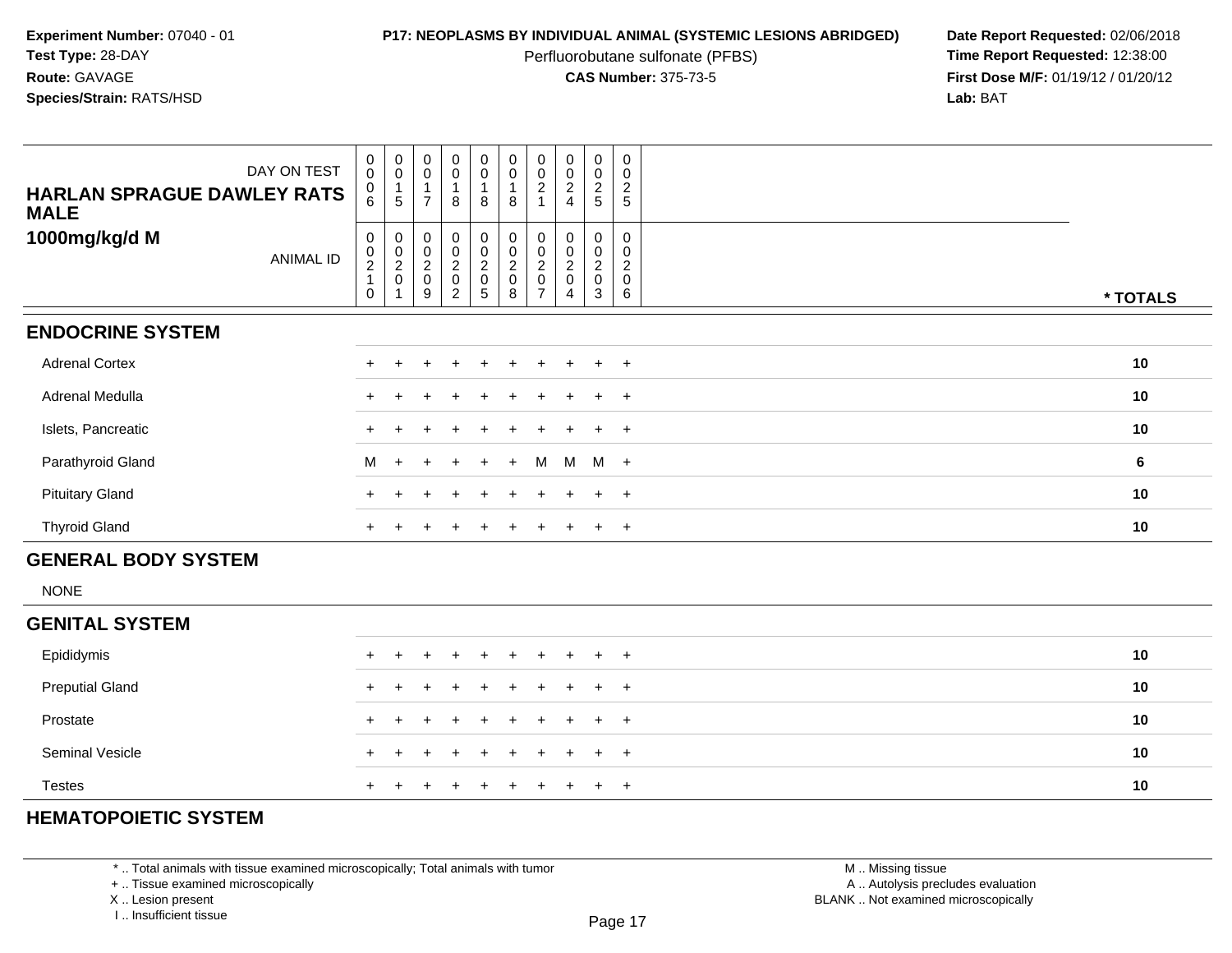Perfluorobutane sulfonate (PFBS)<br>**CAS Number:** 375-73-5

**P17: NEOPLASMS BY INDIVIDUAL ANIMAL (SYSTEMIC LESIONS ABRIDGED)** Date Report Requested: 02/06/2018<br>Perfluorobutane sulfonate (PFBS) **Time Report Requested:** 12:38:00 **First Dose M/F:** 01/19/12 / 01/20/12<br>**Lab:** BAT **Lab:** BAT

| DAY ON TEST<br><b>HARLAN SPRAGUE DAWLEY RATS</b><br><b>MALE</b><br>1000mg/kg/d M | $\pmb{0}$<br>$\mathbf 0$<br>0<br>6<br>$\boldsymbol{0}$ | $\mathbf 0$<br>$\pmb{0}$<br>$\mathbf{1}$<br>$5\phantom{.0}$<br>$\pmb{0}$ | $\begin{smallmatrix} 0\\0 \end{smallmatrix}$<br>$\mathbf{1}$<br>$\overline{7}$ | $\pmb{0}$<br>$\pmb{0}$<br>$\mathbf{1}$<br>$\, 8$             | $\mathsf 0$<br>$\mathbf 0$<br>$\mathbf{1}$<br>$\boldsymbol{8}$                   | $\pmb{0}$<br>$\pmb{0}$<br>1<br>8<br>0           | $\pmb{0}$<br>$\pmb{0}$<br>$\overline{c}$<br>$\mathbf{1}$<br>$\pmb{0}$ | $\pmb{0}$<br>$\frac{0}{2}$<br>$\overline{4}$<br>$\mathbf 0$ | $\pmb{0}$<br>$\mathbf 0$<br>$\overline{c}$<br>$5\overline{)}$<br>$\mathbf 0$ | $\mathbf 0$<br>$\boldsymbol{0}$<br>$\boldsymbol{2}$<br>$\overline{5}$<br>$\mathbf 0$ |          |
|----------------------------------------------------------------------------------|--------------------------------------------------------|--------------------------------------------------------------------------|--------------------------------------------------------------------------------|--------------------------------------------------------------|----------------------------------------------------------------------------------|-------------------------------------------------|-----------------------------------------------------------------------|-------------------------------------------------------------|------------------------------------------------------------------------------|--------------------------------------------------------------------------------------|----------|
| <b>ANIMAL ID</b>                                                                 | $_{2}^{\rm 0}$<br>$\mathbf{1}$<br>$\pmb{0}$            | $\frac{0}{2}$<br>$\overline{1}$                                          | $\begin{matrix} 0 \\ 0 \\ 2 \\ 0 \end{matrix}$<br>$9\,$                        | $\begin{matrix} 0 \\ 0 \\ 2 \\ 0 \end{matrix}$<br>$\sqrt{2}$ | $\begin{smallmatrix} 0\\0\\2 \end{smallmatrix}$<br>$\mathbf 0$<br>$\overline{5}$ | $\mathbf 0$<br>$\overline{c}$<br>$\pmb{0}$<br>8 | $\pmb{0}$<br>$\sqrt{2}$<br>$\mathsf{O}\xspace$<br>$\overline{7}$      | 0<br>$\overline{c}$<br>$\mathbf 0$<br>$\overline{4}$        | $\mathbf 0$<br>$\overline{a}$<br>$\mathbf 0$<br>$\mathbf{3}$                 | $\mathbf 0$<br>$\boldsymbol{2}$<br>$\boldsymbol{0}$<br>$6\phantom{1}$                | * TOTALS |
| <b>Bone Marrow</b>                                                               | $\ddot{}$                                              | $\ddot{}$                                                                | $\overline{ }$                                                                 | +                                                            | $\ddot{}$                                                                        | $\ddot{}$                                       |                                                                       | $\ddot{}$                                                   | $\ddot{}$                                                                    | $\overline{+}$                                                                       | 10       |
| Lymph Node, Mandibular                                                           | $+$                                                    | $\ddot{}$                                                                | $\overline{1}$                                                                 | $\ddot{}$                                                    | $\div$                                                                           | ÷                                               |                                                                       | $\ddot{}$                                                   | $\ddot{}$                                                                    | $+$                                                                                  | 10       |
| Lymph Node, Mesenteric                                                           | $\ddot{}$                                              |                                                                          |                                                                                |                                                              |                                                                                  |                                                 |                                                                       |                                                             | $\ddot{}$                                                                    | $\overline{+}$                                                                       | 10       |
| Spleen                                                                           |                                                        |                                                                          |                                                                                |                                                              |                                                                                  |                                                 |                                                                       |                                                             | $\ddot{}$                                                                    | $+$                                                                                  | 10       |
| Thymus                                                                           | $\ddot{}$                                              |                                                                          |                                                                                |                                                              |                                                                                  |                                                 |                                                                       |                                                             | $\pm$                                                                        | $+$                                                                                  | 10       |
| <b>INTEGUMENTARY SYSTEM</b>                                                      |                                                        |                                                                          |                                                                                |                                                              |                                                                                  |                                                 |                                                                       |                                                             |                                                                              |                                                                                      |          |
| <b>Mammary Gland</b>                                                             | ÷                                                      |                                                                          |                                                                                |                                                              |                                                                                  |                                                 |                                                                       |                                                             | $\div$                                                                       | $+$                                                                                  | 10       |
| Skin                                                                             | $\ddot{}$                                              |                                                                          |                                                                                |                                                              |                                                                                  |                                                 |                                                                       |                                                             | $\pm$                                                                        | $+$                                                                                  | 10       |
| <b>MUSCULOSKELETAL SYSTEM</b>                                                    |                                                        |                                                                          |                                                                                |                                                              |                                                                                  |                                                 |                                                                       |                                                             |                                                                              |                                                                                      |          |
| Bone                                                                             | $+$                                                    | $\ddot{}$                                                                | $\div$                                                                         | $\ddot{}$                                                    | $\overline{+}$                                                                   | $\ddot{}$                                       | $\pm$                                                                 | $\ddot{}$                                                   | $+$                                                                          | $+$                                                                                  | 10       |
| <b>NERVOUS SYSTEM</b>                                                            |                                                        |                                                                          |                                                                                |                                                              |                                                                                  |                                                 |                                                                       |                                                             |                                                                              |                                                                                      |          |
| <b>Brain</b>                                                                     | $+$                                                    | $\pm$                                                                    | $\overline{ }$                                                                 | $+$                                                          | $\ddot{}$                                                                        | $\ddot{}$                                       | $\pm$                                                                 | $+$                                                         | $+$                                                                          | $+$                                                                                  | 10       |
| <b>RESPIRATORY SYSTEM</b>                                                        |                                                        |                                                                          |                                                                                |                                                              |                                                                                  |                                                 |                                                                       |                                                             |                                                                              |                                                                                      |          |
| Lung                                                                             | $+$                                                    | $\ddot{}$                                                                | $\overline{ }$                                                                 | $\ddot{}$                                                    | ÷                                                                                | ÷                                               |                                                                       | $\ddot{}$                                                   | $\ddot{}$                                                                    | $\overline{+}$                                                                       | 10       |
| Nose                                                                             | $\ddot{}$                                              |                                                                          |                                                                                |                                                              |                                                                                  |                                                 |                                                                       |                                                             |                                                                              | $\overline{+}$                                                                       | 10       |
| Trachea                                                                          | $\ddot{}$                                              |                                                                          |                                                                                |                                                              |                                                                                  |                                                 |                                                                       | $\pm$                                                       | $\ddot{}$                                                                    | $+$                                                                                  | 10       |

\* .. Total animals with tissue examined microscopically; Total animals with tumor

+ .. Tissue examined microscopically

X .. Lesion present

I .. Insufficient tissue

M .. Missing tissue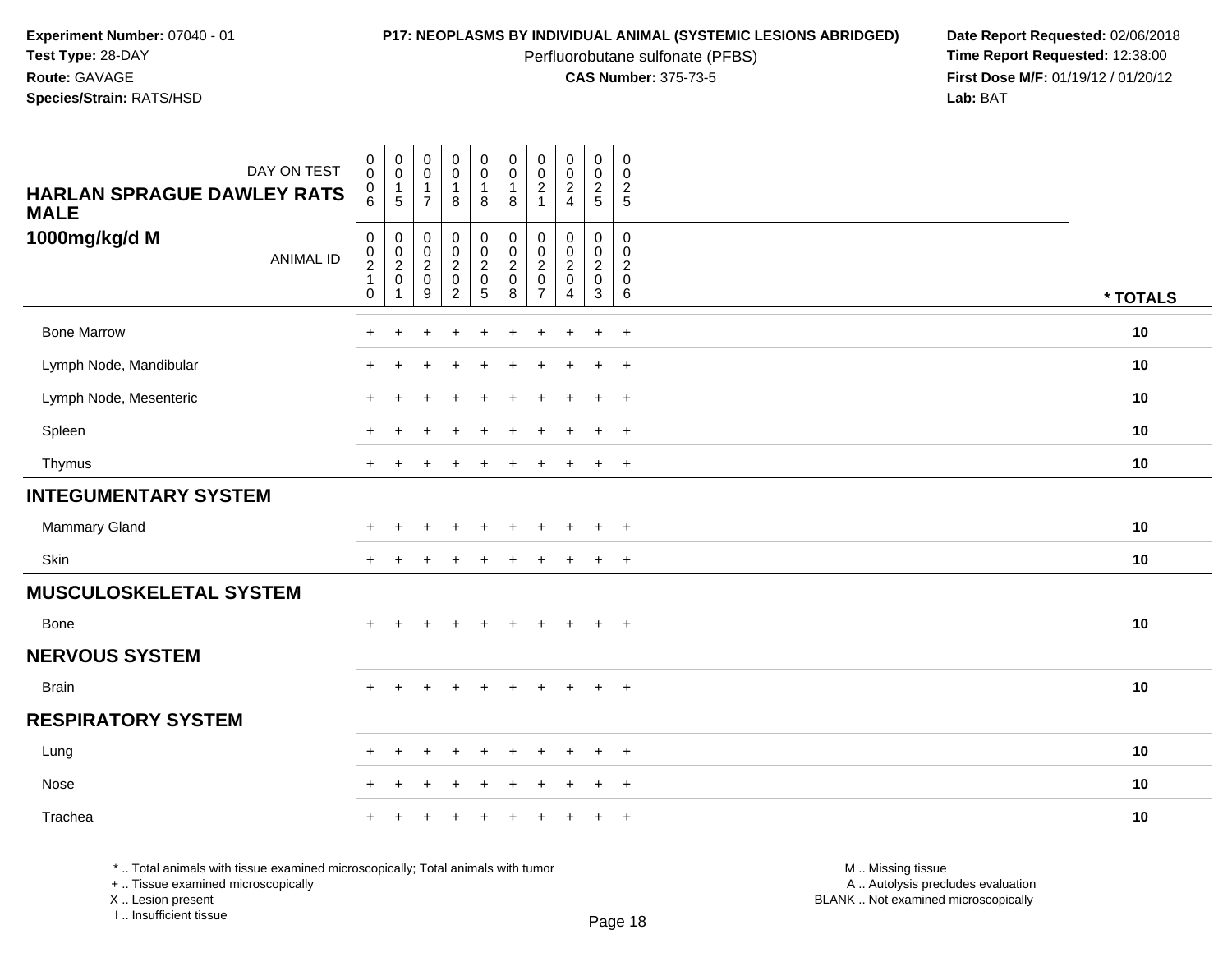Perfluorobutane sulfonate (PFBS)<br>**CAS Number:** 375-73-5

**P17: NEOPLASMS BY INDIVIDUAL ANIMAL (SYSTEMIC LESIONS ABRIDGED)** Date Report Requested: 02/06/2018<br>Perfluorobutane sulfonate (PFBS) **Time Report Requested:** 12:38:00 **First Dose M/F:** 01/19/12 / 01/20/12<br>**Lab:** BAT **Lab:** BAT

| DAY ON TEST<br><b>HARLAN SPRAGUE DAWLEY RATS</b><br><b>MALE</b> | $\begin{smallmatrix}0\\0\end{smallmatrix}$<br>$\begin{matrix} 0 \\ 6 \end{matrix}$ | $\begin{smallmatrix}0\\0\end{smallmatrix}$<br>$\mathbf{1}$<br>$\sqrt{5}$ | $_{\rm 0}^{\rm 0}$<br>1<br>$\overline{7}$                              | $_0^0$<br>8                               | $_{\rm 0}^{\rm 0}$<br>8                             | $\begin{smallmatrix} 0\\0 \end{smallmatrix}$<br>$\overline{A}$<br>$\bf8$ | $\begin{smallmatrix}0\\0\end{smallmatrix}$<br>$\boldsymbol{2}$ | $\begin{smallmatrix}0\\0\end{smallmatrix}$<br>$\overline{c}$ | $\boldsymbol{0}$<br>0<br>$\frac{2}{5}$ | $\pmb{0}$<br>$\pmb{0}$<br>$\boldsymbol{2}$<br>5 |          |
|-----------------------------------------------------------------|------------------------------------------------------------------------------------|--------------------------------------------------------------------------|------------------------------------------------------------------------|-------------------------------------------|-----------------------------------------------------|--------------------------------------------------------------------------|----------------------------------------------------------------|--------------------------------------------------------------|----------------------------------------|-------------------------------------------------|----------|
| 1000mg/kg/d M<br>ANIMAL ID                                      | 0<br>$\frac{0}{2}$<br>$\mathbf 0$                                                  | 0000<br>4                                                                | $\pmb{0}$<br>$\mathbf 0$<br>$\begin{array}{c} 2 \\ 0 \end{array}$<br>9 | $_0^0$<br>$\frac{2}{0}$<br>$\overline{2}$ | $\begin{matrix} 0 \\ 0 \\ 2 \\ 0 \end{matrix}$<br>5 | $\begin{matrix} 0 \\ 0 \\ 2 \\ 0 \end{matrix}$<br>8                      | 0<br>0<br>$^2_{\rm 0}$                                         | 0<br>$\mathbf 0$<br>$\overline{\mathbf{c}}$<br>$\mathbf 0$   | 0<br>0<br>$^2_{\rm 0}$<br>3            | 0<br>0<br>$\overline{c}$<br>0<br>6              | * TOTALS |
| <b>SPECIAL SENSES SYSTEM</b>                                    |                                                                                    |                                                                          |                                                                        |                                           |                                                     |                                                                          |                                                                |                                                              |                                        |                                                 |          |
| Eye                                                             |                                                                                    |                                                                          |                                                                        | $\ddot{}$                                 | $+$                                                 | $+$                                                                      | $+$                                                            | $+$                                                          | $+$                                    | $+$                                             | 10       |
| Harderian Gland                                                 |                                                                                    |                                                                          |                                                                        |                                           | ÷.                                                  |                                                                          |                                                                | $+$                                                          | $\ddot{+}$                             | $+$                                             | 10       |
| <b>URINARY SYSTEM</b>                                           |                                                                                    |                                                                          |                                                                        |                                           |                                                     |                                                                          |                                                                |                                                              |                                        |                                                 |          |
| Kidney                                                          |                                                                                    |                                                                          |                                                                        | $\ddot{}$                                 | $\pm$                                               | $\pm$                                                                    | $\pm$                                                          | $+$                                                          | $\ddot{}$                              | $+$                                             | 10       |
| <b>Urinary Bladder</b>                                          |                                                                                    |                                                                          |                                                                        |                                           | $\pm$                                               |                                                                          | $\ddot{}$                                                      |                                                              | $\ddot{}$                              | $+$                                             | 10       |
| <b>SYSTEMIC LESIONS</b>                                         |                                                                                    |                                                                          |                                                                        |                                           |                                                     |                                                                          |                                                                |                                                              |                                        |                                                 |          |
| Multiple Organ                                                  |                                                                                    |                                                                          |                                                                        |                                           | $+$                                                 |                                                                          |                                                                |                                                              | $\pm$                                  | $+$                                             | 10       |

\*\*\* END OF MALE DATA \*\*\*

<sup>\* ..</sup> Total animals with tissue examined microscopically; Total animals with tumor

<sup>+ ..</sup> Tissue examined microscopically

X .. Lesion present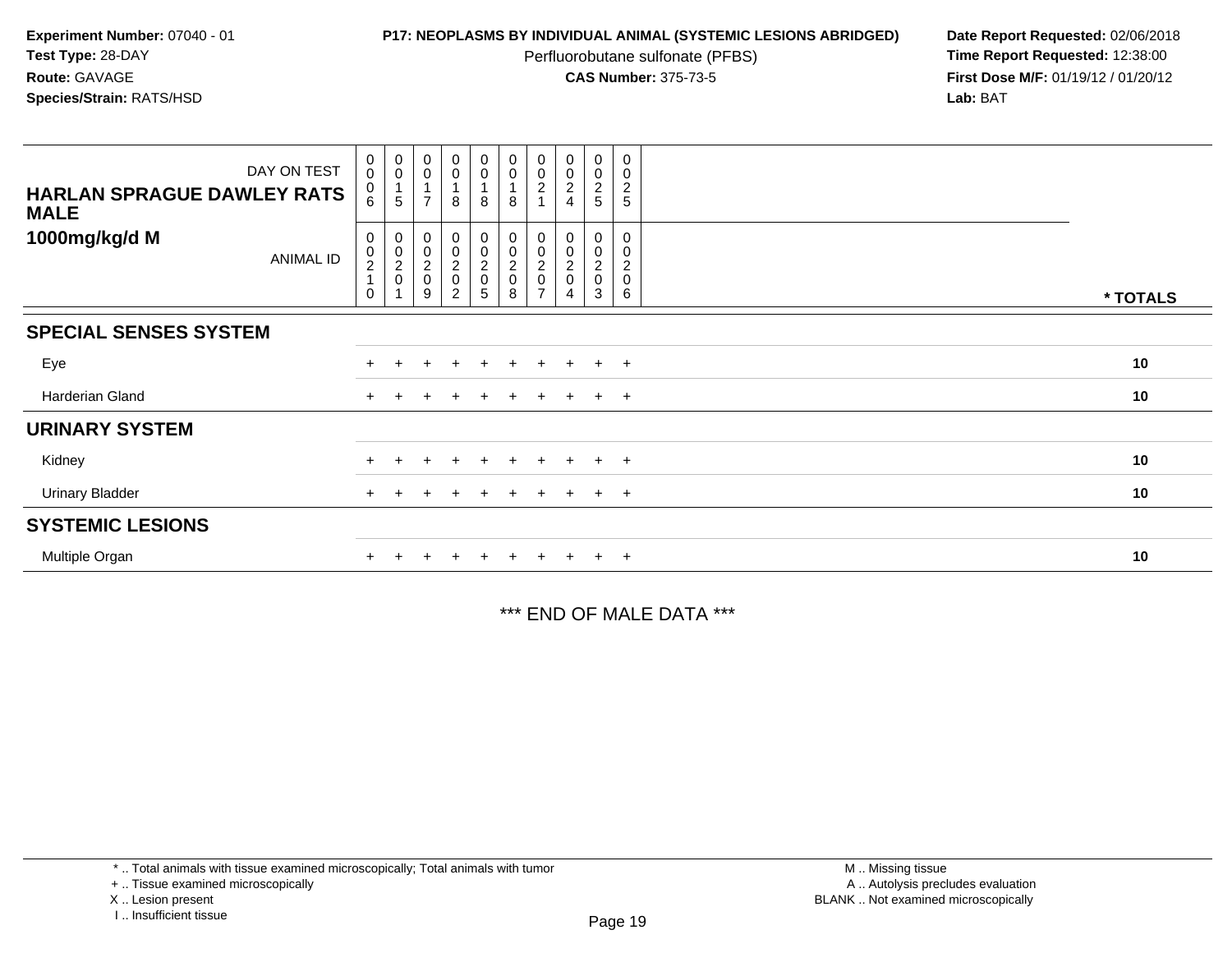Perfluorobutane sulfonate (PFBS)<br>**CAS Number:** 375-73-5

**P17: NEOPLASMS BY INDIVIDUAL ANIMAL (SYSTEMIC LESIONS ABRIDGED)** Date Report Requested: 02/06/2018<br>Perfluorobutane sulfonate (PFBS) **Time Report Requested:** 12:38:00 **First Dose M/F:** 01/19/12 / 01/20/12<br>**Lab:** BAT **Lab:** BAT

| DAY ON TEST<br><b>HARLAN SPRAGUE DAWLEY RATS</b><br><b>FEMALE</b> | $\begin{smallmatrix} 0\\0 \end{smallmatrix}$<br>$\frac{2}{9}$ | 00029                                        | $\mathbf 0$<br>$\ddot{\mathbf{0}}$<br>$\frac{2}{9}$            | $\pmb{0}$<br>$\ddot{\mathbf{0}}$<br>$\frac{2}{9}$                                              | $\pmb{0}$<br>$\ddot{\mathbf{0}}$<br>$\frac{2}{9}$                            | $\begin{array}{c} 0 \\ 0 \\ 2 \\ 9 \end{array}$           | $\pmb{0}$<br>0<br>$\overline{2}$<br>9                | $\pmb{0}$<br>$\frac{0}{2}$                                         | $\pmb{0}$<br>$\mathsf{O}\xspace$<br>$\overline{c}$<br>9 | $\pmb{0}$<br>$\mathbf 0$<br>$\overline{2}$<br>9          |          |
|-------------------------------------------------------------------|---------------------------------------------------------------|----------------------------------------------|----------------------------------------------------------------|------------------------------------------------------------------------------------------------|------------------------------------------------------------------------------|-----------------------------------------------------------|------------------------------------------------------|--------------------------------------------------------------------|---------------------------------------------------------|----------------------------------------------------------|----------|
| 0mg/kg/d F<br><b>ANIMAL ID</b>                                    | $\mathsf{O}\xspace$<br>$\frac{0}{2}$<br>$\mathbf{1}$          | $\pmb{0}$<br>$\frac{0}{2}$<br>$\overline{2}$ | $\begin{matrix} 0 \\ 0 \\ 2 \\ 1 \end{matrix}$<br>$\mathbf{3}$ | $\begin{smallmatrix}0\0\0\end{smallmatrix}$<br>$\overline{2}$<br>$\mathbf 1$<br>$\overline{4}$ | $\begin{matrix} 0 \\ 0 \\ 2 \end{matrix}$<br>$\mathbf{1}$<br>$5\phantom{.0}$ | $_{\rm 0}^{\rm 0}$<br>$\overline{2}$<br>$\mathbf{1}$<br>6 | 0<br>$\mathbf 0$<br>$\overline{2}$<br>$\overline{7}$ | $\pmb{0}$<br>$\overline{0}$<br>$\overline{2}$<br>$\mathbf{1}$<br>8 | 0<br>$\mathbf 0$<br>$\overline{2}$<br>$\mathbf{1}$<br>9 | $\pmb{0}$<br>$\mathbf 0$<br>$\frac{2}{2}$<br>$\mathbf 0$ | * TOTALS |
| <b>ALIMENTARY SYSTEM</b>                                          |                                                               |                                              |                                                                |                                                                                                |                                                                              |                                                           |                                                      |                                                                    |                                                         |                                                          |          |
| Esophagus                                                         | $\pm$                                                         |                                              |                                                                |                                                                                                |                                                                              |                                                           |                                                      |                                                                    | +                                                       | $+$                                                      | 10       |
| Intestine Large, Cecum                                            | $\ddot{}$                                                     | $\ddot{}$                                    |                                                                | $\div$                                                                                         |                                                                              | $\div$                                                    | ÷                                                    | $\mathbf +$                                                        | $\ddot{}$                                               | $+$                                                      | 10       |
| Intestine Large, Colon                                            | $\ddot{}$                                                     |                                              |                                                                |                                                                                                |                                                                              |                                                           |                                                      |                                                                    | $\ddot{}$                                               | $+$                                                      | 10       |
| Intestine Large, Rectum                                           | $\ddot{}$                                                     |                                              |                                                                |                                                                                                |                                                                              |                                                           |                                                      |                                                                    | $\ddot{}$                                               | $+$                                                      | 10       |
| Intestine Small, Duodenum                                         |                                                               |                                              |                                                                |                                                                                                |                                                                              |                                                           |                                                      |                                                                    | $\ddot{}$                                               | $+$                                                      | 10       |
| Intestine Small, Ileum                                            |                                                               |                                              |                                                                |                                                                                                |                                                                              |                                                           |                                                      |                                                                    | $\ddot{}$                                               | $+$                                                      | 10       |
| Intestine Small, Jejunum                                          |                                                               |                                              |                                                                |                                                                                                |                                                                              |                                                           |                                                      |                                                                    | $\ddot{}$                                               | $+$                                                      | 10       |
| Liver                                                             |                                                               |                                              |                                                                |                                                                                                |                                                                              |                                                           |                                                      |                                                                    | $\ddot{}$                                               | $+$                                                      | 10       |
| Pancreas                                                          |                                                               |                                              |                                                                |                                                                                                |                                                                              |                                                           |                                                      |                                                                    |                                                         | $\overline{+}$                                           | 10       |
| Salivary Glands                                                   |                                                               |                                              |                                                                |                                                                                                |                                                                              |                                                           |                                                      |                                                                    | $+$                                                     | $+$                                                      | 10       |
| Stomach, Forestomach                                              |                                                               |                                              |                                                                |                                                                                                |                                                                              |                                                           |                                                      |                                                                    | $\ddot{}$                                               | $+$                                                      | 10       |
| Stomach, Glandular                                                | $+$                                                           |                                              |                                                                |                                                                                                |                                                                              |                                                           |                                                      |                                                                    | $\ddot{}$                                               | $+$                                                      | 10       |
| <b>CARDIOVASCULAR SYSTEM</b>                                      |                                                               |                                              |                                                                |                                                                                                |                                                                              |                                                           |                                                      |                                                                    |                                                         |                                                          |          |
| <b>Blood Vessel</b>                                               | $\ddot{}$                                                     | $\pm$                                        |                                                                | $\div$                                                                                         | $\pm$                                                                        | $\pm$                                                     | $\pm$                                                |                                                                    | $\overline{+}$                                          | $+$                                                      | 10       |
| Heart                                                             |                                                               |                                              |                                                                |                                                                                                |                                                                              |                                                           |                                                      |                                                                    |                                                         | $\ddot{}$                                                | 10       |

\* .. Total animals with tissue examined microscopically; Total animals with tumor

+ .. Tissue examined microscopically

 Lesion present BLANK .. Not examined microscopicallyX .. Lesion present

I .. Insufficient tissue

 M .. Missing tissuey the contract of the contract of the contract of the contract of the contract of  $\mathsf A$  . Autolysis precludes evaluation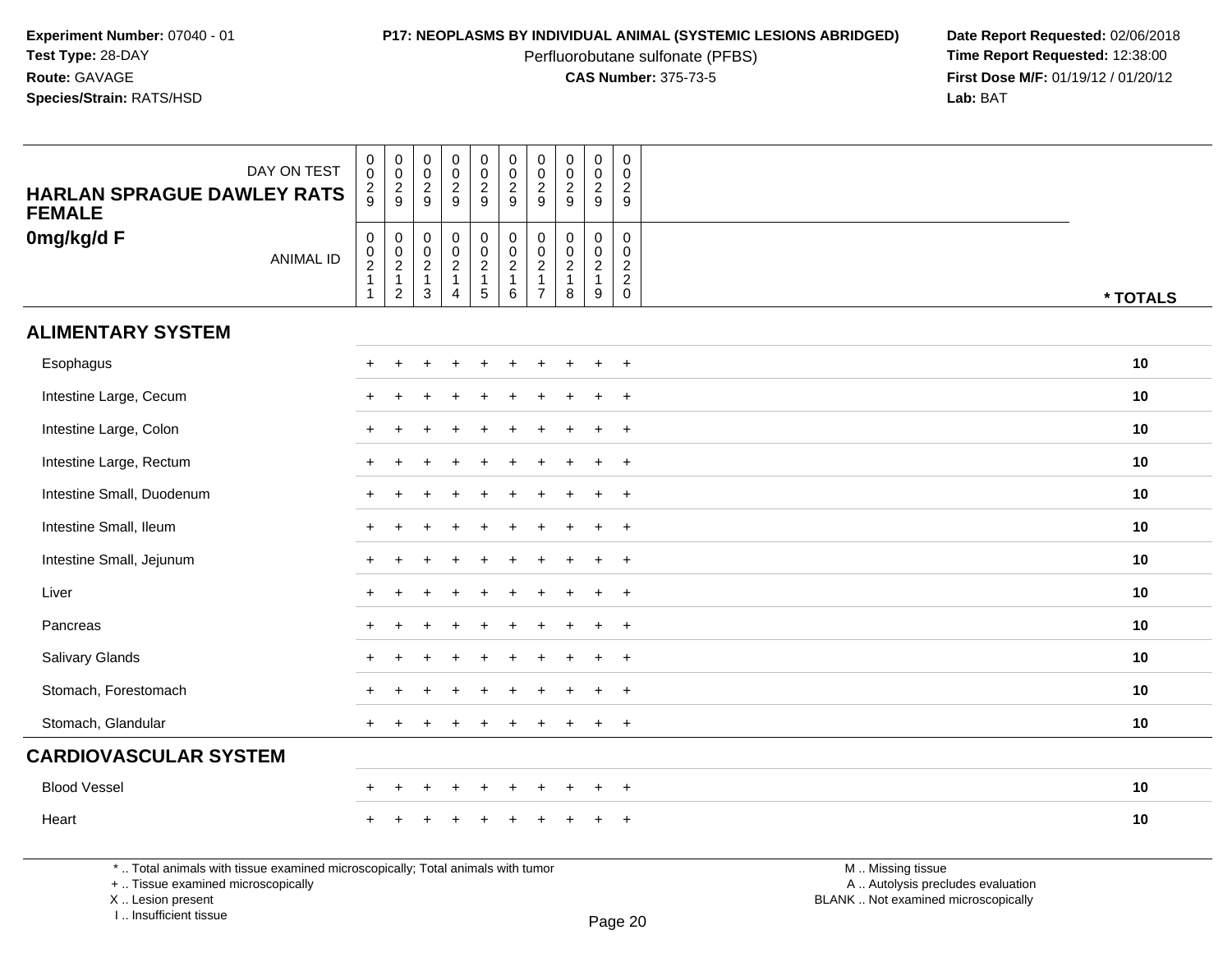Perfluorobutane sulfonate (PFBS)<br>**CAS Number:** 375-73-5

| DAY ON TEST<br><b>HARLAN SPRAGUE DAWLEY RATS</b><br><b>FEMALE</b>                                                                                                   | 0<br>$\pmb{0}$<br>$\frac{2}{9}$                    | $\mathbf 0$<br>$\frac{0}{2}$                                     | 0<br>0<br>$\overline{2}$<br>9             | $\mathbf 0$<br>$\ddot{\mathbf{0}}$<br>$\overline{c}$<br>$\overline{9}$ | $\pmb{0}$<br>$\overline{0}$<br>$\frac{2}{9}$                                          | $\begin{smallmatrix} 0\\0 \end{smallmatrix}$<br>$\frac{2}{9}$                       | $\mathbf 0$<br>$\overline{0}$<br>$\sqrt{2}$<br>9                                     | $\mathbf 0$<br>$\mathbf 0$<br>$\frac{2}{9}$   | $\begin{smallmatrix} 0\\0 \end{smallmatrix}$<br>$\frac{2}{9}$ | 0<br>$\mathbf 0$<br>$\sqrt{2}$<br>9              |                                                                                               |                |
|---------------------------------------------------------------------------------------------------------------------------------------------------------------------|----------------------------------------------------|------------------------------------------------------------------|-------------------------------------------|------------------------------------------------------------------------|---------------------------------------------------------------------------------------|-------------------------------------------------------------------------------------|--------------------------------------------------------------------------------------|-----------------------------------------------|---------------------------------------------------------------|--------------------------------------------------|-----------------------------------------------------------------------------------------------|----------------|
| 0mg/kg/d F<br><b>ANIMAL ID</b>                                                                                                                                      | $\pmb{0}$<br>$_{2}^{\rm 0}$<br>$\overline{1}$<br>1 | $\begin{matrix} 0 \\ 0 \\ 2 \\ 1 \end{matrix}$<br>$\overline{2}$ | 0<br>0<br>$\sqrt{2}$<br>$\mathbf{1}$<br>3 | $\pmb{0}$<br>$\mathbf 0$<br>$\frac{2}{1}$<br>$\overline{4}$            | $\pmb{0}$<br>$\ddot{\mathbf{0}}$<br>$\overline{2}$<br>$\mathbf{1}$<br>$5\phantom{.0}$ | $\begin{smallmatrix} 0\\0 \end{smallmatrix}$<br>$\overline{2}$<br>$\mathbf{1}$<br>6 | $\pmb{0}$<br>$\ddot{\mathbf{0}}$<br>$\overline{2}$<br>$\mathbf{1}$<br>$\overline{7}$ | 0<br>0<br>$\overline{c}$<br>$\mathbf{1}$<br>8 | $\pmb{0}$<br>$\mathbf 0$<br>$\frac{2}{1}$<br>9                | $\mathbf 0$<br>$\mathsf 0$<br>$\frac{2}{2}$<br>0 |                                                                                               | * TOTALS       |
| <b>ENDOCRINE SYSTEM</b>                                                                                                                                             |                                                    |                                                                  |                                           |                                                                        |                                                                                       |                                                                                     |                                                                                      |                                               |                                                               |                                                  |                                                                                               |                |
| <b>Adrenal Cortex</b>                                                                                                                                               | +                                                  | +                                                                | +                                         |                                                                        | $\ddot{}$                                                                             | $\ddot{}$                                                                           | $\ddot{}$                                                                            | +                                             | $\ddot{}$                                                     | $+$                                              |                                                                                               | 10             |
| <b>Adrenal Medulla</b>                                                                                                                                              |                                                    |                                                                  |                                           |                                                                        |                                                                                       |                                                                                     |                                                                                      |                                               |                                                               | $+$                                              |                                                                                               | 10             |
| Islets, Pancreatic                                                                                                                                                  | $\pm$                                              |                                                                  |                                           |                                                                        |                                                                                       |                                                                                     |                                                                                      |                                               |                                                               | $+$                                              |                                                                                               | 10             |
| Parathyroid Gland                                                                                                                                                   | м                                                  | $\overline{ }$                                                   |                                           |                                                                        | M                                                                                     | M                                                                                   | $\div$                                                                               |                                               |                                                               | $+$                                              |                                                                                               | $\overline{7}$ |
| <b>Pituitary Gland</b>                                                                                                                                              |                                                    |                                                                  |                                           |                                                                        |                                                                                       |                                                                                     |                                                                                      |                                               |                                                               | $\overline{+}$                                   |                                                                                               | 10             |
| <b>Thyroid Gland</b>                                                                                                                                                |                                                    |                                                                  |                                           |                                                                        |                                                                                       |                                                                                     |                                                                                      |                                               |                                                               | $\ddot{}$                                        |                                                                                               | 10             |
| <b>GENERAL BODY SYSTEM</b>                                                                                                                                          |                                                    |                                                                  |                                           |                                                                        |                                                                                       |                                                                                     |                                                                                      |                                               |                                                               |                                                  |                                                                                               |                |
| <b>NONE</b>                                                                                                                                                         |                                                    |                                                                  |                                           |                                                                        |                                                                                       |                                                                                     |                                                                                      |                                               |                                                               |                                                  |                                                                                               |                |
| <b>GENITAL SYSTEM</b>                                                                                                                                               |                                                    |                                                                  |                                           |                                                                        |                                                                                       |                                                                                     |                                                                                      |                                               |                                                               |                                                  |                                                                                               |                |
| <b>Clitoral Gland</b>                                                                                                                                               |                                                    |                                                                  |                                           |                                                                        |                                                                                       |                                                                                     |                                                                                      |                                               |                                                               | $\overline{ }$                                   |                                                                                               | 10             |
| Ovary                                                                                                                                                               |                                                    |                                                                  |                                           |                                                                        |                                                                                       |                                                                                     |                                                                                      |                                               |                                                               | $\overline{+}$                                   |                                                                                               | 10             |
| <b>Uterus</b>                                                                                                                                                       | $+$                                                |                                                                  |                                           |                                                                        |                                                                                       |                                                                                     |                                                                                      |                                               |                                                               | $+$                                              |                                                                                               | 10             |
| Vagina                                                                                                                                                              | $+$                                                | $\pm$                                                            |                                           |                                                                        |                                                                                       |                                                                                     | $\pm$                                                                                | $\ddot{}$                                     | $\ddot{}$                                                     | $+$                                              |                                                                                               | 10             |
| <b>HEMATOPOIETIC SYSTEM</b>                                                                                                                                         |                                                    |                                                                  |                                           |                                                                        |                                                                                       |                                                                                     |                                                                                      |                                               |                                                               |                                                  |                                                                                               |                |
| <b>Bone Marrow</b>                                                                                                                                                  | $+$                                                | ÷                                                                |                                           |                                                                        |                                                                                       |                                                                                     | ÷                                                                                    |                                               |                                                               | $+$                                              |                                                                                               | 10             |
| *  Total animals with tissue examined microscopically; Total animals with tumor<br>+  Tissue examined microscopically<br>X  Lesion present<br>I Insufficient tissue |                                                    |                                                                  |                                           |                                                                        |                                                                                       |                                                                                     |                                                                                      |                                               |                                                               | Page 21                                          | M  Missing tissue<br>A  Autolysis precludes evaluation<br>BLANK  Not examined microscopically |                |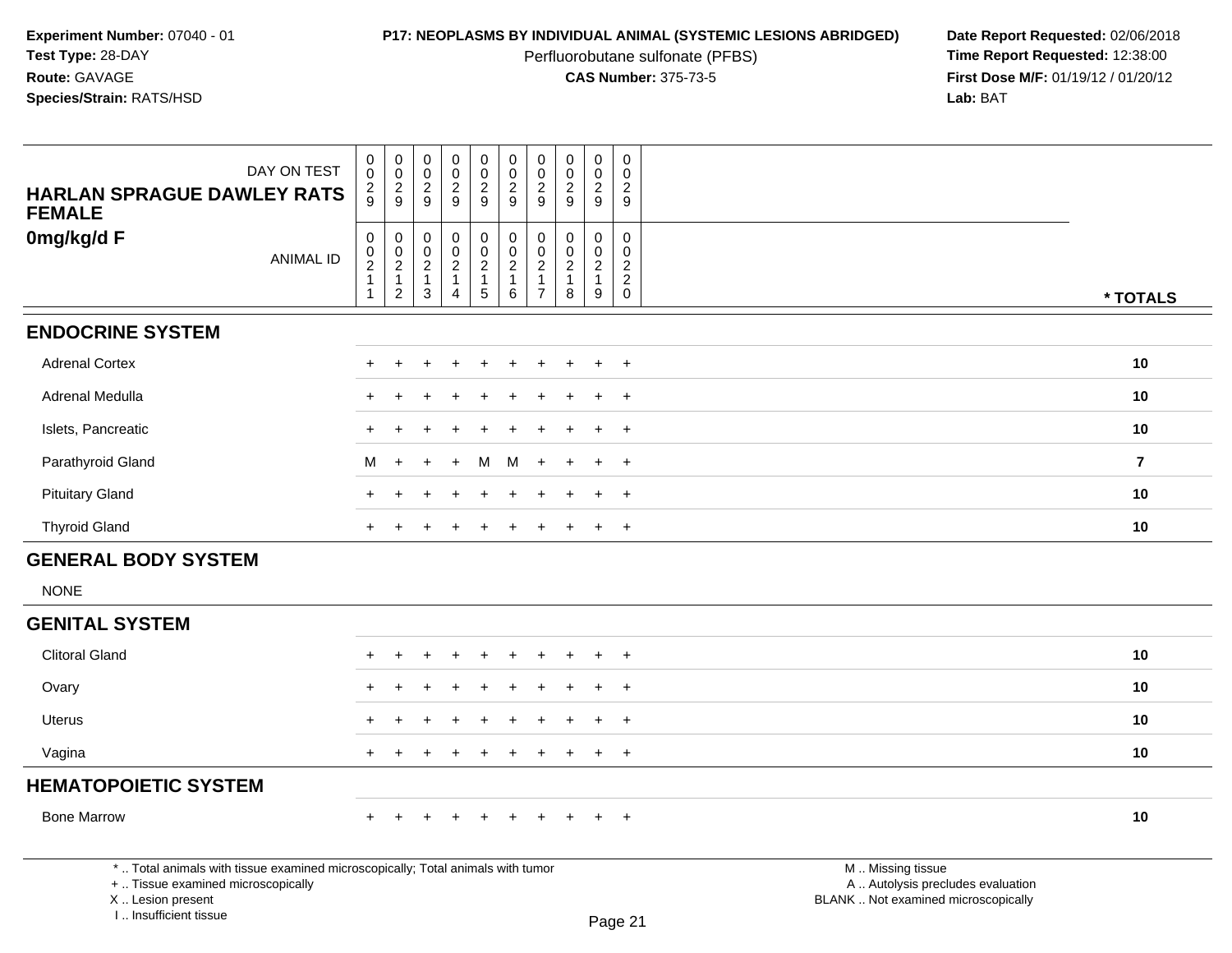Perfluorobutane sulfonate (PFBS)<br>**CAS Number:** 375-73-5

**P17: NEOPLASMS BY INDIVIDUAL ANIMAL (SYSTEMIC LESIONS ABRIDGED)** Date Report Requested: 02/06/2018<br>Perfluorobutane sulfonate (PFBS) **Time Report Requested:** 12:38:00 **First Dose M/F:** 01/19/12 / 01/20/12<br>**Lab:** BAT **Lab:** BAT

| DAY ON TEST<br><b>HARLAN SPRAGUE DAWLEY RATS</b><br><b>FEMALE</b> | $_{\rm 0}^{\rm 0}$<br>$\frac{2}{9}$                                               | $\begin{array}{c} 0 \\ 0 \\ 2 \\ 9 \end{array}$ | 00029                                                | $\begin{array}{c} 0 \\ 0 \\ 2 \\ 9 \end{array}$ | $\pmb{0}$<br>$\ddot{\mathbf{0}}$<br>$\frac{2}{9}$ | $\begin{array}{c} 0 \\ 0 \\ 2 \\ 9 \end{array}$ | $\pmb{0}$<br>$\pmb{0}$<br>$\frac{2}{9}$                                       | $\begin{array}{c} 0 \\ 0 \\ 2 \\ 9 \end{array}$                      | $_{\rm 0}^{\rm 0}$<br>$\frac{2}{9}$ | $\pmb{0}$<br>$\pmb{0}$<br>$\boldsymbol{2}$<br>$\boldsymbol{9}$              |          |
|-------------------------------------------------------------------|-----------------------------------------------------------------------------------|-------------------------------------------------|------------------------------------------------------|-------------------------------------------------|---------------------------------------------------|-------------------------------------------------|-------------------------------------------------------------------------------|----------------------------------------------------------------------|-------------------------------------|-----------------------------------------------------------------------------|----------|
| 0mg/kg/d F<br><b>ANIMAL ID</b>                                    | $\begin{smallmatrix} 0\\0\\2 \end{smallmatrix}$<br>$\mathbf{1}$<br>$\overline{1}$ | $\mathbf 0$<br>$\frac{0}{2}$<br>$\overline{2}$  | $\begin{array}{c} 0 \\ 0 \\ 2 \\ 1 \end{array}$<br>3 | $\pmb{0}$<br>$\frac{0}{2}$<br>4                 | $\pmb{0}$<br>$\frac{0}{2}$<br>5                   | $\mathbf 0$<br>$\frac{0}{2}$<br>1<br>6          | 0<br>$\pmb{0}$<br>$\overline{\mathbf{c}}$<br>$\overline{1}$<br>$\overline{7}$ | $\mathbf 0$<br>$\mathop{2}\limits^{\mathbb{O}}$<br>$\mathbf{1}$<br>8 | $\mathbf 0$<br>$\frac{0}{2}$<br>9   | $\pmb{0}$<br>$\mathbf 0$<br>$\boldsymbol{2}$<br>$\overline{2}$ <sub>0</sub> | * TOTALS |
| Lymph Node, Mandibular                                            |                                                                                   |                                                 |                                                      |                                                 |                                                   |                                                 |                                                                               |                                                                      | $\ddot{}$                           | $\ddot{}$                                                                   | 10       |
| Lymph Node, Mesenteric                                            | $\div$                                                                            |                                                 |                                                      |                                                 |                                                   |                                                 |                                                                               |                                                                      | $\pm$                               | $+$                                                                         | 10       |
| Spleen                                                            | $\pm$                                                                             | $\div$                                          |                                                      | $\ddot{}$                                       | ÷                                                 | $\ddot{}$                                       | $\div$                                                                        | $\overline{ }$                                                       | $+$                                 | $+$                                                                         | 10       |
| Thymus                                                            | $+$                                                                               | $\pm$                                           |                                                      | $\ddot{}$                                       |                                                   | $\ddot{}$                                       |                                                                               | $\overline{ }$                                                       | $+$                                 | $+$                                                                         | 10       |
| <b>INTEGUMENTARY SYSTEM</b>                                       |                                                                                   |                                                 |                                                      |                                                 |                                                   |                                                 |                                                                               |                                                                      |                                     |                                                                             |          |
| Mammary Gland                                                     | $\pm$                                                                             | $\div$                                          |                                                      | $\div$                                          |                                                   |                                                 |                                                                               |                                                                      | $\ddot{}$                           | $+$                                                                         | 10       |
| Skin                                                              | $+$                                                                               |                                                 |                                                      |                                                 |                                                   |                                                 |                                                                               |                                                                      | $\pm$                               | $+$                                                                         | 10       |
| <b>MUSCULOSKELETAL SYSTEM</b>                                     |                                                                                   |                                                 |                                                      |                                                 |                                                   |                                                 |                                                                               |                                                                      |                                     |                                                                             |          |
| <b>Bone</b>                                                       | $+$                                                                               | $+$                                             | $\pm$                                                | $+$                                             | $\ddot{}$                                         | $+$                                             | $+$                                                                           | $+$                                                                  | $+$                                 | $+$                                                                         | 10       |
| <b>NERVOUS SYSTEM</b>                                             |                                                                                   |                                                 |                                                      |                                                 |                                                   |                                                 |                                                                               |                                                                      |                                     |                                                                             |          |
| <b>Brain</b>                                                      | $+$                                                                               | $\ddot{}$                                       |                                                      | $\ddot{}$                                       | $\div$                                            | $+$                                             | $+$                                                                           | $+$                                                                  | $+$                                 | $+$                                                                         | 10       |
| <b>RESPIRATORY SYSTEM</b>                                         |                                                                                   |                                                 |                                                      |                                                 |                                                   |                                                 |                                                                               |                                                                      |                                     |                                                                             |          |
| Lung                                                              | $\ddot{}$                                                                         |                                                 |                                                      |                                                 |                                                   |                                                 |                                                                               |                                                                      | $\div$                              | $+$                                                                         | 10       |
| Nose                                                              | $\div$                                                                            |                                                 |                                                      |                                                 |                                                   |                                                 |                                                                               |                                                                      |                                     | $+$                                                                         | 10       |
| Trachea                                                           | $\pm$                                                                             |                                                 |                                                      |                                                 |                                                   |                                                 |                                                                               |                                                                      | ÷                                   | $+$                                                                         | 10       |

## **SPECIAL SENSES SYSTEM**

\* .. Total animals with tissue examined microscopically; Total animals with tumor

+ .. Tissue examined microscopically

X .. Lesion present

I .. Insufficient tissue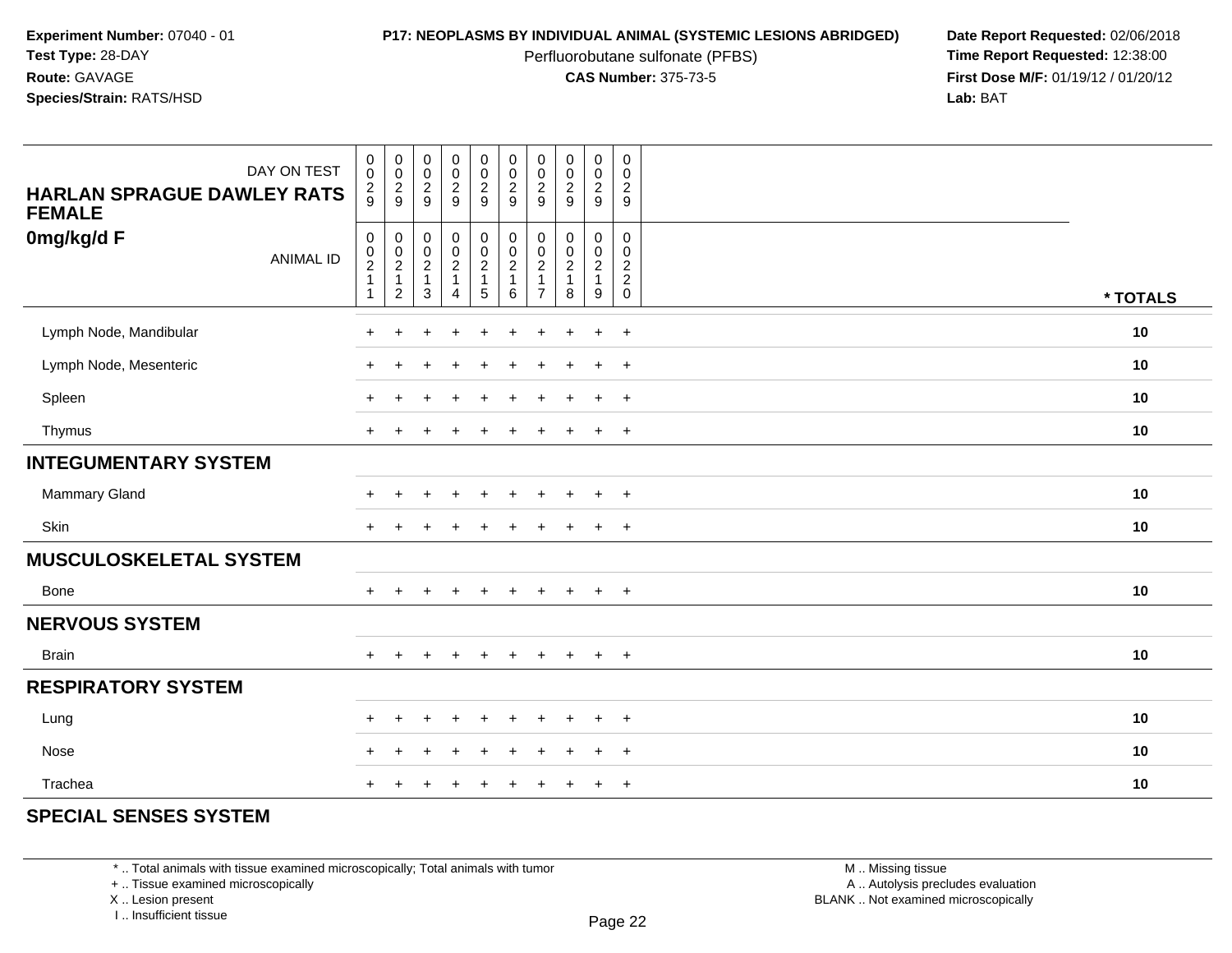Perfluorobutane sulfonate (PFBS)<br>**CAS Number:** 375-73-5

**P17: NEOPLASMS BY INDIVIDUAL ANIMAL (SYSTEMIC LESIONS ABRIDGED)** Date Report Requested: 02/06/2018<br>Perfluorobutane sulfonate (PFBS) **Time Report Requested:** 12:38:00 **First Dose M/F:** 01/19/12 / 01/20/12<br>**Lab:** BAT **Lab:** BAT

| DAY ON TEST<br><b>HARLAN SPRAGUE DAWLEY RATS</b><br><b>FEMALE</b> | $\begin{smallmatrix}0\\0\end{smallmatrix}$<br>$\frac{2}{9}$ | 00029                              | $_{\rm 0}^{\rm 0}$<br>$\overline{\mathbf{c}}$<br>9               | $\begin{array}{c} 0 \\ 0 \\ 2 \\ 9 \end{array}$      | $\begin{array}{c} 0 \\ 0 \\ 2 \\ 9 \end{array}$     | $\begin{array}{c} 0 \\ 0 \\ 2 \\ 9 \end{array}$ | 00029                                             | 0002                          | $\begin{smallmatrix} 0\\0 \end{smallmatrix}$<br>$\frac{2}{9}$ | $\pmb{0}$<br>$\mathbf 0$<br>$\overline{c}$<br>$9\,$ |          |
|-------------------------------------------------------------------|-------------------------------------------------------------|------------------------------------|------------------------------------------------------------------|------------------------------------------------------|-----------------------------------------------------|-------------------------------------------------|---------------------------------------------------|-------------------------------|---------------------------------------------------------------|-----------------------------------------------------|----------|
| 0mg/kg/d F<br>ANIMAL ID                                           | 0<br>$\frac{0}{2}$                                          | 0<br>0<br>2<br>1<br>$\overline{c}$ | $\begin{smallmatrix}0\\0\end{smallmatrix}$<br>$\frac{2}{1}$<br>3 | $\begin{array}{c} 0 \\ 0 \\ 2 \\ 4 \end{array}$<br>4 | $\begin{matrix} 0 \\ 0 \\ 2 \\ 1 \end{matrix}$<br>5 | $000$<br>$24$<br>$\,6\,$                        | 0<br>$\pmb{0}$<br>$\frac{2}{1}$<br>$\overline{ }$ | $_0^0$<br>$\overline{c}$<br>8 | 0<br>0<br>$\overline{\mathbf{c}}$<br>9                        | 0<br>0<br>$\frac{2}{2}$<br>$\mathsf 0$              | * TOTALS |
| Eye                                                               |                                                             |                                    |                                                                  |                                                      | $+$                                                 | $+$                                             | $\ddot{}$                                         | $+$                           | $+$                                                           | $+$                                                 | 10       |
| Harderian Gland                                                   | $+$                                                         |                                    | $\div$                                                           | $\pm$                                                | $+$                                                 | $+$                                             | $+$                                               | $+$                           | $+$ $+$                                                       |                                                     | 10       |
| <b>URINARY SYSTEM</b>                                             |                                                             |                                    |                                                                  |                                                      |                                                     |                                                 |                                                   |                               |                                                               |                                                     |          |
| Kidney                                                            |                                                             |                                    |                                                                  | $\ddot{}$                                            | $+$                                                 | $+$                                             | $+$                                               | $+$                           | $+$ $+$                                                       |                                                     | 10       |
| <b>Urinary Bladder</b>                                            | $\pm$                                                       |                                    |                                                                  | $\div$                                               | $+$                                                 | $+$                                             | $+$                                               | $+$                           | $+$                                                           | $+$                                                 | 10       |
| <b>SYSTEMIC LESIONS</b>                                           |                                                             |                                    |                                                                  |                                                      |                                                     |                                                 |                                                   |                               |                                                               |                                                     |          |
| Multiple Organ                                                    |                                                             |                                    |                                                                  |                                                      | $+$                                                 | $+$                                             | $\pm$                                             | $+$                           | $+$                                                           | $+$                                                 | 10       |

\* .. Total animals with tissue examined microscopically; Total animals with tumor

+ .. Tissue examined microscopically

X .. Lesion present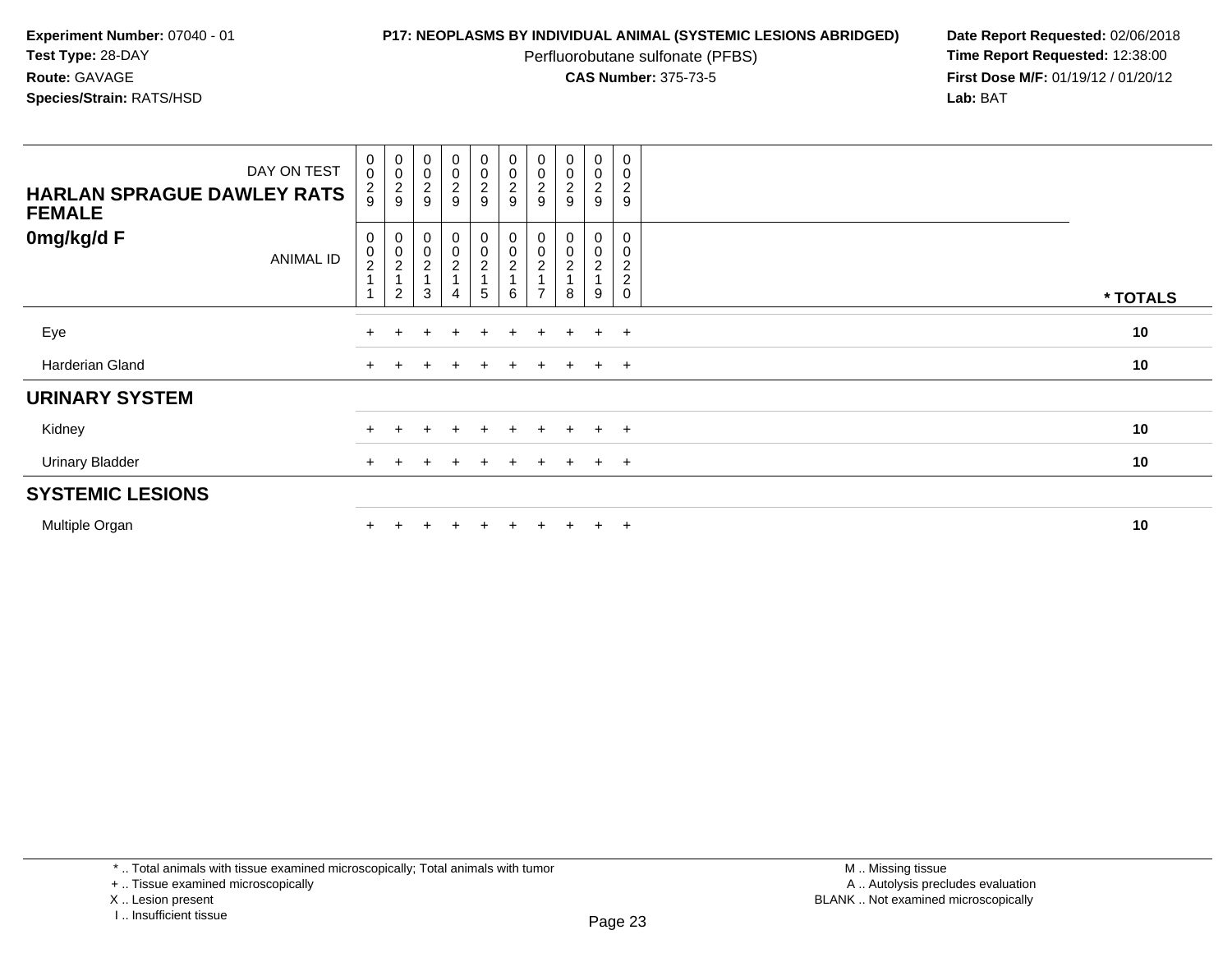Perfluorobutane sulfonate (PFBS)<br>**CAS Number:** 375-73-5

**P17: NEOPLASMS BY INDIVIDUAL ANIMAL (SYSTEMIC LESIONS ABRIDGED)** Date Report Requested: 02/06/2018<br>Perfluorobutane sulfonate (PFBS) **Time Report Requested:** 12:38:00 **First Dose M/F:** 01/19/12 / 01/20/12<br>**Lab:** BAT **Lab:** BAT

| DAY ON TEST                                        | $\pmb{0}$<br>$\mathbf 0$ | $\mathbf 0$<br>$\boldsymbol{0}$ | $\pmb{0}$<br>$\mathbf 0$        | $\pmb{0}$<br>$\frac{0}{2}$                                   | $\pmb{0}$<br>$\mathbf 0$                                      | $\pmb{0}$<br>$\pmb{0}$<br>$\overline{2}$                                       | 0<br>$\mathbf 0$<br>$\sqrt{2}$                                        | $\pmb{0}$<br>$\pmb{0}$                                       | $\mathbf 0$<br>$\mathbf 0$<br>$\overline{2}$ | $\mathsf{O}$<br>0<br>$\overline{\mathbf{c}}$              |          |
|----------------------------------------------------|--------------------------|---------------------------------|---------------------------------|--------------------------------------------------------------|---------------------------------------------------------------|--------------------------------------------------------------------------------|-----------------------------------------------------------------------|--------------------------------------------------------------|----------------------------------------------|-----------------------------------------------------------|----------|
| <b>HARLAN SPRAGUE DAWLEY RATS</b><br><b>FEMALE</b> | $\frac{2}{9}$            | $\frac{2}{9}$                   | $\frac{2}{9}$                   |                                                              | $\frac{2}{9}$                                                 | 9                                                                              | 9                                                                     | $\frac{2}{9}$                                                | 9                                            | 9                                                         |          |
| 62.6mg/kg/d F<br><b>ANIMAL ID</b>                  | 0<br>$\frac{0}{2}$<br>1  | 0<br>$\pmb{0}$<br>$\frac{2}{2}$ | 0<br>$\pmb{0}$<br>$\frac{2}{3}$ | 0<br>$\pmb{0}$<br>$\begin{array}{c} 2 \\ 2 \\ 4 \end{array}$ | $\begin{smallmatrix} 0\\0 \end{smallmatrix}$<br>$\frac{2}{2}$ | $\pmb{0}$<br>$\ddot{\mathbf{0}}$<br>$\begin{array}{c} 2 \\ 2 \\ 6 \end{array}$ | 0<br>0<br>$\overline{c}$<br>$\overline{\mathbf{c}}$<br>$\overline{7}$ | 0<br>$\pmb{0}$<br>$\begin{array}{c} 2 \\ 2 \\ 8 \end{array}$ | 0<br>$\mathsf{O}\xspace$<br>$\frac{2}{2}$    | 0<br>0<br>$\begin{smallmatrix} 2\\3\\0 \end{smallmatrix}$ | * TOTALS |
| <b>ALIMENTARY SYSTEM</b>                           |                          |                                 |                                 |                                                              |                                                               |                                                                                |                                                                       |                                                              |                                              |                                                           |          |
| Liver                                              |                          |                                 |                                 |                                                              |                                                               |                                                                                |                                                                       |                                                              | $\ddot{}$                                    | $+$                                                       | 10       |
| Pancreas                                           |                          |                                 |                                 |                                                              |                                                               |                                                                                |                                                                       |                                                              | $\ddot{}$                                    | $+$                                                       | 10       |
| <b>CARDIOVASCULAR SYSTEM</b>                       |                          |                                 |                                 |                                                              |                                                               |                                                                                |                                                                       |                                                              |                                              |                                                           |          |
| <b>NONE</b>                                        |                          |                                 |                                 |                                                              |                                                               |                                                                                |                                                                       |                                                              |                                              |                                                           |          |
| <b>ENDOCRINE SYSTEM</b>                            |                          |                                 |                                 |                                                              |                                                               |                                                                                |                                                                       |                                                              |                                              |                                                           |          |
| <b>Thyroid Gland</b>                               | $+$                      |                                 |                                 | $\pm$                                                        | $\pm$                                                         | $\pm$                                                                          | $\pm$                                                                 | $+$                                                          | $+$                                          | $+$                                                       | 10       |
| <b>GENERAL BODY SYSTEM</b>                         |                          |                                 |                                 |                                                              |                                                               |                                                                                |                                                                       |                                                              |                                              |                                                           |          |
| <b>NONE</b>                                        |                          |                                 |                                 |                                                              |                                                               |                                                                                |                                                                       |                                                              |                                              |                                                           |          |
| <b>GENITAL SYSTEM</b>                              |                          |                                 |                                 |                                                              |                                                               |                                                                                |                                                                       |                                                              |                                              |                                                           |          |
| Ovary                                              |                          |                                 |                                 | +                                                            | ÷                                                             |                                                                                | ÷                                                                     |                                                              | $+$                                          | $+$                                                       | 10       |
| <b>HEMATOPOIETIC SYSTEM</b>                        |                          |                                 |                                 |                                                              |                                                               |                                                                                |                                                                       |                                                              |                                              |                                                           |          |
| <b>Bone Marrow</b>                                 |                          |                                 |                                 |                                                              |                                                               |                                                                                |                                                                       |                                                              | $\ddot{}$                                    | $+$                                                       | 10       |
| Spleen                                             |                          |                                 |                                 |                                                              |                                                               |                                                                                |                                                                       |                                                              | $\div$                                       | $\overline{+}$                                            | 10       |
| Thymus                                             |                          |                                 |                                 |                                                              |                                                               |                                                                                |                                                                       |                                                              | $\pm$                                        | $+$                                                       | 10       |

# **INTEGUMENTARY SYSTEM**

## NONE

\* .. Total animals with tissue examined microscopically; Total animals with tumor

+ .. Tissue examined microscopically

X .. Lesion present

I .. Insufficient tissue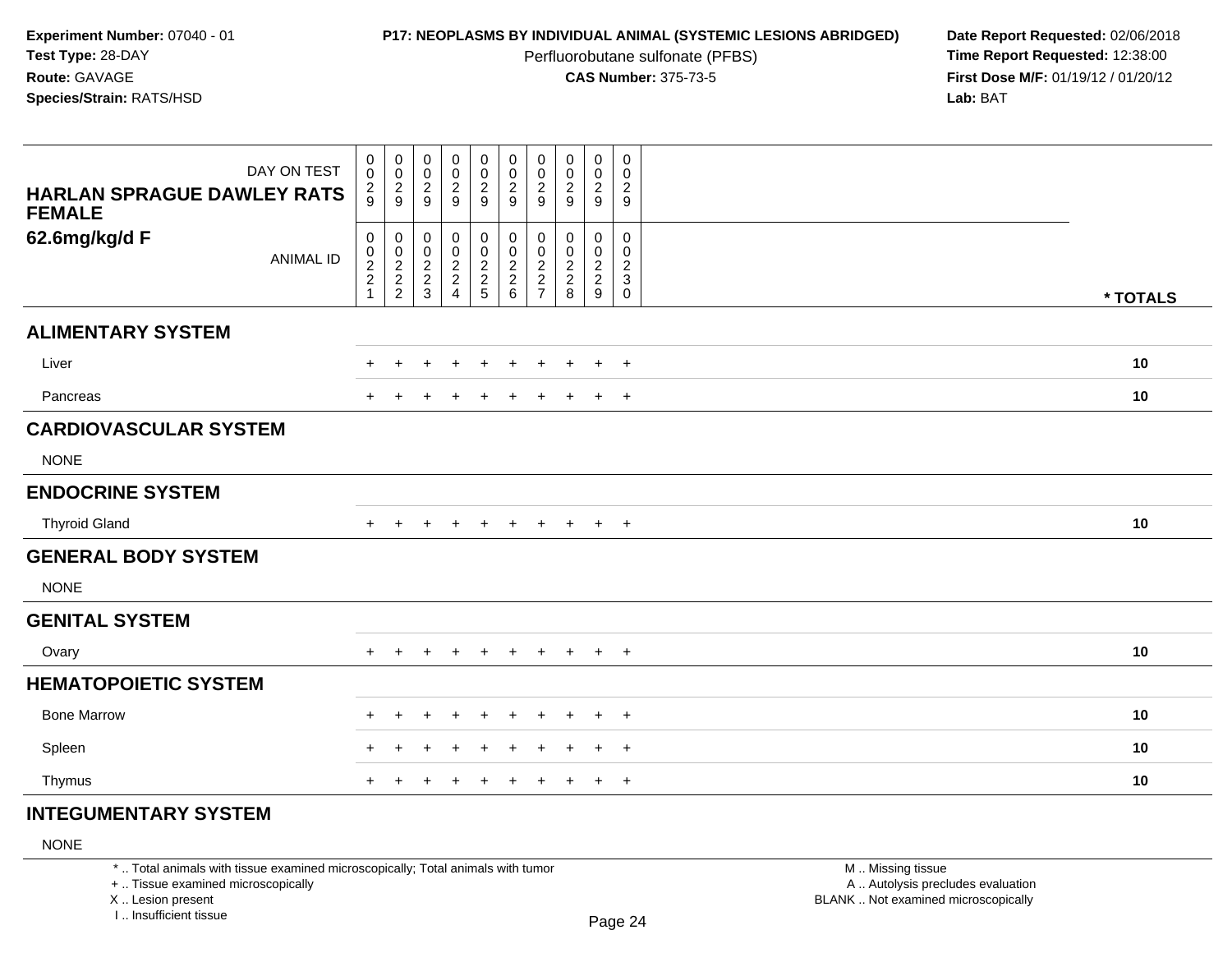Perfluorobutane sulfonate (PFBS)<br>**CAS Number:** 375-73-5

**P17: NEOPLASMS BY INDIVIDUAL ANIMAL (SYSTEMIC LESIONS ABRIDGED)** Date Report Requested: 02/06/2018<br>Perfluorobutane sulfonate (PFBS) **Time Report Requested:** 12:38:00 **First Dose M/F:** 01/19/12 / 01/20/12<br>**Lab:** BAT **Lab:** BAT

| DAY ON TEST<br><b>HARLAN SPRAGUE DAWLEY RATS</b><br><b>FEMALE</b> | $\mathbf 0$<br>$\pmb{0}$<br>$\frac{2}{9}$ | $\mathbf 0$<br>$\pmb{0}$<br>$\frac{2}{9}$         | 0<br>$\pmb{0}$<br>$\frac{2}{9}$ | $_0^0$<br>$\frac{2}{9}$                              | 0<br>$\pmb{0}$<br>$\frac{2}{9}$      | $0000$<br>$29$                    | 0<br>$\mathbf 0$<br>$\overline{c}$<br>9           | 0<br>0<br>$\overline{\mathbf{c}}$<br>9          | 0<br>$\mathbf 0$<br>$\frac{2}{9}$ | 0<br>0<br>$\overline{2}$<br>$\mathsf g$       |          |
|-------------------------------------------------------------------|-------------------------------------------|---------------------------------------------------|---------------------------------|------------------------------------------------------|--------------------------------------|-----------------------------------|---------------------------------------------------|-------------------------------------------------|-----------------------------------|-----------------------------------------------|----------|
| 62.6mg/kg/d F<br><b>ANIMAL ID</b>                                 | 0<br>$\pmb{0}$<br>$\frac{2}{2}$           | 0<br>$\pmb{0}$<br>$\frac{2}{2}$<br>$\overline{c}$ | 0<br>$\pmb{0}$<br>$\frac{2}{3}$ | 0<br>$\begin{array}{c} 0 \\ 2 \\ 2 \end{array}$<br>4 | 0<br>$\pmb{0}$<br>$\frac{2}{2}$<br>5 | 0<br>$\pmb{0}$<br>$\frac{2}{2}$ 6 | 0<br>0<br>$\boldsymbol{2}$<br>2<br>$\overline{ }$ | 0<br>0<br>$\overline{c}$<br>$\overline{c}$<br>8 | 0<br>0<br>$\frac{2}{2}$<br>$9\,$  | 0<br>0<br>$\boldsymbol{2}$<br>$\sqrt{3}$<br>0 | * TOTALS |
| <b>MUSCULOSKELETAL SYSTEM</b>                                     |                                           |                                                   |                                 |                                                      |                                      |                                   |                                                   |                                                 |                                   |                                               |          |
| <b>NONE</b>                                                       |                                           |                                                   |                                 |                                                      |                                      |                                   |                                                   |                                                 |                                   |                                               |          |
| <b>NERVOUS SYSTEM</b>                                             |                                           |                                                   |                                 |                                                      |                                      |                                   |                                                   |                                                 |                                   |                                               |          |
| <b>NONE</b>                                                       |                                           |                                                   |                                 |                                                      |                                      |                                   |                                                   |                                                 |                                   |                                               |          |
| <b>RESPIRATORY SYSTEM</b>                                         |                                           |                                                   |                                 |                                                      |                                      |                                   |                                                   |                                                 |                                   |                                               |          |
| Nose                                                              |                                           |                                                   |                                 | $\pm$                                                | $+$                                  | $+$                               | $+$                                               |                                                 | $+$ $+$ $+$                       |                                               | 10       |
| <b>SPECIAL SENSES SYSTEM</b>                                      |                                           |                                                   |                                 |                                                      |                                      |                                   |                                                   |                                                 |                                   |                                               |          |
| <b>NONE</b>                                                       |                                           |                                                   |                                 |                                                      |                                      |                                   |                                                   |                                                 |                                   |                                               |          |
| <b>URINARY SYSTEM</b>                                             |                                           |                                                   |                                 |                                                      |                                      |                                   |                                                   |                                                 |                                   |                                               |          |
| Kidney                                                            | $+$                                       | $\pm$                                             | $\pm$                           | $+$                                                  | $+$                                  | $+$                               | $+$                                               | $+$                                             | $+$                               | $+$                                           | 10       |
| <b>SYSTEMIC LESIONS</b>                                           |                                           |                                                   |                                 |                                                      |                                      |                                   |                                                   |                                                 |                                   |                                               |          |
| Multiple Organ                                                    |                                           |                                                   |                                 |                                                      |                                      |                                   |                                                   |                                                 | $\ddot{}$                         | $+$                                           | 10       |

+ .. Tissue examined microscopically

X .. Lesion present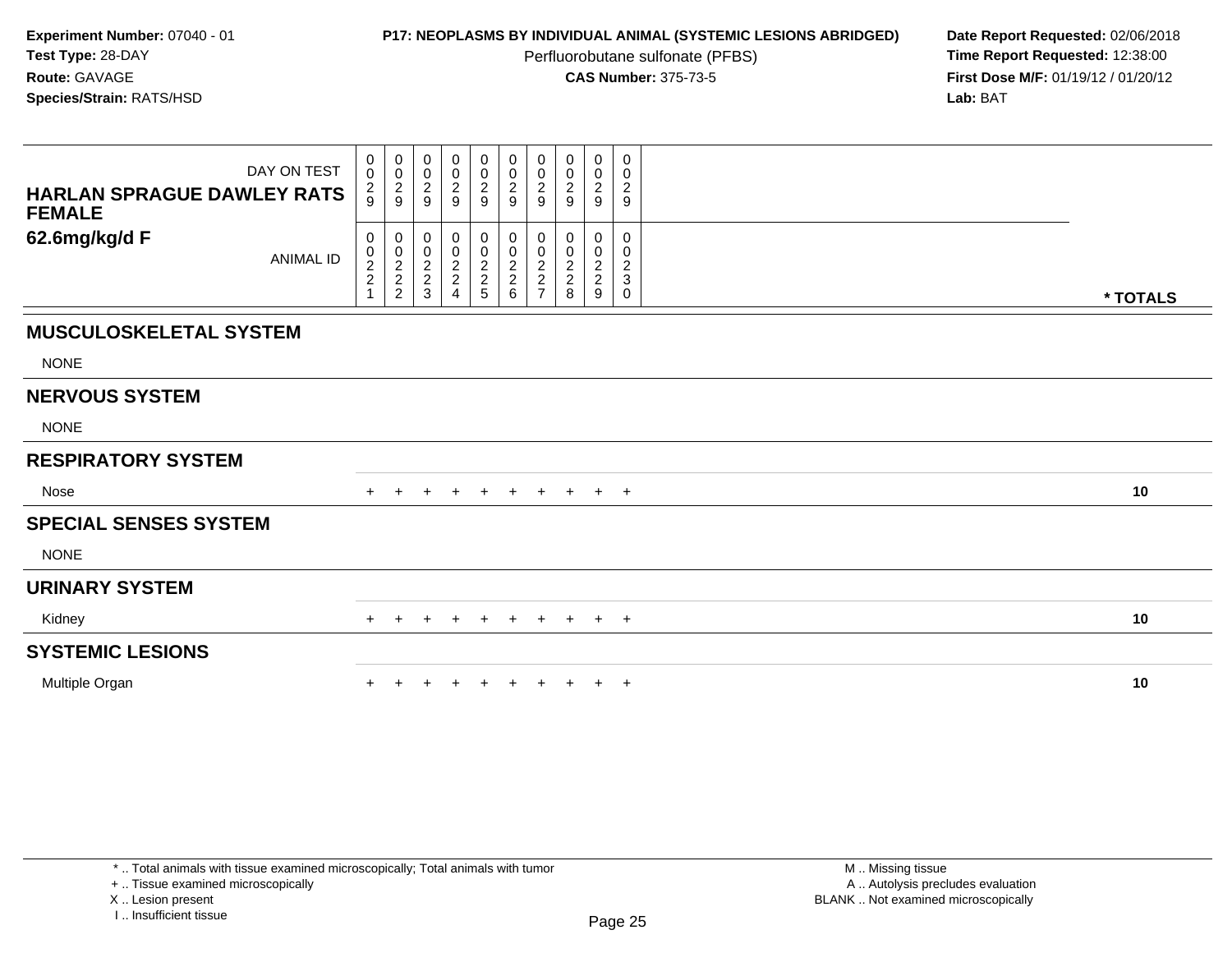Perfluorobutane sulfonate (PFBS)<br>**CAS Number:** 375-73-5

**P17: NEOPLASMS BY INDIVIDUAL ANIMAL (SYSTEMIC LESIONS ABRIDGED)** Date Report Requested: 02/06/2018<br>Perfluorobutane sulfonate (PFBS) **Time Report Requested:** 12:38:00 **First Dose M/F:** 01/19/12 / 01/20/12<br>**Lab:** BAT **Lab:** BAT

| DAY ON TEST<br><b>HARLAN SPRAGUE DAWLEY RATS</b><br><b>FEMALE</b> | $\begin{smallmatrix} 0\\0 \end{smallmatrix}$<br>$\frac{2}{9}$           | $\begin{smallmatrix} 0\\0 \end{smallmatrix}$<br>$\frac{2}{9}$ | $_{\rm 0}^{\rm 0}$<br>$\frac{2}{9}$                                | $\begin{smallmatrix} 0\\0 \end{smallmatrix}$<br>$\frac{2}{9}$ | $\begin{smallmatrix}0\0\0\end{smallmatrix}$<br>$\frac{2}{9}$ | $\begin{matrix} 0 \\ 0 \\ 2 \\ 9 \end{matrix}$ | 0<br>$\mathbf 0$<br>$\overline{2}$<br>$9\,$                          | 0<br>$\mathbf 0$<br>$\overline{2}$<br>$\overline{9}$ | 0<br>$\mathsf{O}\xspace$<br>$\overline{a}$<br>9 | 0<br>$\mathbf 0$<br>$\overline{2}$<br>$9\,$                                     |             |
|-------------------------------------------------------------------|-------------------------------------------------------------------------|---------------------------------------------------------------|--------------------------------------------------------------------|---------------------------------------------------------------|--------------------------------------------------------------|------------------------------------------------|----------------------------------------------------------------------|------------------------------------------------------|-------------------------------------------------|---------------------------------------------------------------------------------|-------------|
| 125mg/kg/d F<br><b>ANIMAL ID</b>                                  | $\pmb{0}$<br>$\begin{array}{c} 0 \\ 2 \\ 3 \end{array}$<br>$\mathbf{1}$ | 0<br>$_{2}^{\rm 0}$<br>$\mathbf{3}$<br>$\overline{c}$         | 0<br>$\pmb{0}$<br>$\overline{2}$<br>$\ensuremath{\mathsf{3}}$<br>3 | 0<br>$\pmb{0}$<br>$\frac{2}{3}$<br>$\overline{4}$             | 0<br>$\mathsf{O}\xspace$<br>$\overline{2}$<br>$\frac{3}{5}$  | 0<br>$\overline{0}$<br>$\frac{2}{3}$           | 0<br>$\mathbf 0$<br>$\boldsymbol{2}$<br>$\sqrt{3}$<br>$\overline{7}$ | 0<br>$\mathbf 0$<br>$\sqrt{2}$<br>$\sqrt{3}$<br>8    | 0<br>0<br>$\overline{c}$<br>$\mathbf{3}$<br>9   | $\mathbf 0$<br>$\mathbf 0$<br>$\boldsymbol{2}$<br>$\overline{4}$<br>$\mathbf 0$ | * TOTALS    |
| <b>ALIMENTARY SYSTEM</b>                                          |                                                                         |                                                               |                                                                    |                                                               |                                                              |                                                |                                                                      |                                                      |                                                 |                                                                                 |             |
| Liver                                                             |                                                                         | ÷                                                             |                                                                    | $\div$                                                        | $\ddot{}$                                                    | $\pm$                                          | $\pm$                                                                | ÷                                                    | $\ddot{}$                                       | $+$                                                                             | 10          |
| Pancreas                                                          |                                                                         |                                                               |                                                                    |                                                               | $\ddot{}$                                                    |                                                | +                                                                    |                                                      | $\ddot{}$                                       | $\ddot{}$                                                                       | $10$        |
| <b>CARDIOVASCULAR SYSTEM</b>                                      |                                                                         |                                                               |                                                                    |                                                               |                                                              |                                                |                                                                      |                                                      |                                                 |                                                                                 |             |
| <b>NONE</b>                                                       |                                                                         |                                                               |                                                                    |                                                               |                                                              |                                                |                                                                      |                                                      |                                                 |                                                                                 |             |
| <b>ENDOCRINE SYSTEM</b>                                           |                                                                         |                                                               |                                                                    |                                                               |                                                              |                                                |                                                                      |                                                      |                                                 |                                                                                 |             |
| <b>Thyroid Gland</b>                                              | $+$                                                                     | $\ddot{}$                                                     | $+$                                                                | $+$                                                           | $+$                                                          | $+$                                            | $+$                                                                  | $+$                                                  | $+$                                             | $+$                                                                             | 10          |
| <b>GENERAL BODY SYSTEM</b>                                        |                                                                         |                                                               |                                                                    |                                                               |                                                              |                                                |                                                                      |                                                      |                                                 |                                                                                 |             |
| <b>NONE</b>                                                       |                                                                         |                                                               |                                                                    |                                                               |                                                              |                                                |                                                                      |                                                      |                                                 |                                                                                 |             |
| <b>GENITAL SYSTEM</b>                                             |                                                                         |                                                               |                                                                    |                                                               |                                                              |                                                |                                                                      |                                                      |                                                 |                                                                                 |             |
| Ovary                                                             | $+$                                                                     | $\overline{+}$                                                | $\ddot{}$                                                          | $+$                                                           | $+$                                                          | $+$                                            | $\ddot{}$                                                            | $\ddot{}$                                            | $\ddot{}$                                       | $+$                                                                             | $10$        |
| Uterus                                                            |                                                                         |                                                               |                                                                    |                                                               |                                                              |                                                |                                                                      |                                                      | $\ddot{}$                                       |                                                                                 | $\mathbf 1$ |
| <b>HEMATOPOIETIC SYSTEM</b>                                       |                                                                         |                                                               |                                                                    |                                                               |                                                              |                                                |                                                                      |                                                      |                                                 |                                                                                 |             |
| <b>Bone Marrow</b>                                                |                                                                         | ÷                                                             |                                                                    | $\div$                                                        | $\ddot{}$                                                    |                                                |                                                                      |                                                      | $\ddot{}$                                       | $+$                                                                             | 10          |
| Spleen                                                            |                                                                         |                                                               |                                                                    |                                                               |                                                              |                                                |                                                                      |                                                      | ÷                                               | $\ddot{}$                                                                       | 10          |
| Thymus                                                            | $\pm$                                                                   |                                                               |                                                                    | ÷                                                             | ÷                                                            |                                                | $\pm$                                                                |                                                      | $\ddot{}$                                       | $+$                                                                             | 10          |
| INITEOUMENTADV CVCTEM                                             |                                                                         |                                                               |                                                                    |                                                               |                                                              |                                                |                                                                      |                                                      |                                                 |                                                                                 |             |

## **INTEGUMENTARY SYSTEM**

\* .. Total animals with tissue examined microscopically; Total animals with tumor

+ .. Tissue examined microscopically

X .. Lesion present

I .. Insufficient tissue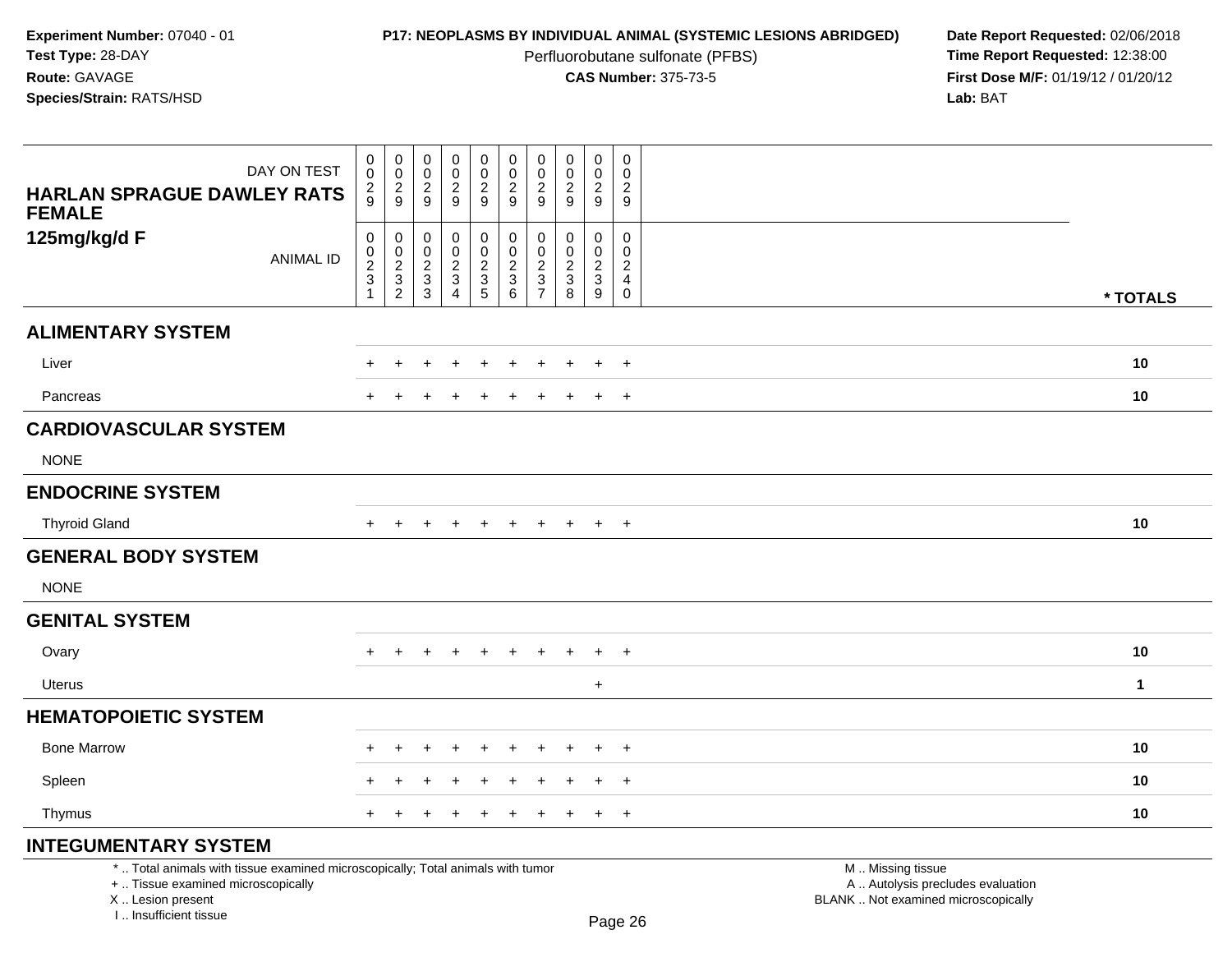Perfluorobutane sulfonate (PFBS)<br>**CAS Number:** 375-73-5

**P17: NEOPLASMS BY INDIVIDUAL ANIMAL (SYSTEMIC LESIONS ABRIDGED)** Date Report Requested: 02/06/2018<br>Perfluorobutane sulfonate (PFBS) **Time Report Requested:** 12:38:00 **First Dose M/F:** 01/19/12 / 01/20/12<br>**Lab:** BAT **Lab:** BAT

| DAY ON TEST<br><b>HARLAN SPRAGUE DAWLEY RATS</b><br><b>FEMALE</b> | $\boldsymbol{0}$<br>$\mathsf 0$<br>$\frac{2}{9}$ | 0<br>$\pmb{0}$<br>$\frac{2}{9}$                   | $\boldsymbol{0}$<br>$\pmb{0}$<br>$\overline{c}$<br>9                        | 0<br>$\mathbf 0$<br>$\frac{2}{9}$ | 0<br>$\mathbf 0$<br>$\overline{2}$<br>$9\,$ | $\boldsymbol{0}$<br>$\pmb{0}$<br>$\boldsymbol{2}$<br>$\boldsymbol{9}$ | $\mathbf 0$<br>$\mathbf 0$<br>$\sqrt{2}$<br>9 | 0<br>$\pmb{0}$<br>$\frac{2}{9}$ | 0<br>$\mathsf{O}$<br>$\frac{2}{9}$                                  | 0<br>$\mathbf 0$<br>$\sqrt{2}$<br>$\boldsymbol{9}$              |          |
|-------------------------------------------------------------------|--------------------------------------------------|---------------------------------------------------|-----------------------------------------------------------------------------|-----------------------------------|---------------------------------------------|-----------------------------------------------------------------------|-----------------------------------------------|---------------------------------|---------------------------------------------------------------------|-----------------------------------------------------------------|----------|
| 125mg/kg/d F<br><b>ANIMAL ID</b>                                  | 0<br>$\pmb{0}$<br>$\frac{2}{3}$                  | 0<br>$\pmb{0}$<br>$\frac{2}{3}$<br>$\overline{c}$ | 0<br>$\pmb{0}$<br>$\overline{\mathbf{c}}$<br>$\ensuremath{\mathsf{3}}$<br>3 | 0<br>0<br>$\frac{2}{3}$<br>4      | 0<br>$\pmb{0}$<br>$\frac{2}{3}$<br>5        | 0<br>$\pmb{0}$<br>$\sqrt{2}$<br>$\sqrt{3}$<br>6                       | 0<br>0<br>$\overline{c}$<br>$\mathbf{3}$      | 0<br>0<br>2<br>3<br>8           | 0<br>0<br>$\overline{\mathbf{c}}$<br>$\ensuremath{\mathsf{3}}$<br>9 | $\mathbf 0$<br>0<br>$\overline{\mathbf{c}}$<br>4<br>$\mathbf 0$ | * TOTALS |
| <b>NONE</b>                                                       |                                                  |                                                   |                                                                             |                                   |                                             |                                                                       |                                               |                                 |                                                                     |                                                                 |          |
| <b>MUSCULOSKELETAL SYSTEM</b>                                     |                                                  |                                                   |                                                                             |                                   |                                             |                                                                       |                                               |                                 |                                                                     |                                                                 |          |
| <b>NONE</b>                                                       |                                                  |                                                   |                                                                             |                                   |                                             |                                                                       |                                               |                                 |                                                                     |                                                                 |          |
| <b>NERVOUS SYSTEM</b>                                             |                                                  |                                                   |                                                                             |                                   |                                             |                                                                       |                                               |                                 |                                                                     |                                                                 |          |
| <b>NONE</b>                                                       |                                                  |                                                   |                                                                             |                                   |                                             |                                                                       |                                               |                                 |                                                                     |                                                                 |          |
| <b>RESPIRATORY SYSTEM</b>                                         |                                                  |                                                   |                                                                             |                                   |                                             |                                                                       |                                               |                                 |                                                                     |                                                                 |          |
| Nose                                                              |                                                  |                                                   |                                                                             | $\pm$                             | $\pm$                                       | $\pm$                                                                 | $+$                                           | $\pm$                           | $+$                                                                 | $+$                                                             | 10       |
| <b>SPECIAL SENSES SYSTEM</b>                                      |                                                  |                                                   |                                                                             |                                   |                                             |                                                                       |                                               |                                 |                                                                     |                                                                 |          |
| <b>NONE</b>                                                       |                                                  |                                                   |                                                                             |                                   |                                             |                                                                       |                                               |                                 |                                                                     |                                                                 |          |
| <b>URINARY SYSTEM</b>                                             |                                                  |                                                   |                                                                             |                                   |                                             |                                                                       |                                               |                                 |                                                                     |                                                                 |          |
| Kidney                                                            | $+$                                              |                                                   |                                                                             |                                   | $\pm$                                       | $\ddot{}$                                                             | $+$                                           | $+$                             | $+$                                                                 | $+$                                                             | 10       |
| <b>SYSTEMIC LESIONS</b>                                           |                                                  |                                                   |                                                                             |                                   |                                             |                                                                       |                                               |                                 |                                                                     |                                                                 |          |
| Multiple Organ                                                    | $\div$                                           |                                                   |                                                                             | ٠                                 | $\ddot{}$                                   |                                                                       |                                               | +                               | $\ddot{}$                                                           | $+$                                                             | 10       |

+ .. Tissue examined microscopically

X .. Lesion present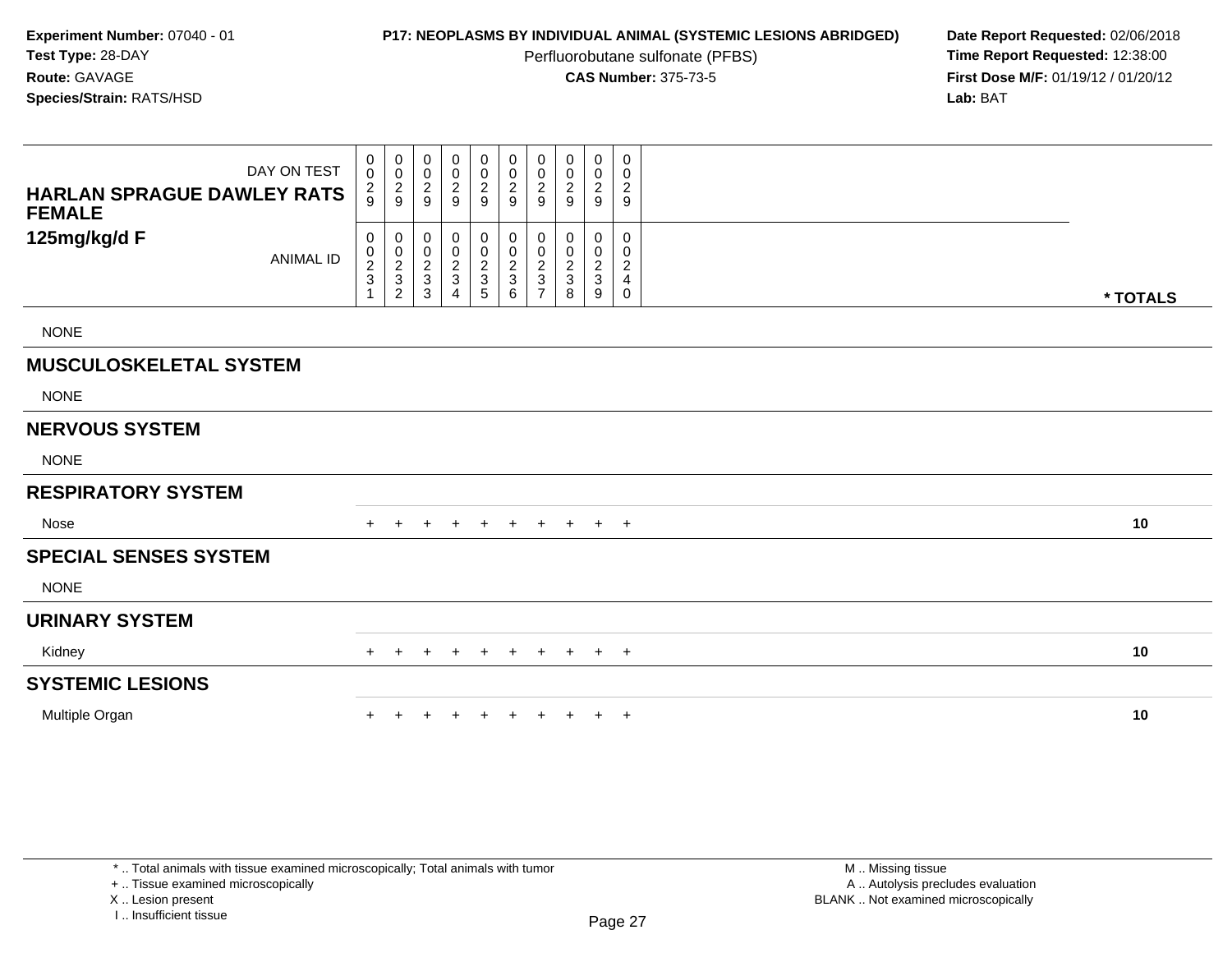Perfluorobutane sulfonate (PFBS)<br>**CAS Number:** 375-73-5

**P17: NEOPLASMS BY INDIVIDUAL ANIMAL (SYSTEMIC LESIONS ABRIDGED)** Date Report Requested: 02/06/2018<br>Perfluorobutane sulfonate (PFBS) **Time Report Requested:** 12:38:00 **First Dose M/F:** 01/19/12 / 01/20/12<br>**Lab:** BAT **Lab:** BAT

| DAY ON TEST<br><b>HARLAN SPRAGUE DAWLEY RATS</b><br><b>FEMALE</b> | $_{\rm 0}^{\rm 0}$<br>$rac{2}{5}$     | $\begin{array}{c} 0 \\ 0 \\ 2 \\ 9 \end{array}$                            | $_{\rm 0}^{\rm 0}$<br>$\frac{2}{9}$                          | $\begin{smallmatrix} 0\\0 \end{smallmatrix}$<br>$\frac{2}{9}$  | $\begin{array}{c} 0 \\ 0 \\ 2 \\ 9 \end{array}$                   | $_{\rm 0}^{\rm 0}$<br>$\frac{2}{9}$                             | $\mathbf 0$<br>$\pmb{0}$<br>$\frac{2}{9}$                                      | $\begin{array}{c} 0 \\ 0 \\ 2 \\ 9 \end{array}$                | $\pmb{0}$<br>$\mathsf 0$<br>$\frac{2}{9}$                           | $\boldsymbol{0}$<br>$\mathbf 0$<br>$\overline{c}$<br>9                  |              |
|-------------------------------------------------------------------|---------------------------------------|----------------------------------------------------------------------------|--------------------------------------------------------------|----------------------------------------------------------------|-------------------------------------------------------------------|-----------------------------------------------------------------|--------------------------------------------------------------------------------|----------------------------------------------------------------|---------------------------------------------------------------------|-------------------------------------------------------------------------|--------------|
| 250mg/kg/d F<br><b>ANIMAL ID</b>                                  | $\pmb{0}$<br>$0$<br>$2$<br>$4$<br>$9$ | $\begin{array}{c} 0 \\ 0 \\ 2 \\ 4 \end{array}$<br>$\overline{\mathbf{1}}$ | $\pmb{0}$<br>$\begin{array}{c} 0 \\ 2 \\ 4 \\ 2 \end{array}$ | $\mathbf 0$<br>$\begin{array}{c} 0 \\ 2 \\ 4 \\ 3 \end{array}$ | $\begin{array}{c} 0 \\ 0 \\ 2 \\ 4 \end{array}$<br>$\overline{4}$ | $\pmb{0}$<br>$\frac{0}{2}$<br>$\overline{4}$<br>$5\phantom{.0}$ | 0<br>$\mathsf{O}\xspace$<br>$\overline{2}$<br>$\overline{4}$<br>$6\phantom{1}$ | $\pmb{0}$<br>$\frac{0}{2}$<br>$\overline{4}$<br>$\overline{7}$ | $\mathsf{O}$<br>$\frac{0}{2}$<br>$\overline{\mathbf{4}}$<br>$\,8\,$ | $\pmb{0}$<br>$\mathbf 0$<br>$\overline{c}$<br>$\sqrt{5}$<br>$\mathbf 0$ | * TOTALS     |
| <b>ALIMENTARY SYSTEM</b>                                          |                                       |                                                                            |                                                              |                                                                |                                                                   |                                                                 |                                                                                |                                                                |                                                                     |                                                                         |              |
| Esophagus                                                         | $+$                                   |                                                                            |                                                              |                                                                |                                                                   |                                                                 |                                                                                |                                                                |                                                                     |                                                                         | $\mathbf{1}$ |
| Intestine Large, Cecum                                            | $+$                                   |                                                                            |                                                              |                                                                |                                                                   |                                                                 |                                                                                |                                                                |                                                                     |                                                                         | $\mathbf{1}$ |
| Intestine Large, Colon                                            | $+$                                   |                                                                            |                                                              |                                                                |                                                                   |                                                                 |                                                                                |                                                                |                                                                     |                                                                         | $\mathbf{1}$ |
| Intestine Large, Rectum                                           | $+$                                   |                                                                            |                                                              |                                                                |                                                                   |                                                                 |                                                                                |                                                                |                                                                     |                                                                         | $\mathbf{1}$ |
| Intestine Small, Duodenum                                         | $+$                                   |                                                                            |                                                              |                                                                |                                                                   |                                                                 |                                                                                |                                                                |                                                                     |                                                                         | $\mathbf{1}$ |
| Intestine Small, Ileum                                            | $\ddot{}$                             |                                                                            |                                                              |                                                                |                                                                   |                                                                 |                                                                                |                                                                |                                                                     |                                                                         | $\mathbf 1$  |
| Intestine Small, Jejunum                                          | $+$                                   |                                                                            |                                                              |                                                                |                                                                   |                                                                 |                                                                                |                                                                |                                                                     |                                                                         | $\mathbf 1$  |
| Liver                                                             |                                       |                                                                            |                                                              |                                                                |                                                                   |                                                                 |                                                                                |                                                                | ÷                                                                   | $\ddot{}$                                                               | 10           |
| Pancreas                                                          |                                       |                                                                            |                                                              |                                                                |                                                                   |                                                                 |                                                                                |                                                                |                                                                     | $\ddot{}$                                                               | 10           |
| Salivary Glands                                                   | $+$                                   |                                                                            |                                                              |                                                                |                                                                   |                                                                 |                                                                                |                                                                |                                                                     |                                                                         | $\mathbf{1}$ |
| Stomach, Forestomach                                              | $\ddot{}$                             | +                                                                          | ÷                                                            | $\overline{+}$                                                 | $\ddot{}$                                                         | $\pm$                                                           | $\pm$                                                                          | $\pm$                                                          | $+$                                                                 | $+$                                                                     | 10           |
| Stomach, Glandular                                                | $+$                                   |                                                                            |                                                              |                                                                |                                                                   |                                                                 |                                                                                |                                                                |                                                                     |                                                                         | $\mathbf{1}$ |
| <b>CARDIOVASCULAR SYSTEM</b>                                      |                                       |                                                                            |                                                              |                                                                |                                                                   |                                                                 |                                                                                |                                                                |                                                                     |                                                                         |              |
| <b>Blood Vessel</b>                                               | $\ddot{}$                             |                                                                            |                                                              |                                                                |                                                                   |                                                                 |                                                                                |                                                                |                                                                     |                                                                         | 1            |
| Heart                                                             | $\ddot{}$                             |                                                                            |                                                              |                                                                |                                                                   |                                                                 |                                                                                |                                                                |                                                                     |                                                                         | $\mathbf{1}$ |

\* .. Total animals with tissue examined microscopically; Total animals with tumor

+ .. Tissue examined microscopically

X .. Lesion present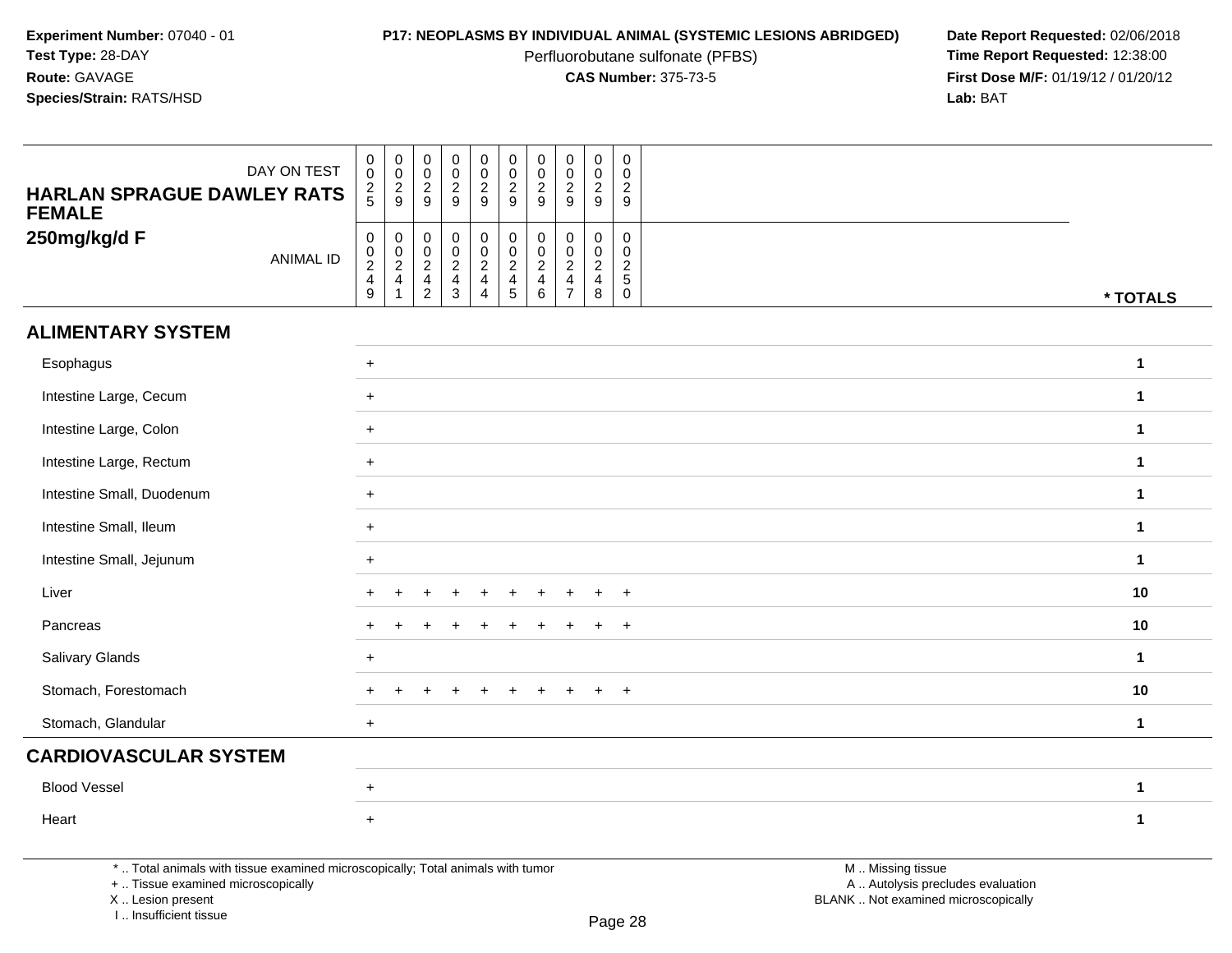Perfluorobutane sulfonate (PFBS)<br>**CAS Number:** 375-73-5

| DAY ON TEST<br><b>HARLAN SPRAGUE DAWLEY RATS</b><br><b>FEMALE</b>                                                                                                   | $\mathbf 0$<br>$\mathbf 0$<br>$\frac{2}{5}$                    | $\pmb{0}$<br>$\overline{0}$<br>$\frac{2}{9}$                     | $\pmb{0}$<br>$\,0\,$<br>$\overline{c}$<br>9                 | $\pmb{0}$<br>$\mathbf 0$<br>$\sqrt{2}$<br>9                   | $\pmb{0}$<br>$\frac{0}{2}$          | $\mathsf 0$<br>$\mathsf{O}\xspace$<br>$\overline{2}$<br>9 | $\pmb{0}$<br>$\pmb{0}$<br>$\sqrt{2}$<br>9                              | $\mathsf 0$<br>$\mathsf{O}\xspace$<br>$\frac{2}{9}$           | $\pmb{0}$<br>$\mathbf 0$<br>$\sqrt{2}$<br>9           | $\pmb{0}$<br>$\mathbf 0$<br>$\overline{c}$<br>9                  |                                                                                               |              |
|---------------------------------------------------------------------------------------------------------------------------------------------------------------------|----------------------------------------------------------------|------------------------------------------------------------------|-------------------------------------------------------------|---------------------------------------------------------------|-------------------------------------|-----------------------------------------------------------|------------------------------------------------------------------------|---------------------------------------------------------------|-------------------------------------------------------|------------------------------------------------------------------|-----------------------------------------------------------------------------------------------|--------------|
| 250mg/kg/d F<br><b>ANIMAL ID</b>                                                                                                                                    | $\mathbf 0$<br>$\begin{array}{c} 0 \\ 2 \\ 4 \\ 9 \end{array}$ | $\begin{matrix} 0 \\ 0 \\ 2 \\ 4 \end{matrix}$<br>$\overline{1}$ | $\pmb{0}$<br>$\mathbf 0$<br>$\overline{c}$<br>$\frac{4}{2}$ | $\mathbf 0$<br>$\mathbf 0$<br>$\overline{c}$<br>$\frac{4}{3}$ | $_{\rm 0}^{\rm 0}$<br>$\frac{2}{4}$ | 000245                                                    | $\pmb{0}$<br>$\overline{0}$<br>$\sqrt{2}$<br>$\overline{4}$<br>$\,6\,$ | $\mathbf 0$<br>$\mathbf 0$<br>$\frac{2}{4}$<br>$\overline{7}$ | $\mathbf 0$<br>$\mathbf 0$<br>$\frac{2}{4}$<br>$\bf8$ | $\pmb{0}$<br>$\mathbf 0$<br>$\frac{2}{5}$<br>$\ddot{\mathbf{0}}$ |                                                                                               | * TOTALS     |
| <b>ENDOCRINE SYSTEM</b>                                                                                                                                             |                                                                |                                                                  |                                                             |                                                               |                                     |                                                           |                                                                        |                                                               |                                                       |                                                                  |                                                                                               |              |
| <b>Adrenal Cortex</b>                                                                                                                                               | $+$                                                            |                                                                  |                                                             |                                                               |                                     |                                                           |                                                                        |                                                               |                                                       |                                                                  |                                                                                               | $\mathbf{1}$ |
| Adrenal Medulla                                                                                                                                                     | $+$                                                            |                                                                  |                                                             |                                                               |                                     |                                                           |                                                                        |                                                               |                                                       |                                                                  |                                                                                               | $\mathbf{1}$ |
| Islets, Pancreatic                                                                                                                                                  | $+$                                                            |                                                                  |                                                             |                                                               |                                     |                                                           |                                                                        |                                                               |                                                       |                                                                  |                                                                                               | $\mathbf{1}$ |
| Parathyroid Gland                                                                                                                                                   | M                                                              |                                                                  |                                                             |                                                               |                                     |                                                           |                                                                        |                                                               |                                                       |                                                                  |                                                                                               | $\mathbf 0$  |
| <b>Pituitary Gland</b>                                                                                                                                              | $\ddot{}$                                                      |                                                                  |                                                             |                                                               |                                     |                                                           |                                                                        |                                                               |                                                       |                                                                  |                                                                                               | $\mathbf{1}$ |
| <b>Thyroid Gland</b>                                                                                                                                                | +                                                              |                                                                  |                                                             |                                                               |                                     |                                                           | $\pm$                                                                  | $\pm$                                                         | $\pm$                                                 | $+$                                                              |                                                                                               | 10           |
| <b>GENERAL BODY SYSTEM</b>                                                                                                                                          |                                                                |                                                                  |                                                             |                                                               |                                     |                                                           |                                                                        |                                                               |                                                       |                                                                  |                                                                                               |              |
| <b>NONE</b>                                                                                                                                                         |                                                                |                                                                  |                                                             |                                                               |                                     |                                                           |                                                                        |                                                               |                                                       |                                                                  |                                                                                               |              |
| <b>GENITAL SYSTEM</b>                                                                                                                                               |                                                                |                                                                  |                                                             |                                                               |                                     |                                                           |                                                                        |                                                               |                                                       |                                                                  |                                                                                               |              |
| <b>Clitoral Gland</b>                                                                                                                                               | $\ddot{}$                                                      |                                                                  |                                                             |                                                               |                                     |                                                           |                                                                        |                                                               |                                                       |                                                                  |                                                                                               | $\mathbf{1}$ |
| Ovary                                                                                                                                                               | +                                                              |                                                                  |                                                             |                                                               |                                     |                                                           |                                                                        |                                                               |                                                       | $\overline{+}$                                                   |                                                                                               | 10           |
| <b>Uterus</b>                                                                                                                                                       | $\ddot{}$                                                      |                                                                  |                                                             |                                                               |                                     |                                                           |                                                                        |                                                               |                                                       |                                                                  |                                                                                               | $\mathbf{1}$ |
| Vagina                                                                                                                                                              | $\ddot{}$                                                      |                                                                  |                                                             |                                                               |                                     |                                                           |                                                                        |                                                               |                                                       |                                                                  |                                                                                               | $\mathbf{1}$ |
| <b>HEMATOPOIETIC SYSTEM</b>                                                                                                                                         |                                                                |                                                                  |                                                             |                                                               |                                     |                                                           |                                                                        |                                                               |                                                       |                                                                  |                                                                                               |              |
| <b>Bone Marrow</b>                                                                                                                                                  |                                                                |                                                                  |                                                             |                                                               |                                     |                                                           |                                                                        |                                                               |                                                       | $+$                                                              |                                                                                               | 10           |
| *  Total animals with tissue examined microscopically; Total animals with tumor<br>+  Tissue examined microscopically<br>X  Lesion present<br>I Insufficient tissue |                                                                |                                                                  |                                                             |                                                               |                                     |                                                           |                                                                        |                                                               |                                                       | Page 29                                                          | M  Missing tissue<br>A  Autolysis precludes evaluation<br>BLANK  Not examined microscopically |              |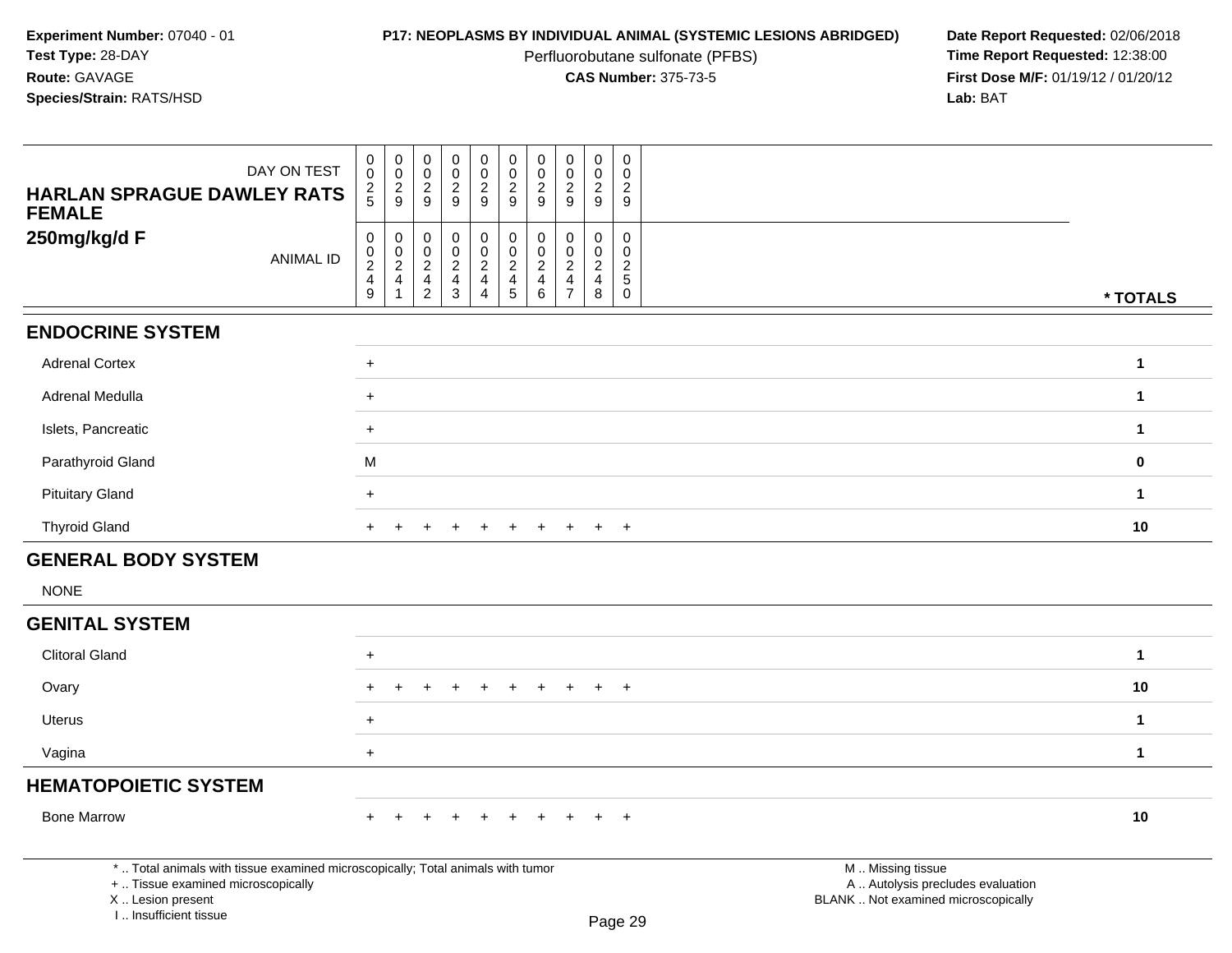Perfluorobutane sulfonate (PFBS)<br>**CAS Number:** 375-73-5

**P17: NEOPLASMS BY INDIVIDUAL ANIMAL (SYSTEMIC LESIONS ABRIDGED)** Date Report Requested: 02/06/2018<br>Perfluorobutane sulfonate (PFBS) **Time Report Requested:** 12:38:00 **First Dose M/F:** 01/19/12 / 01/20/12<br>**Lab:** BAT **Lab:** BAT

| DAY ON TEST<br><b>HARLAN SPRAGUE DAWLEY RATS</b><br><b>FEMALE</b> | $_{\rm 0}^{\rm 0}$<br>$\frac{2}{5}$                                 | $\pmb{0}$<br>$\ddot{\mathbf{0}}$<br>$\frac{2}{9}$ | $\mathbf 0$<br>$\overline{0}$<br>$\boldsymbol{2}$<br>9                                | $\pmb{0}$<br>$\frac{0}{2}$                           | $\mathbf 0$<br>$\pmb{0}$<br>$\frac{2}{9}$ | $\mathbf 0$<br>$\ddot{\mathbf{0}}$<br>$\overline{c}$<br>$\boldsymbol{9}$ | $\pmb{0}$<br>$\pmb{0}$<br>$\overline{2}$<br>9            | $\begin{smallmatrix} 0\\0\\2 \end{smallmatrix}$<br>9                      | $\pmb{0}$<br>$\ddot{\mathbf{0}}$<br>$\overline{c}$<br>$9\,$ | $\mathbf 0$<br>$\pmb{0}$<br>$\overline{2}$<br>9                 |              |
|-------------------------------------------------------------------|---------------------------------------------------------------------|---------------------------------------------------|---------------------------------------------------------------------------------------|------------------------------------------------------|-------------------------------------------|--------------------------------------------------------------------------|----------------------------------------------------------|---------------------------------------------------------------------------|-------------------------------------------------------------|-----------------------------------------------------------------|--------------|
| 250mg/kg/d F<br><b>ANIMAL ID</b>                                  | $\mathbf 0$<br>$_{2}^{\rm 0}$<br>$\overline{4}$<br>$\boldsymbol{9}$ | 0<br>$_{2}^{\rm 0}$<br>4                          | 0<br>$\begin{smallmatrix} 0\\2 \end{smallmatrix}$<br>$\overline{4}$<br>$\overline{2}$ | 0<br>$\begin{array}{c} 0 \\ 2 \\ 4 \\ 3 \end{array}$ | 0<br>$\frac{0}{2}$<br>$\overline{4}$      | 0<br>$\pmb{0}$<br>$\overline{a}$<br>4<br>5                               | 0<br>0<br>$\sqrt{2}$<br>$\overline{\mathbf{4}}$<br>$\,6$ | 0<br>$\pmb{0}$<br>$\sqrt{2}$<br>$\overline{\mathbf{4}}$<br>$\overline{7}$ | 0<br>$\pmb{0}$<br>$\overline{c}$<br>$\overline{4}$<br>8     | 0<br>$\mathbf 0$<br>$\sqrt{2}$<br>$\overline{5}$<br>$\mathbf 0$ | * TOTALS     |
| Lymph Node, Mandibular                                            | $\ddot{}$                                                           |                                                   |                                                                                       |                                                      |                                           |                                                                          |                                                          |                                                                           |                                                             |                                                                 | 1            |
| Lymph Node, Mesenteric                                            | $+$                                                                 |                                                   |                                                                                       |                                                      |                                           |                                                                          |                                                          |                                                                           |                                                             |                                                                 | 1            |
| Spleen                                                            | $\pm$                                                               | $\ddot{}$                                         | ÷                                                                                     | $\ddot{}$                                            | $\ddot{}$                                 | $\ddot{}$                                                                | $\ddot{}$                                                | $\ddot{}$                                                                 | $+$                                                         | $+$                                                             | 10           |
| Thymus                                                            | $\pm$                                                               |                                                   |                                                                                       |                                                      |                                           |                                                                          |                                                          |                                                                           | $+$                                                         | $+$                                                             | 10           |
| <b>INTEGUMENTARY SYSTEM</b>                                       |                                                                     |                                                   |                                                                                       |                                                      |                                           |                                                                          |                                                          |                                                                           |                                                             |                                                                 |              |
| Mammary Gland                                                     | $+$                                                                 |                                                   |                                                                                       |                                                      |                                           |                                                                          |                                                          |                                                                           |                                                             |                                                                 | 1            |
| Skin                                                              | $+$                                                                 |                                                   |                                                                                       |                                                      |                                           |                                                                          |                                                          |                                                                           |                                                             |                                                                 | 1            |
| <b>MUSCULOSKELETAL SYSTEM</b>                                     |                                                                     |                                                   |                                                                                       |                                                      |                                           |                                                                          |                                                          |                                                                           |                                                             |                                                                 |              |
| Bone                                                              | $+$                                                                 |                                                   |                                                                                       |                                                      |                                           |                                                                          |                                                          |                                                                           |                                                             |                                                                 | 1            |
| <b>NERVOUS SYSTEM</b>                                             |                                                                     |                                                   |                                                                                       |                                                      |                                           |                                                                          |                                                          |                                                                           |                                                             |                                                                 |              |
| <b>Brain</b>                                                      | $+$                                                                 |                                                   |                                                                                       |                                                      |                                           |                                                                          |                                                          |                                                                           |                                                             |                                                                 | $\mathbf{1}$ |
| <b>RESPIRATORY SYSTEM</b>                                         |                                                                     |                                                   |                                                                                       |                                                      |                                           |                                                                          |                                                          |                                                                           |                                                             |                                                                 |              |
| Lung                                                              | $\ddot{}$                                                           |                                                   |                                                                                       |                                                      |                                           |                                                                          |                                                          |                                                                           |                                                             |                                                                 | 1            |
| Nose                                                              |                                                                     |                                                   |                                                                                       |                                                      |                                           |                                                                          |                                                          |                                                                           | $+$                                                         | $+$                                                             | 10           |
| Trachea                                                           | $\ddot{}$                                                           |                                                   |                                                                                       |                                                      |                                           |                                                                          |                                                          |                                                                           |                                                             |                                                                 | 1            |

# **SPECIAL SENSES SYSTEM**

\* .. Total animals with tissue examined microscopically; Total animals with tumor

+ .. Tissue examined microscopically

X .. Lesion present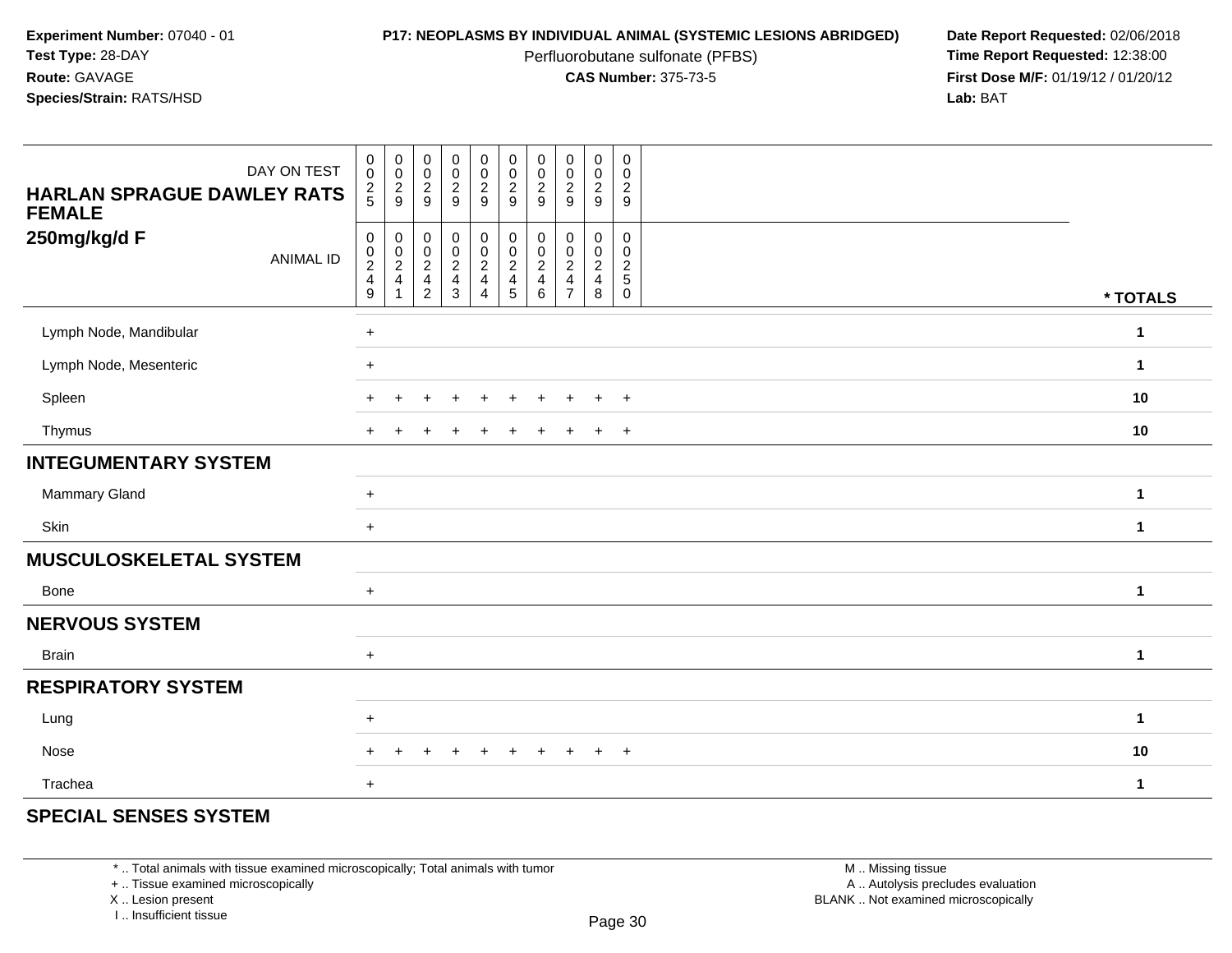Perfluorobutane sulfonate (PFBS)<br>**CAS Number:** 375-73-5

| DAY ON TEST<br><b>HARLAN SPRAGUE DAWLEY RATS</b><br><b>FEMALE</b> | $_{\rm 0}^{\rm 0}$<br>$\frac{2}{5}$                                               | $_{\rm 0}^{\rm 0}$<br>$\frac{2}{9}$                     | $_{0}^{0}$<br>$\overline{\mathbf{c}}$<br>9          | $\begin{smallmatrix}0\0\0\end{smallmatrix}$<br>$\frac{2}{9}$ | $\begin{smallmatrix} 0\\0 \end{smallmatrix}$<br>$\overline{c}$<br>$\boldsymbol{9}$ | $\begin{smallmatrix}0\0\0\end{smallmatrix}$<br>$\frac{2}{9}$     | $\begin{smallmatrix} 0\\0 \end{smallmatrix}$<br>$\frac{2}{9}$ | $_{\rm 0}^{\rm 0}$<br>$\boldsymbol{2}$<br>$\boldsymbol{9}$ | 0<br>$\mathbf 0$<br>$\frac{2}{9}$                                           | 0<br>$\mathbf 0$<br>$\overline{\mathbf{c}}$<br>9 |          |
|-------------------------------------------------------------------|-----------------------------------------------------------------------------------|---------------------------------------------------------|-----------------------------------------------------|--------------------------------------------------------------|------------------------------------------------------------------------------------|------------------------------------------------------------------|---------------------------------------------------------------|------------------------------------------------------------|-----------------------------------------------------------------------------|--------------------------------------------------|----------|
| 250mg/kg/d F<br>ANIMAL ID                                         | 0<br>$\begin{smallmatrix} 0\\2 \end{smallmatrix}$<br>$\overline{\mathbf{4}}$<br>9 | 0<br>$\begin{smallmatrix} 0\\ 2 \end{smallmatrix}$<br>4 | 0<br>$\mathbf 0$<br>$\frac{2}{4}$<br>$\overline{2}$ | 0<br>$\pmb{0}$<br>$\frac{2}{4}$<br>3                         | $\overline{0}$<br>0<br>$\frac{2}{4}$<br>$\overline{4}$                             | 0<br>$\pmb{0}$<br>$\overline{c}$<br>$\overline{\mathbf{4}}$<br>5 | $_{\rm 0}^{\rm 0}$<br>$\frac{2}{4}$<br>6                      | 0<br>0<br>$\frac{2}{4}$<br>$\overline{ }$                  | 0<br>$\mathbf 0$<br>$\overline{\mathbf{c}}$<br>$\overline{\mathbf{4}}$<br>8 | 0<br>0<br>2<br>$5\,$<br>0                        | * TOTALS |
| Eye                                                               | $\ddot{}$                                                                         |                                                         |                                                     |                                                              |                                                                                    |                                                                  |                                                               |                                                            |                                                                             |                                                  |          |
| Harderian Gland                                                   | $+$                                                                               |                                                         |                                                     |                                                              |                                                                                    |                                                                  |                                                               |                                                            |                                                                             |                                                  |          |
| <b>URINARY SYSTEM</b>                                             |                                                                                   |                                                         |                                                     |                                                              |                                                                                    |                                                                  |                                                               |                                                            |                                                                             |                                                  |          |
| Kidney                                                            |                                                                                   |                                                         | ÷                                                   | $\ddot{}$                                                    | $+$                                                                                | $+$                                                              |                                                               | $+$ $+$ $+$ $+$                                            |                                                                             |                                                  | 10       |
| <b>Urinary Bladder</b>                                            | $\overline{+}$                                                                    |                                                         |                                                     |                                                              |                                                                                    |                                                                  |                                                               |                                                            |                                                                             |                                                  | 1        |
| <b>SYSTEMIC LESIONS</b>                                           |                                                                                   |                                                         |                                                     |                                                              |                                                                                    |                                                                  |                                                               |                                                            |                                                                             |                                                  |          |
| Multiple Organ                                                    |                                                                                   |                                                         |                                                     |                                                              |                                                                                    | $\div$                                                           |                                                               |                                                            | $\pm$                                                                       | $+$                                              | 10       |

<sup>+ ..</sup> Tissue examined microscopically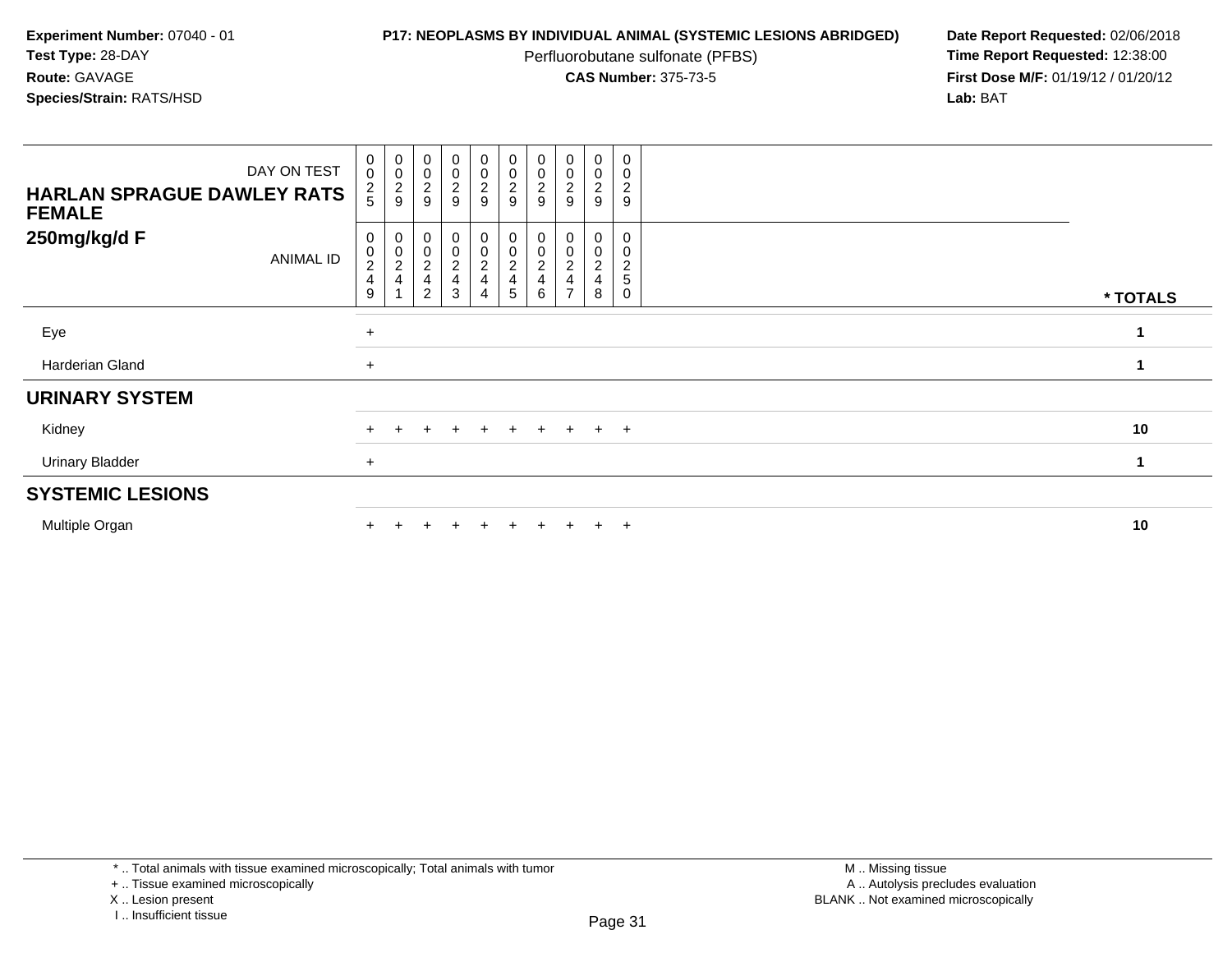Perfluorobutane sulfonate (PFBS)<br>**CAS Number:** 375-73-5

**P17: NEOPLASMS BY INDIVIDUAL ANIMAL (SYSTEMIC LESIONS ABRIDGED)** Date Report Requested: 02/06/2018<br>Perfluorobutane sulfonate (PFBS) **Time Report Requested:** 12:38:00 **First Dose M/F:** 01/19/12 / 01/20/12<br>**Lab:** BAT **Lab:** BAT

| DAY ON TEST<br><b>HARLAN SPRAGUE DAWLEY RATS</b><br><b>FEMALE</b> | $_{\rm 0}^{\rm 0}$<br>$\frac{2}{1}$                       | 00029                      | $\mathsf{O}\xspace$<br>$\overline{0}$<br>$\frac{2}{9}$ | 0<br>$\overline{0}$<br>$\frac{2}{9}$                              | $\begin{smallmatrix}0\0\0\end{smallmatrix}$<br>$\frac{2}{9}$      | 00029                                        | 0<br>$\mathbf 0$<br>$\overline{2}$<br>9           | $\begin{array}{c} 0 \\ 0 \\ 2 \\ 9 \end{array}$ | 0<br>$\ddot{\mathbf{0}}$<br>$\frac{2}{9}$ | $\pmb{0}$<br>$\mathbf 0$<br>$\sqrt{2}$<br>9                      |          |
|-------------------------------------------------------------------|-----------------------------------------------------------|----------------------------|--------------------------------------------------------|-------------------------------------------------------------------|-------------------------------------------------------------------|----------------------------------------------|---------------------------------------------------|-------------------------------------------------|-------------------------------------------|------------------------------------------------------------------|----------|
| 500mg/kg/d F<br><b>ANIMAL ID</b>                                  | $\pmb{0}$<br>$\begin{array}{c}\n0 \\ 2 \\ 5\n\end{array}$ | $\pmb{0}$<br>$\frac{0}{2}$ | $\boldsymbol{0}$<br>$\frac{0}{2}$<br>$\overline{2}$    | $\begin{smallmatrix}0\0\0\end{smallmatrix}$<br>$\frac{2}{5}$<br>3 | $\begin{array}{c} 0 \\ 0 \\ 2 \\ 5 \end{array}$<br>$\overline{4}$ | $\pmb{0}$<br>$\pmb{0}$<br>$\frac{2}{5}$<br>6 | 0<br>$\mathbf 0$<br>$rac{2}{5}$<br>$\overline{7}$ | $\pmb{0}$<br>$\frac{0}{2}$<br>8                 | 0<br>$\mathbf 0$<br>$\frac{2}{5}$<br>9    | $\mathbf 0$<br>$\mathbf 0$<br>$\overline{c}$<br>6<br>$\mathbf 0$ | * TOTALS |
| <b>ALIMENTARY SYSTEM</b>                                          |                                                           |                            |                                                        |                                                                   |                                                                   |                                              |                                                   |                                                 |                                           |                                                                  |          |
| Esophagus                                                         |                                                           |                            |                                                        |                                                                   |                                                                   |                                              |                                                   |                                                 | ÷                                         | $\overline{+}$                                                   | 10       |
| Intestine Large, Cecum                                            |                                                           |                            |                                                        |                                                                   |                                                                   |                                              |                                                   |                                                 | ÷                                         | $+$                                                              | 10       |
| Intestine Large, Colon                                            | $\pm$                                                     |                            |                                                        |                                                                   |                                                                   |                                              |                                                   |                                                 | $\ddot{}$                                 | $+$                                                              | 10       |
| Intestine Large, Rectum                                           | $\pm$                                                     |                            |                                                        |                                                                   |                                                                   |                                              |                                                   |                                                 | $\ddot{}$                                 | $+$                                                              | 10       |
| Intestine Small, Duodenum                                         |                                                           |                            |                                                        |                                                                   |                                                                   |                                              |                                                   |                                                 | ÷                                         | $\overline{+}$                                                   | 10       |
| Intestine Small, Ileum                                            |                                                           |                            |                                                        |                                                                   |                                                                   |                                              |                                                   |                                                 | ÷                                         | $+$                                                              | 10       |
| Intestine Small, Jejunum                                          |                                                           |                            |                                                        |                                                                   |                                                                   |                                              |                                                   |                                                 | $+$                                       | $+$                                                              | 10       |
| Liver                                                             |                                                           |                            |                                                        |                                                                   |                                                                   |                                              |                                                   |                                                 | $\ddot{}$                                 | $+$                                                              | 10       |
| Pancreas                                                          |                                                           |                            |                                                        |                                                                   |                                                                   |                                              |                                                   |                                                 | ÷                                         | $\overline{+}$                                                   | 10       |
| Salivary Glands                                                   |                                                           |                            |                                                        |                                                                   |                                                                   |                                              |                                                   |                                                 | ÷                                         | $+$                                                              | 10       |
| Stomach, Forestomach                                              |                                                           |                            |                                                        |                                                                   |                                                                   |                                              |                                                   |                                                 | $\ddot{}$                                 | $+$                                                              | 10       |
| Stomach, Glandular                                                | $\ddot{}$                                                 |                            |                                                        |                                                                   |                                                                   |                                              |                                                   |                                                 | +                                         | $+$                                                              | 10       |
| <b>CARDIOVASCULAR SYSTEM</b>                                      |                                                           |                            |                                                        |                                                                   |                                                                   |                                              |                                                   |                                                 |                                           |                                                                  |          |
| <b>Blood Vessel</b>                                               | $\pm$                                                     | $\pm$                      |                                                        | $\ddot{}$                                                         | $\ddot{}$                                                         | $\ddot{}$                                    | ÷                                                 |                                                 | $\ddot{}$                                 | $+$                                                              | 10       |
| Heart                                                             |                                                           |                            |                                                        |                                                                   |                                                                   |                                              |                                                   |                                                 |                                           | $\ddot{}$                                                        | 10       |

\* .. Total animals with tissue examined microscopically; Total animals with tumor

+ .. Tissue examined microscopically

X .. Lesion present

I .. Insufficient tissue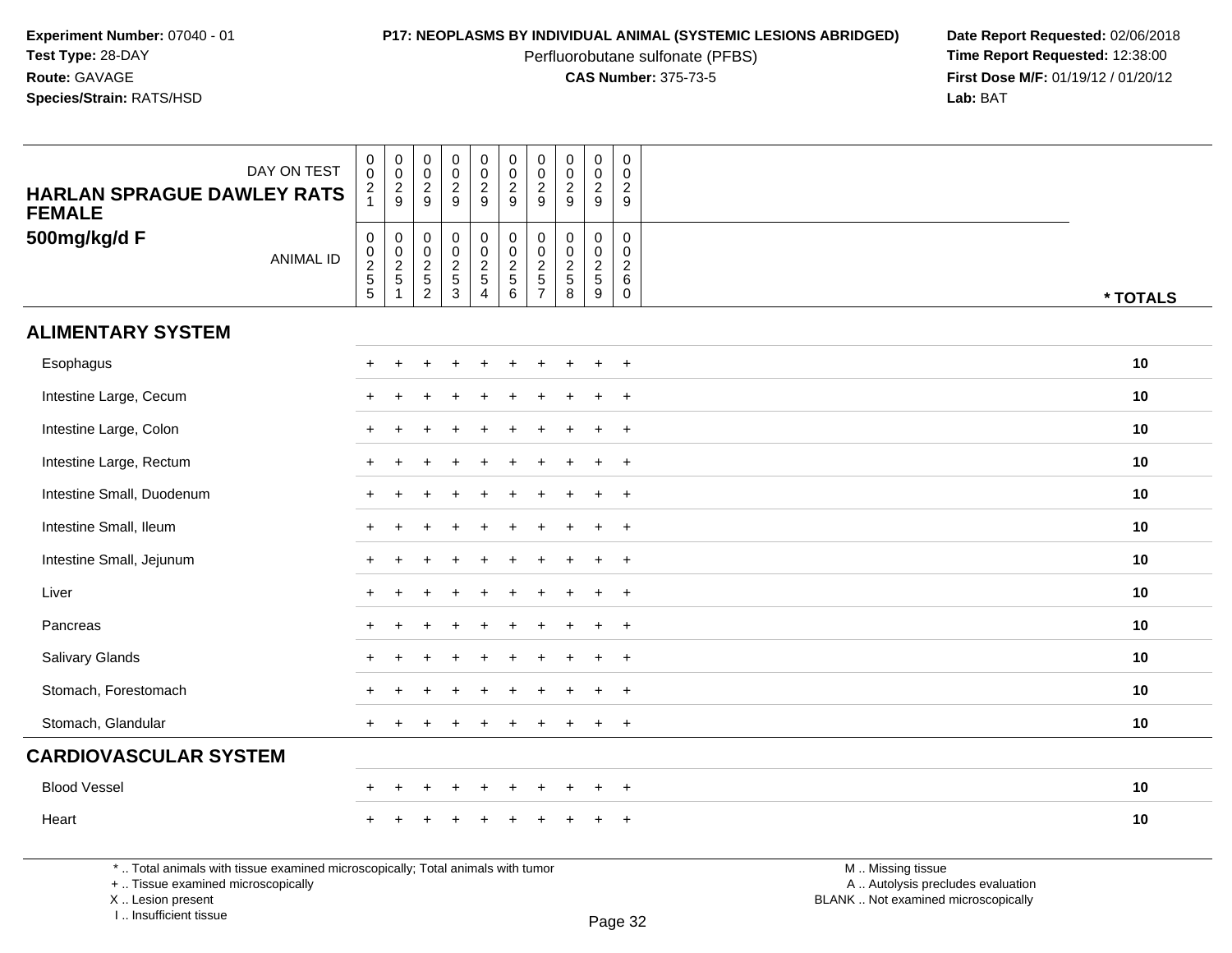Perfluorobutane sulfonate (PFBS)<br>**CAS Number:** 375-73-5

| <b>HARLAN SPRAGUE DAWLEY RATS</b><br><b>FEMALE</b>                                 | DAY ON TEST                                                                     | $\pmb{0}$<br>$\pmb{0}$<br>$\frac{2}{1}$                        | $\mathsf{O}\xspace$<br>$\mathsf{O}\xspace$<br>$\frac{2}{9}$ | $\pmb{0}$<br>$\mathbf 0$<br>$\frac{2}{9}$       | $\pmb{0}$<br>$\mathbf 0$<br>$\frac{2}{9}$ | $\mathsf{O}\xspace$<br>$\check{\mathbf{0}}$<br>$\frac{2}{9}$ | $\begin{array}{c} 0 \\ 0 \\ 2 \\ 9 \end{array}$ | $\begin{smallmatrix} 0\\0 \end{smallmatrix}$<br>$\overline{c}$<br>$\boldsymbol{9}$ | $\begin{smallmatrix} 0\\0 \end{smallmatrix}$<br>$\frac{2}{9}$ | $\mathsf{O}\xspace$<br>$\mathbf 0$<br>$\sqrt{2}$<br>$9\,$     | $\pmb{0}$<br>$\mathbf 0$<br>$\sqrt{2}$<br>$\boldsymbol{9}$                                 |                                                                                               |          |
|------------------------------------------------------------------------------------|---------------------------------------------------------------------------------|----------------------------------------------------------------|-------------------------------------------------------------|-------------------------------------------------|-------------------------------------------|--------------------------------------------------------------|-------------------------------------------------|------------------------------------------------------------------------------------|---------------------------------------------------------------|---------------------------------------------------------------|--------------------------------------------------------------------------------------------|-----------------------------------------------------------------------------------------------|----------|
| 500mg/kg/d F                                                                       | <b>ANIMAL ID</b>                                                                | $\mathbf 0$<br>$\begin{array}{c} 0 \\ 2 \\ 5 \\ 5 \end{array}$ | $\mathsf{O}\xspace$<br>$\frac{0}{2}$ 5 1                    | 0<br>$\mathbf 0$<br>$\frac{2}{5}$<br>$\sqrt{2}$ | $\mathbf 0$<br>$\mathbf 0$<br>$rac{2}{3}$ | 0<br>$\mathbf 0$<br>$\frac{2}{5}$                            | 000256                                          | $\pmb{0}$<br>$\mathbf 0$<br>$rac{2}{5}$                                            | $\pmb{0}$<br>$\pmb{0}$<br>$rac{2}{8}$                         | $\pmb{0}$<br>$\mathbf 0$<br>$\sqrt{2}$<br>$\sqrt{5}$<br>$9\,$ | $\mathsf{O}\xspace$<br>$\mathbf 0$<br>$\sqrt{2}$<br>$6\phantom{1}6$<br>$\mathsf{O}\xspace$ |                                                                                               | * TOTALS |
| <b>ENDOCRINE SYSTEM</b>                                                            |                                                                                 |                                                                |                                                             |                                                 |                                           |                                                              |                                                 |                                                                                    |                                                               |                                                               |                                                                                            |                                                                                               |          |
| <b>Adrenal Cortex</b>                                                              |                                                                                 | $\pm$                                                          | ÷                                                           |                                                 |                                           | $\ddot{}$                                                    | $\ddot{}$                                       | $\div$                                                                             | +                                                             | $\pm$                                                         | $^{+}$                                                                                     |                                                                                               | 10       |
| Adrenal Medulla                                                                    |                                                                                 | $+$                                                            |                                                             |                                                 |                                           |                                                              |                                                 |                                                                                    |                                                               |                                                               | $\ddot{}$                                                                                  |                                                                                               | 10       |
| Islets, Pancreatic                                                                 |                                                                                 |                                                                |                                                             |                                                 |                                           |                                                              |                                                 |                                                                                    |                                                               |                                                               | $+$                                                                                        |                                                                                               | 10       |
| Parathyroid Gland                                                                  |                                                                                 |                                                                |                                                             |                                                 |                                           |                                                              | м                                               |                                                                                    |                                                               |                                                               | $+$                                                                                        |                                                                                               | 9        |
| <b>Pituitary Gland</b>                                                             |                                                                                 |                                                                |                                                             |                                                 |                                           |                                                              |                                                 |                                                                                    |                                                               |                                                               | $\overline{+}$                                                                             |                                                                                               | 10       |
| <b>Thyroid Gland</b>                                                               |                                                                                 |                                                                |                                                             |                                                 |                                           |                                                              |                                                 |                                                                                    |                                                               | $\pm$                                                         | $+$                                                                                        |                                                                                               | 10       |
| <b>GENERAL BODY SYSTEM</b>                                                         |                                                                                 |                                                                |                                                             |                                                 |                                           |                                                              |                                                 |                                                                                    |                                                               |                                                               |                                                                                            |                                                                                               |          |
| <b>NONE</b>                                                                        |                                                                                 |                                                                |                                                             |                                                 |                                           |                                                              |                                                 |                                                                                    |                                                               |                                                               |                                                                                            |                                                                                               |          |
| <b>GENITAL SYSTEM</b>                                                              |                                                                                 |                                                                |                                                             |                                                 |                                           |                                                              |                                                 |                                                                                    |                                                               |                                                               |                                                                                            |                                                                                               |          |
| <b>Clitoral Gland</b>                                                              |                                                                                 |                                                                |                                                             |                                                 |                                           |                                                              |                                                 |                                                                                    |                                                               |                                                               | $\div$                                                                                     |                                                                                               | 10       |
| Ovary                                                                              |                                                                                 |                                                                |                                                             |                                                 |                                           |                                                              |                                                 |                                                                                    |                                                               |                                                               | $\overline{+}$                                                                             |                                                                                               | 10       |
| <b>Uterus</b>                                                                      |                                                                                 |                                                                |                                                             |                                                 |                                           |                                                              |                                                 |                                                                                    |                                                               | ÷                                                             | $+$                                                                                        |                                                                                               | 10       |
| Vagina                                                                             |                                                                                 | $+$                                                            | $\ddot{}$                                                   |                                                 |                                           | $\ddot{}$                                                    | $\ddot{}$                                       | $\pm$                                                                              | $\pm$                                                         | $\pm$                                                         | $+$                                                                                        |                                                                                               | 10       |
| <b>HEMATOPOIETIC SYSTEM</b>                                                        |                                                                                 |                                                                |                                                             |                                                 |                                           |                                                              |                                                 |                                                                                    |                                                               |                                                               |                                                                                            |                                                                                               |          |
| <b>Bone Marrow</b>                                                                 |                                                                                 | ÷.                                                             |                                                             |                                                 |                                           |                                                              |                                                 |                                                                                    |                                                               |                                                               | $+$                                                                                        |                                                                                               | 10       |
| +  Tissue examined microscopically<br>X  Lesion present<br>L., Insufficient tissue | *  Total animals with tissue examined microscopically; Total animals with tumor |                                                                |                                                             |                                                 |                                           |                                                              |                                                 |                                                                                    |                                                               |                                                               | Page 33                                                                                    | M  Missing tissue<br>A  Autolysis precludes evaluation<br>BLANK  Not examined microscopically |          |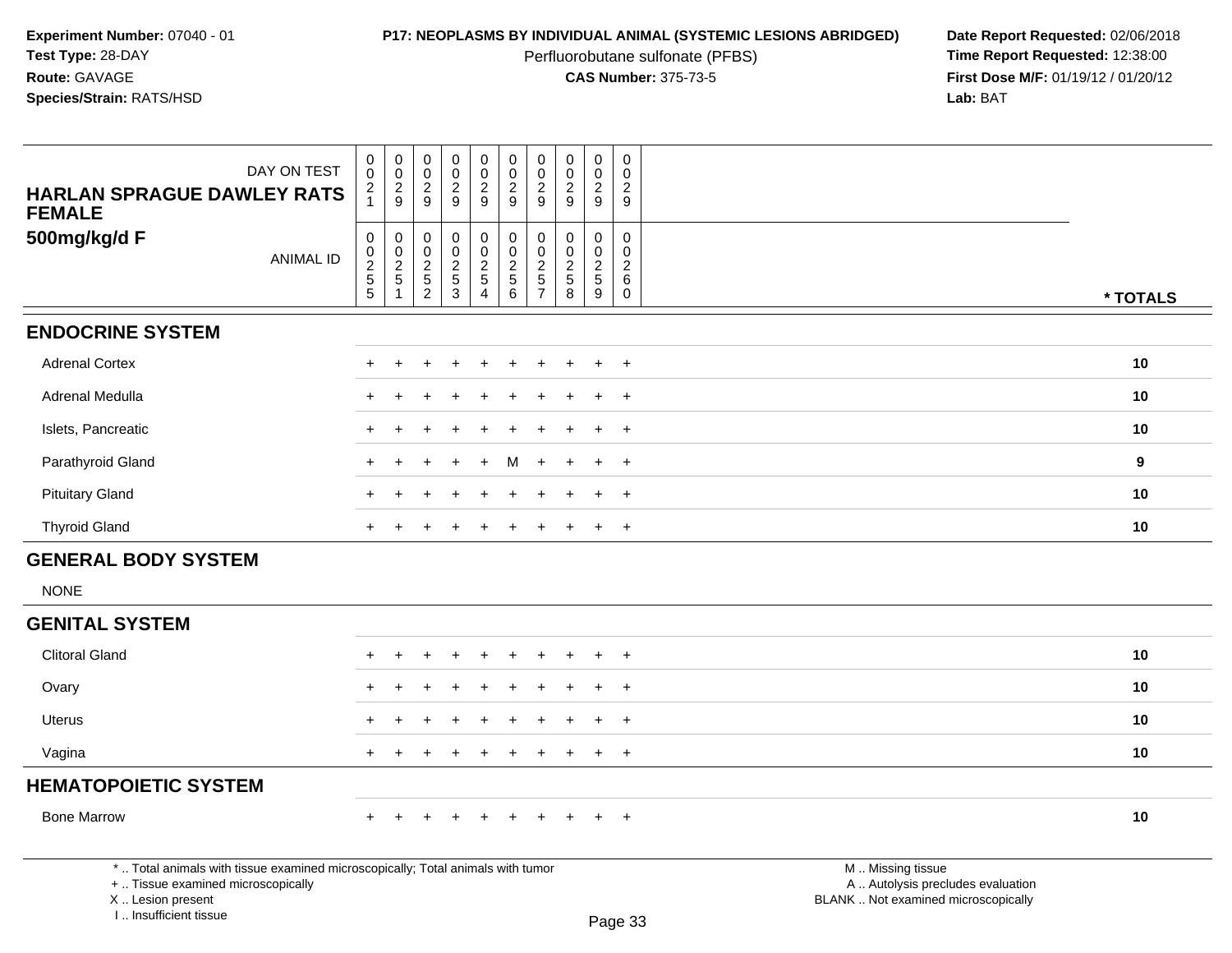Perfluorobutane sulfonate (PFBS)<br>**CAS Number:** 375-73-5

**P17: NEOPLASMS BY INDIVIDUAL ANIMAL (SYSTEMIC LESIONS ABRIDGED)** Date Report Requested: 02/06/2018<br>Perfluorobutane sulfonate (PFBS) **Time Report Requested:** 12:38:00 **First Dose M/F:** 01/19/12 / 01/20/12<br>**Lab:** BAT **Lab:** BAT

| DAY ON TEST<br><b>HARLAN SPRAGUE DAWLEY RATS</b><br><b>FEMALE</b> | $\begin{smallmatrix} 0\\0 \end{smallmatrix}$<br>$\frac{2}{1}$ | 00029                                           | $_{\rm 0}^{\rm 0}$<br>$\frac{2}{9}$                | $\begin{array}{c} 0 \\ 0 \\ 2 \\ 9 \end{array}$ | $\begin{smallmatrix}0\0\0\end{smallmatrix}$<br>$\frac{2}{9}$ | $_{\rm 0}^{\rm 0}$<br>$\frac{2}{9}$           | $\pmb{0}$<br>$\pmb{0}$<br>$\frac{2}{9}$                   | $\begin{array}{c} 0 \\ 0 \\ 2 \\ 9 \end{array}$                     | $\pmb{0}$<br>$\pmb{0}$<br>$\frac{2}{9}$                        | $\pmb{0}$<br>$\pmb{0}$<br>$\boldsymbol{2}$<br>$\boldsymbol{9}$     |          |
|-------------------------------------------------------------------|---------------------------------------------------------------|-------------------------------------------------|----------------------------------------------------|-------------------------------------------------|--------------------------------------------------------------|-----------------------------------------------|-----------------------------------------------------------|---------------------------------------------------------------------|----------------------------------------------------------------|--------------------------------------------------------------------|----------|
| 500mg/kg/d F<br><b>ANIMAL ID</b>                                  | 0<br>0<br>2<br>5<br>5                                         | $\begin{array}{c} 0 \\ 0 \\ 2 \\ 5 \end{array}$ | $\boldsymbol{0}$<br>$\frac{0}{2}$<br>$\frac{5}{2}$ | 000253                                          | $\begin{array}{c} 0 \\ 0 \\ 2 \\ 5 \end{array}$<br>4         | $\mathbf 0$<br>$\frac{0}{2}$<br>$\frac{5}{6}$ | $\pmb{0}$<br>$\pmb{0}$<br>$\overline{c}$<br>$\frac{5}{7}$ | $\mathbf 0$<br>$\mathop{2}\limits^{\mathbb{O}}$<br>$\,$ 5 $\,$<br>8 | $\mathbf 0$<br>$\begin{array}{c} 0 \\ 2 \\ 5 \\ 9 \end{array}$ | $\mathbf 0$<br>$\mathbf 0$<br>$\sqrt{2}$<br>$\,6\,$<br>$\mathbf 0$ | * TOTALS |
| Lymph Node, Mandibular                                            |                                                               |                                                 |                                                    |                                                 |                                                              |                                               |                                                           |                                                                     | $\ddot{}$                                                      | $\ddot{}$                                                          | 10       |
| Lymph Node, Mesenteric                                            |                                                               |                                                 |                                                    |                                                 |                                                              |                                               |                                                           |                                                                     | $\pm$                                                          | $+$                                                                | 10       |
| Spleen                                                            | $\pm$                                                         |                                                 |                                                    | $\div$                                          |                                                              | $\ddot{}$                                     | +                                                         |                                                                     | $+$                                                            | $+$                                                                | 10       |
| Thymus                                                            | $\ddot{}$                                                     |                                                 |                                                    |                                                 |                                                              |                                               |                                                           |                                                                     | $\ddot{}$                                                      | $+$                                                                | 10       |
| <b>INTEGUMENTARY SYSTEM</b>                                       |                                                               |                                                 |                                                    |                                                 |                                                              |                                               |                                                           |                                                                     |                                                                |                                                                    |          |
| Mammary Gland                                                     | $\pm$                                                         |                                                 |                                                    |                                                 |                                                              |                                               |                                                           |                                                                     | $\ddot{}$                                                      | $+$                                                                | 10       |
| <b>Skin</b>                                                       | $+$                                                           |                                                 |                                                    |                                                 |                                                              |                                               |                                                           |                                                                     | $\pm$                                                          | $+$                                                                | 10       |
| <b>MUSCULOSKELETAL SYSTEM</b>                                     |                                                               |                                                 |                                                    |                                                 |                                                              |                                               |                                                           |                                                                     |                                                                |                                                                    |          |
| <b>Bone</b>                                                       | $+$                                                           | $+$                                             | $\overline{+}$                                     | $+$                                             | $\ddot{}$                                                    | $+$                                           | $+$                                                       | $+$                                                                 | $+$                                                            | $+$                                                                | 10       |
| <b>NERVOUS SYSTEM</b>                                             |                                                               |                                                 |                                                    |                                                 |                                                              |                                               |                                                           |                                                                     |                                                                |                                                                    |          |
| <b>Brain</b>                                                      | $+$                                                           | $\ddot{}$                                       | $\div$                                             | $+$                                             | $\ddot{}$                                                    | $+$                                           | $+$                                                       | $+$                                                                 | $+$                                                            | $+$                                                                | 10       |
| <b>RESPIRATORY SYSTEM</b>                                         |                                                               |                                                 |                                                    |                                                 |                                                              |                                               |                                                           |                                                                     |                                                                |                                                                    |          |
| Lung                                                              | $\div$                                                        |                                                 |                                                    |                                                 |                                                              |                                               |                                                           |                                                                     | ÷                                                              | $+$                                                                | 10       |
| Nose                                                              | ÷                                                             |                                                 |                                                    |                                                 |                                                              |                                               |                                                           |                                                                     |                                                                | $+$                                                                | 10       |
| Trachea                                                           | $\div$                                                        |                                                 |                                                    |                                                 |                                                              |                                               |                                                           |                                                                     | ÷                                                              | $+$                                                                | 10       |

## **SPECIAL SENSES SYSTEM**

\* .. Total animals with tissue examined microscopically; Total animals with tumor

+ .. Tissue examined microscopically

X .. Lesion present

I .. Insufficient tissue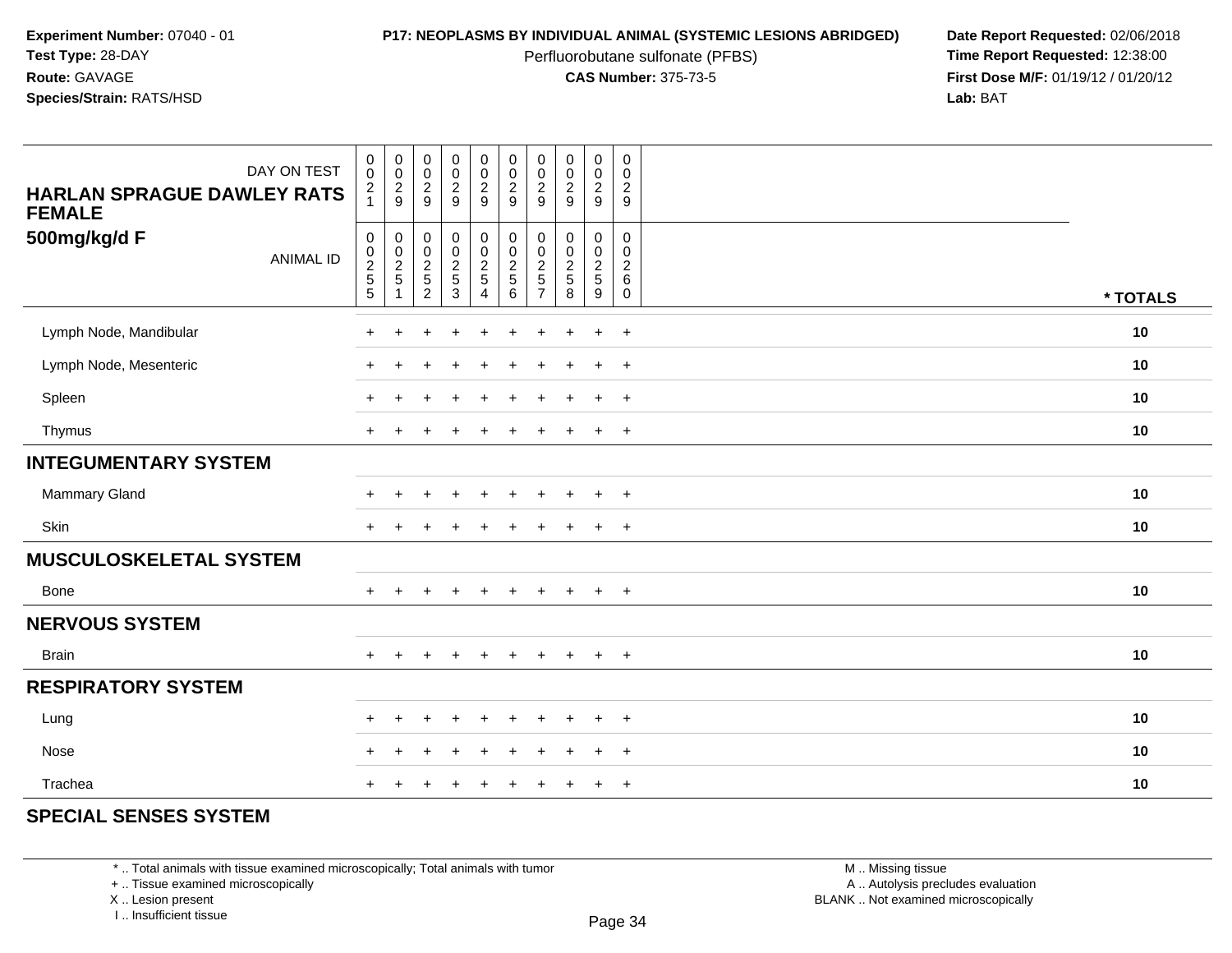Perfluorobutane sulfonate (PFBS)<br>**CAS Number:** 375-73-5

| DAY ON TEST<br><b>HARLAN SPRAGUE DAWLEY RATS</b><br><b>FEMALE</b> | $\begin{smallmatrix} 0\\0 \end{smallmatrix}$<br>$\overline{\mathbf{c}}$ | $_{\rm 0}^{\rm 0}$<br>$\frac{2}{9}$ | $\begin{smallmatrix}0\\0\end{smallmatrix}$<br>$\frac{2}{9}$        | $\begin{smallmatrix}0\0\0\end{smallmatrix}$<br>$\frac{2}{9}$ | $\begin{array}{c} 0 \\ 0 \\ 2 \\ 9 \end{array}$ | $\begin{smallmatrix} 0\\0 \end{smallmatrix}$<br>$\frac{2}{9}$ | $_{\rm 0}^{\rm 0}$<br>$\frac{2}{9}$                     | $\begin{smallmatrix}0\\0\end{smallmatrix}$<br>$\overline{\mathbf{c}}$<br>9 | 0<br>0<br>$\frac{2}{9}$    | $\pmb{0}$<br>$\mathbf 0$<br>$\boldsymbol{2}$<br>$\boldsymbol{9}$ |          |
|-------------------------------------------------------------------|-------------------------------------------------------------------------|-------------------------------------|--------------------------------------------------------------------|--------------------------------------------------------------|-------------------------------------------------|---------------------------------------------------------------|---------------------------------------------------------|----------------------------------------------------------------------------|----------------------------|------------------------------------------------------------------|----------|
| 500mg/kg/d F<br><b>ANIMAL ID</b>                                  | 0<br>$\begin{array}{c} 0 \\ 2 \\ 5 \end{array}$<br>$\sqrt{5}$           | 00025                               | $\boldsymbol{0}$<br>$\mathbf 0$<br>$\frac{2}{5}$<br>$\overline{c}$ | $\begin{array}{c} 0 \\ 0 \\ 2 \\ 5 \end{array}$<br>3         | 0<br>0<br>2<br>5<br>4                           | 00025<br>$\,6\,$                                              | $_{0}^{0}$<br>$\frac{2}{5}$<br>$\overline{\phantom{a}}$ | $\boldsymbol{0}$<br>$\boldsymbol{0}$<br>$\frac{2}{5}$<br>8                 | 0<br>0<br>$rac{2}{5}$<br>9 | 0<br>$\mathbf 0$<br>$\overline{c}$<br>6<br>$\mathbf 0$           | * TOTALS |
| Eye                                                               |                                                                         |                                     |                                                                    | $\ddot{}$                                                    | $+$                                             | $+$                                                           | $\pm$                                                   | $+$                                                                        | $\ddot{}$                  | $+$                                                              | 10       |
| Harderian Gland                                                   |                                                                         |                                     |                                                                    | $\div$                                                       | $\pm$                                           |                                                               | $\pm$                                                   | $+$                                                                        | $+$                        | $+$                                                              | 10       |
| <b>URINARY SYSTEM</b>                                             |                                                                         |                                     |                                                                    |                                                              |                                                 |                                                               |                                                         |                                                                            |                            |                                                                  |          |
| Kidney                                                            |                                                                         |                                     |                                                                    | $\pm$                                                        | $+$                                             | $+$                                                           | $+$                                                     | $+$                                                                        | $+$                        | $+$                                                              | 10       |
| <b>Urinary Bladder</b>                                            | $+$                                                                     |                                     |                                                                    | $\div$                                                       | $+$                                             | $+$                                                           | $\pm$                                                   | $+$                                                                        | $+$                        | $+$                                                              | 10       |
| <b>SYSTEMIC LESIONS</b>                                           |                                                                         |                                     |                                                                    |                                                              |                                                 |                                                               |                                                         |                                                                            |                            |                                                                  |          |
| Multiple Organ                                                    |                                                                         |                                     |                                                                    |                                                              | $\pm$                                           | $+$                                                           | $\pm$                                                   | $+$                                                                        | $\ddot{}$                  | $+$                                                              | 10       |

<sup>+ ..</sup> Tissue examined microscopically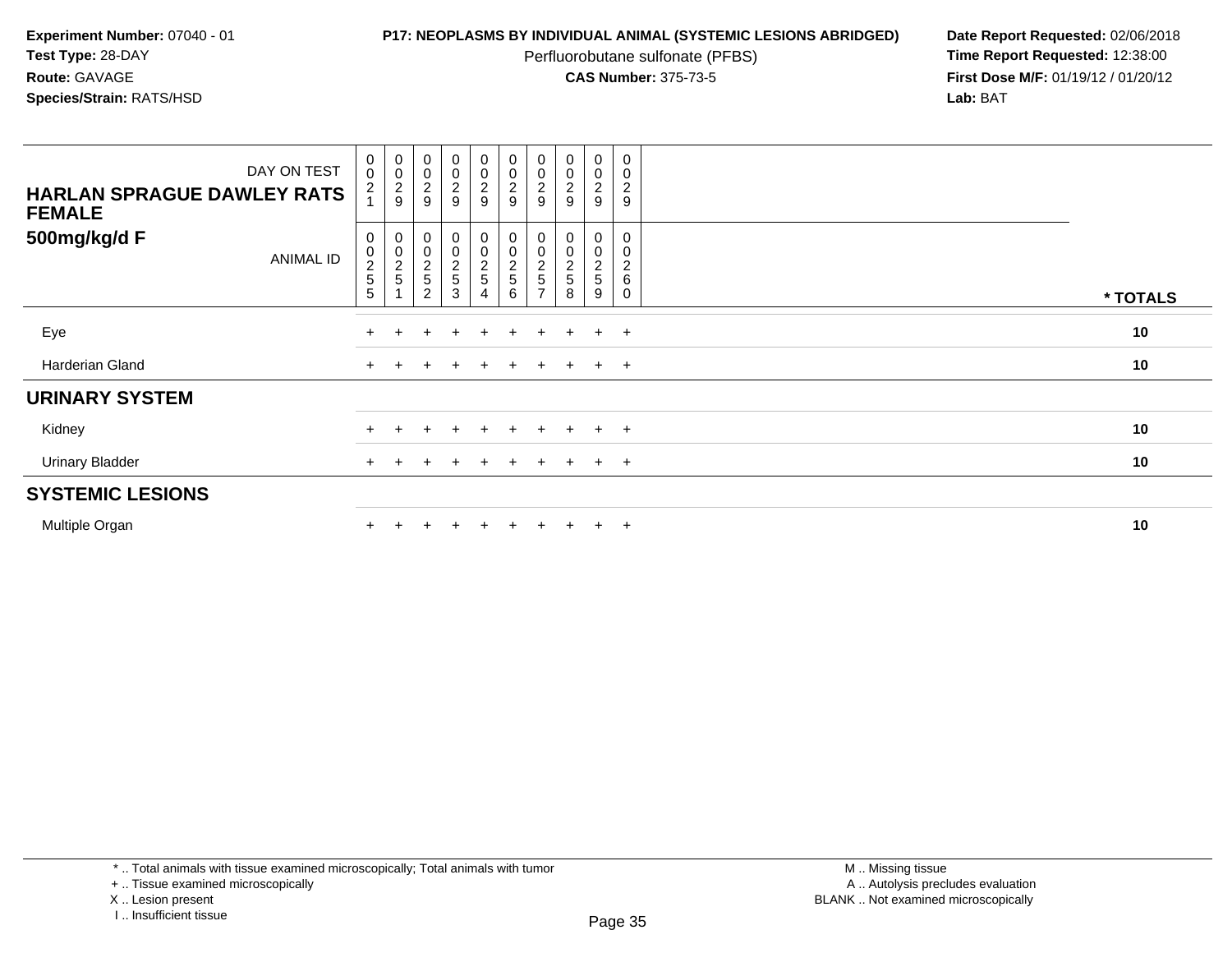Perfluorobutane sulfonate (PFBS)<br>**CAS Number:** 375-73-5

**P17: NEOPLASMS BY INDIVIDUAL ANIMAL (SYSTEMIC LESIONS ABRIDGED)** Date Report Requested: 02/06/2018<br>Perfluorobutane sulfonate (PFBS) **Time Report Requested:** 12:38:00 **First Dose M/F:** 01/19/12 / 01/20/12<br>**Lab:** BAT **Lab:** BAT

| DAY ON TEST<br><b>HARLAN SPRAGUE DAWLEY RATS</b><br><b>FEMALE</b> | $_{\rm 0}^{\rm 0}$<br>6                         | $\begin{matrix} 0 \\ 0 \\ 2 \\ 0 \end{matrix}$ | $\mathsf{O}\xspace$<br>$\ddot{\mathbf{0}}$<br>$\frac{2}{1}$ | $\pmb{0}$<br>$\ddot{\mathbf{0}}$<br>$\frac{2}{2}$                | $\pmb{0}$<br>$\ddot{\mathbf{0}}$<br>$\frac{2}{2}$ | $\begin{array}{c} 0 \\ 0 \\ 2 \\ 3 \end{array}$                   | $\pmb{0}$<br>$\pmb{0}$<br>$\overline{2}$<br>$\overline{7}$ | $\pmb{0}$<br>$\frac{0}{2}$                      | $\pmb{0}$<br>$\mathbf 0$<br>$\overline{2}$<br>9     | $\mathbf 0$<br>$\mathbf 0$<br>$\sqrt{2}$<br>9                  |          |  |
|-------------------------------------------------------------------|-------------------------------------------------|------------------------------------------------|-------------------------------------------------------------|------------------------------------------------------------------|---------------------------------------------------|-------------------------------------------------------------------|------------------------------------------------------------|-------------------------------------------------|-----------------------------------------------------|----------------------------------------------------------------|----------|--|
| 1000mg/kg/d F<br><b>ANIMAL ID</b>                                 | $\mathsf{O}\xspace$<br>$0$<br>$2$<br>$6$<br>$7$ | $\mathbf 0$<br>$0$<br>$26$<br>$3$              | $\begin{array}{c} 0 \\ 0 \\ 2 \\ 6 \end{array}$<br>9        | $\mathbf 0$<br>$\overline{0}$<br>$\frac{2}{6}$<br>$\overline{2}$ | 000266                                            | $\begin{array}{c} 0 \\ 0 \\ 2 \\ 6 \end{array}$<br>$\overline{8}$ | 0<br>$\mathbf 0$<br>$^2\phantom{1}6$                       | $\pmb{0}$<br>$\frac{0}{2}$<br>7<br>$\mathbf{0}$ | 0<br>$\mathbf 0$<br>$\frac{2}{6}$<br>$\overline{4}$ | $\pmb{0}$<br>$\mathbf 0$<br>$\sqrt{2}$<br>$6\phantom{1}6$<br>5 | * TOTALS |  |
| <b>ALIMENTARY SYSTEM</b>                                          |                                                 |                                                |                                                             |                                                                  |                                                   |                                                                   |                                                            |                                                 |                                                     |                                                                |          |  |
| Esophagus                                                         |                                                 |                                                |                                                             |                                                                  |                                                   |                                                                   |                                                            |                                                 | ÷                                                   | $\overline{+}$                                                 | 10       |  |
| Intestine Large, Cecum                                            | м                                               | $\ddot{}$                                      |                                                             |                                                                  |                                                   |                                                                   |                                                            |                                                 | ÷                                                   | $\overline{+}$                                                 | 9        |  |
| Intestine Large, Colon                                            | M                                               | $\ddot{}$                                      |                                                             |                                                                  |                                                   |                                                                   |                                                            |                                                 | +                                                   | $\overline{+}$                                                 | 9        |  |
| Intestine Large, Rectum                                           | М                                               | $+$                                            |                                                             |                                                                  |                                                   |                                                                   |                                                            |                                                 | +                                                   | $\overline{+}$                                                 | 9        |  |
| Intestine Small, Duodenum                                         | $\ddot{}$                                       |                                                |                                                             |                                                                  |                                                   |                                                                   |                                                            |                                                 | ÷                                                   | $\overline{+}$                                                 | 10       |  |
| Intestine Small, Ileum                                            | M                                               | $+$                                            |                                                             |                                                                  |                                                   |                                                                   |                                                            |                                                 | ÷                                                   | $+$                                                            | 9        |  |
| Intestine Small, Jejunum                                          | М                                               | $+$                                            |                                                             |                                                                  |                                                   |                                                                   |                                                            |                                                 | $\ddot{}$                                           | $+$                                                            | 9        |  |
| Liver                                                             | $\ddot{}$                                       |                                                |                                                             |                                                                  |                                                   |                                                                   |                                                            |                                                 | $\ddot{}$                                           | $+$                                                            | 10       |  |
| Pancreas                                                          | $\ddot{}$                                       |                                                |                                                             |                                                                  |                                                   |                                                                   |                                                            |                                                 | $\ddot{}$                                           | $\overline{+}$                                                 | 10       |  |
| Salivary Glands                                                   |                                                 |                                                |                                                             |                                                                  |                                                   |                                                                   |                                                            |                                                 | $\ddot{}$                                           | $+$                                                            | 10       |  |
| Stomach, Forestomach                                              |                                                 |                                                |                                                             |                                                                  |                                                   |                                                                   |                                                            |                                                 | $\ddot{}$                                           | $\overline{+}$                                                 | 10       |  |
| Stomach, Glandular                                                | $+$                                             |                                                |                                                             |                                                                  |                                                   |                                                                   |                                                            |                                                 | $\ddot{}$                                           | $+$                                                            | 10       |  |
| <b>CARDIOVASCULAR SYSTEM</b>                                      |                                                 |                                                |                                                             |                                                                  |                                                   |                                                                   |                                                            |                                                 |                                                     |                                                                |          |  |
| <b>Blood Vessel</b>                                               | $\pm$                                           | $\pm$                                          |                                                             | $\ddot{}$                                                        | $\ddot{}$                                         | $\ddot{}$                                                         | ÷                                                          | $\div$                                          | $\ddot{}$                                           | $+$                                                            | 10       |  |
| Heart                                                             |                                                 |                                                |                                                             |                                                                  |                                                   |                                                                   |                                                            |                                                 |                                                     | $\ddot{}$                                                      | 10       |  |

\* .. Total animals with tissue examined microscopically; Total animals with tumor

+ .. Tissue examined microscopically

 Lesion present BLANK .. Not examined microscopicallyX .. Lesion present

I .. Insufficient tissue

 M .. Missing tissuey the contract of the contract of the contract of the contract of the contract of  $\mathsf A$  . Autolysis precludes evaluation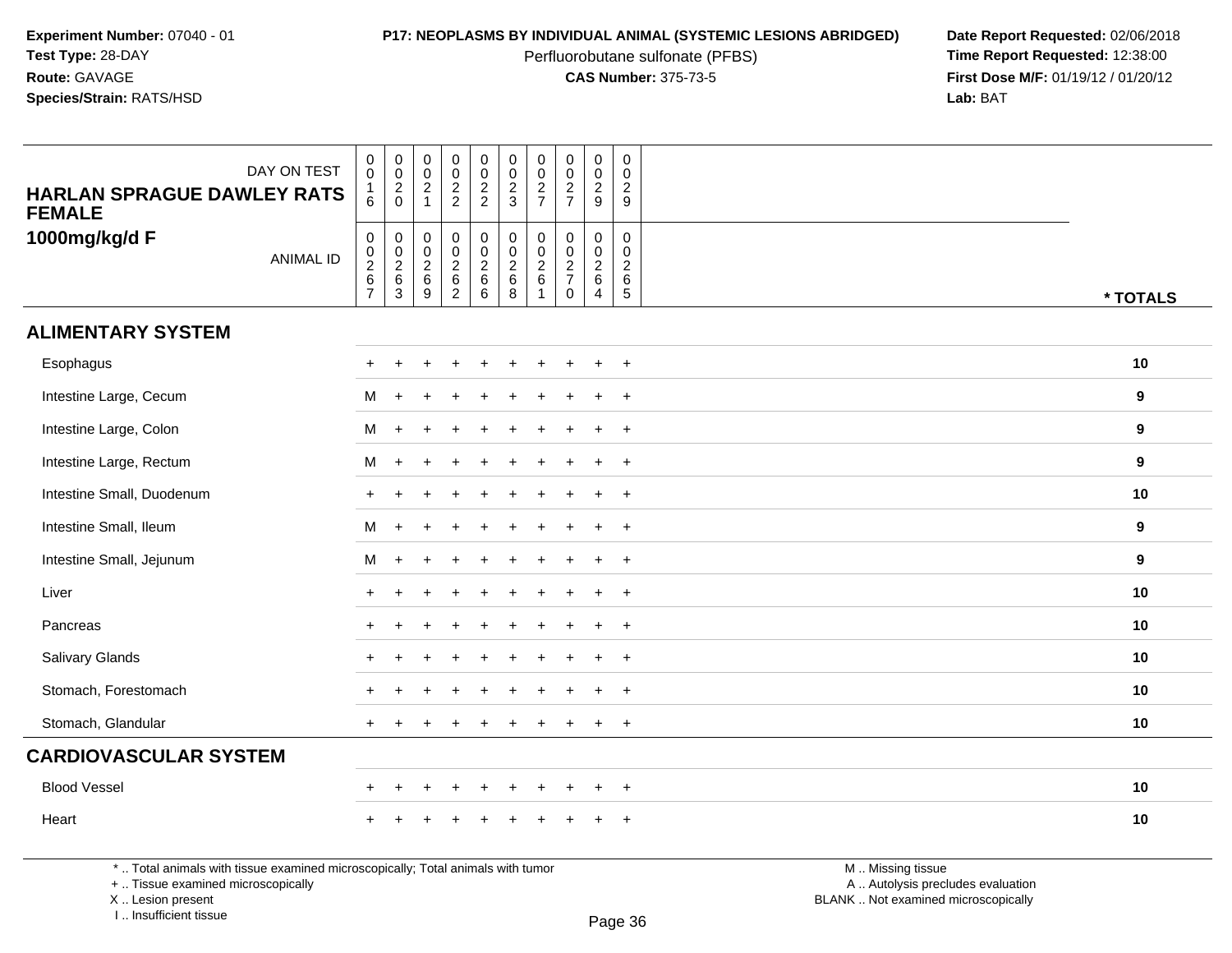Perfluorobutane sulfonate (PFBS)<br>**CAS Number:** 375-73-5

| <b>HARLAN SPRAGUE DAWLEY RATS</b><br><b>FEMALE</b>                                                                                                                  | DAY ON TEST      | $\pmb{0}$<br>$\overline{0}$<br>$\mathbf{1}$<br>6 | $\mathbf 0$<br>$\mathbf 0$<br>$\frac{2}{0}$                  | $\pmb{0}$<br>$\pmb{0}$<br>$\sqrt{2}$<br>$\mathbf{1}$      | $\begin{smallmatrix}0\0\0\end{smallmatrix}$<br>$\frac{2}{2}$ | $\begin{smallmatrix} 0\\0 \end{smallmatrix}$<br>$\frac{2}{2}$ | $\pmb{0}$<br>$\mathsf{O}\xspace$<br>$\frac{2}{3}$ | $\pmb{0}$<br>$\mathbf 0$<br>$\frac{2}{7}$                                  | $\pmb{0}$<br>$\mathsf 0$<br>$\frac{2}{7}$             | $\mathbf 0$<br>$\mathbf 0$<br>$\overline{2}$<br>9                         | $\pmb{0}$<br>$\mathbf 0$<br>$\overline{c}$<br>9                                   |                                                                                               |                  |
|---------------------------------------------------------------------------------------------------------------------------------------------------------------------|------------------|--------------------------------------------------|--------------------------------------------------------------|-----------------------------------------------------------|--------------------------------------------------------------|---------------------------------------------------------------|---------------------------------------------------|----------------------------------------------------------------------------|-------------------------------------------------------|---------------------------------------------------------------------------|-----------------------------------------------------------------------------------|-----------------------------------------------------------------------------------------------|------------------|
| 1000mg/kg/d F                                                                                                                                                       | <b>ANIMAL ID</b> | 0<br>$0$<br>$2$<br>$6$<br>$7$                    | $\pmb{0}$<br>$\begin{array}{c} 0 \\ 2 \\ 6 \\ 3 \end{array}$ | 0<br>$\mathsf 0$<br>$\overline{c}$<br>6<br>$\overline{9}$ | $\mathbf 0$<br>$\frac{0}{2}$<br>62                           | $\pmb{0}$<br>$\overline{0}$<br>$\overline{a}$<br>$^6_6$       | 0<br>$\frac{0}{2}$<br>$^6_8$                      | $\pmb{0}$<br>$\overline{0}$<br>$\overline{2}$<br>$\,6\,$<br>$\overline{1}$ | 0<br>$\mathbf 0$<br>$\sqrt{2}$<br>$\overline{7}$<br>0 | $\mathbf 0$<br>$\mathbf 0$<br>$\overline{2}$<br>$\,6\,$<br>$\overline{4}$ | $\mathsf{O}\xspace$<br>$\mathbf 0$<br>$\overline{c}$<br>$\,6\,$<br>$\overline{5}$ |                                                                                               | * TOTALS         |
| <b>ENDOCRINE SYSTEM</b>                                                                                                                                             |                  |                                                  |                                                              |                                                           |                                                              |                                                               |                                                   |                                                                            |                                                       |                                                                           |                                                                                   |                                                                                               |                  |
| <b>Adrenal Cortex</b>                                                                                                                                               |                  |                                                  |                                                              |                                                           |                                                              |                                                               |                                                   |                                                                            |                                                       | ÷                                                                         | $\overline{+}$                                                                    |                                                                                               | 10               |
| <b>Adrenal Medulla</b>                                                                                                                                              |                  |                                                  |                                                              |                                                           |                                                              |                                                               |                                                   |                                                                            |                                                       |                                                                           | $\ddot{}$                                                                         |                                                                                               | 10               |
| Islets, Pancreatic                                                                                                                                                  |                  |                                                  |                                                              |                                                           |                                                              |                                                               |                                                   |                                                                            |                                                       | ÷.                                                                        | $+$                                                                               |                                                                                               | 10               |
| Parathyroid Gland                                                                                                                                                   |                  |                                                  |                                                              |                                                           |                                                              |                                                               |                                                   |                                                                            |                                                       |                                                                           | $\ddot{}$                                                                         |                                                                                               | 10               |
| <b>Pituitary Gland</b>                                                                                                                                              |                  |                                                  |                                                              |                                                           |                                                              |                                                               |                                                   |                                                                            |                                                       |                                                                           | $\ddot{}$                                                                         |                                                                                               | 10 <sup>1</sup>  |
| <b>Thyroid Gland</b>                                                                                                                                                |                  |                                                  |                                                              |                                                           |                                                              |                                                               |                                                   |                                                                            |                                                       |                                                                           | $\ddot{}$                                                                         |                                                                                               | 10               |
| <b>GENERAL BODY SYSTEM</b>                                                                                                                                          |                  |                                                  |                                                              |                                                           |                                                              |                                                               |                                                   |                                                                            |                                                       |                                                                           |                                                                                   |                                                                                               |                  |
| <b>NONE</b>                                                                                                                                                         |                  |                                                  |                                                              |                                                           |                                                              |                                                               |                                                   |                                                                            |                                                       |                                                                           |                                                                                   |                                                                                               |                  |
| <b>GENITAL SYSTEM</b>                                                                                                                                               |                  |                                                  |                                                              |                                                           |                                                              |                                                               |                                                   |                                                                            |                                                       |                                                                           |                                                                                   |                                                                                               |                  |
| <b>Clitoral Gland</b>                                                                                                                                               |                  | м                                                | $\ddot{}$                                                    |                                                           |                                                              | +                                                             |                                                   |                                                                            |                                                       |                                                                           | $\ddot{}$                                                                         |                                                                                               | 9                |
| Ovary                                                                                                                                                               |                  | м                                                |                                                              |                                                           |                                                              |                                                               |                                                   |                                                                            |                                                       |                                                                           | $+$                                                                               |                                                                                               | $\boldsymbol{9}$ |
| <b>Uterus</b>                                                                                                                                                       |                  | м                                                | $\div$                                                       |                                                           |                                                              |                                                               |                                                   |                                                                            |                                                       | $\ddot{}$                                                                 | $+$                                                                               |                                                                                               | $\boldsymbol{9}$ |
| Vagina                                                                                                                                                              |                  | M                                                | $\ddot{}$                                                    |                                                           |                                                              | $\ddot{}$                                                     | $\ddot{}$                                         | $\ddot{}$                                                                  | $\pm$                                                 | $\ddot{}$                                                                 | $+$                                                                               |                                                                                               | $\boldsymbol{9}$ |
| <b>HEMATOPOIETIC SYSTEM</b>                                                                                                                                         |                  |                                                  |                                                              |                                                           |                                                              |                                                               |                                                   |                                                                            |                                                       |                                                                           |                                                                                   |                                                                                               |                  |
| <b>Bone Marrow</b>                                                                                                                                                  |                  | $+$                                              | $\ddot{}$                                                    | $\ddot{}$                                                 |                                                              | $\ddot{}$                                                     | $\ddot{}$                                         | $\ddot{}$                                                                  | $+$                                                   | $+$                                                                       | $+$                                                                               |                                                                                               | 10               |
| *  Total animals with tissue examined microscopically; Total animals with tumor<br>+  Tissue examined microscopically<br>X  Lesion present<br>I Insufficient tissue |                  |                                                  |                                                              |                                                           |                                                              |                                                               |                                                   |                                                                            |                                                       |                                                                           | Page 37                                                                           | M  Missing tissue<br>A  Autolysis precludes evaluation<br>BLANK  Not examined microscopically |                  |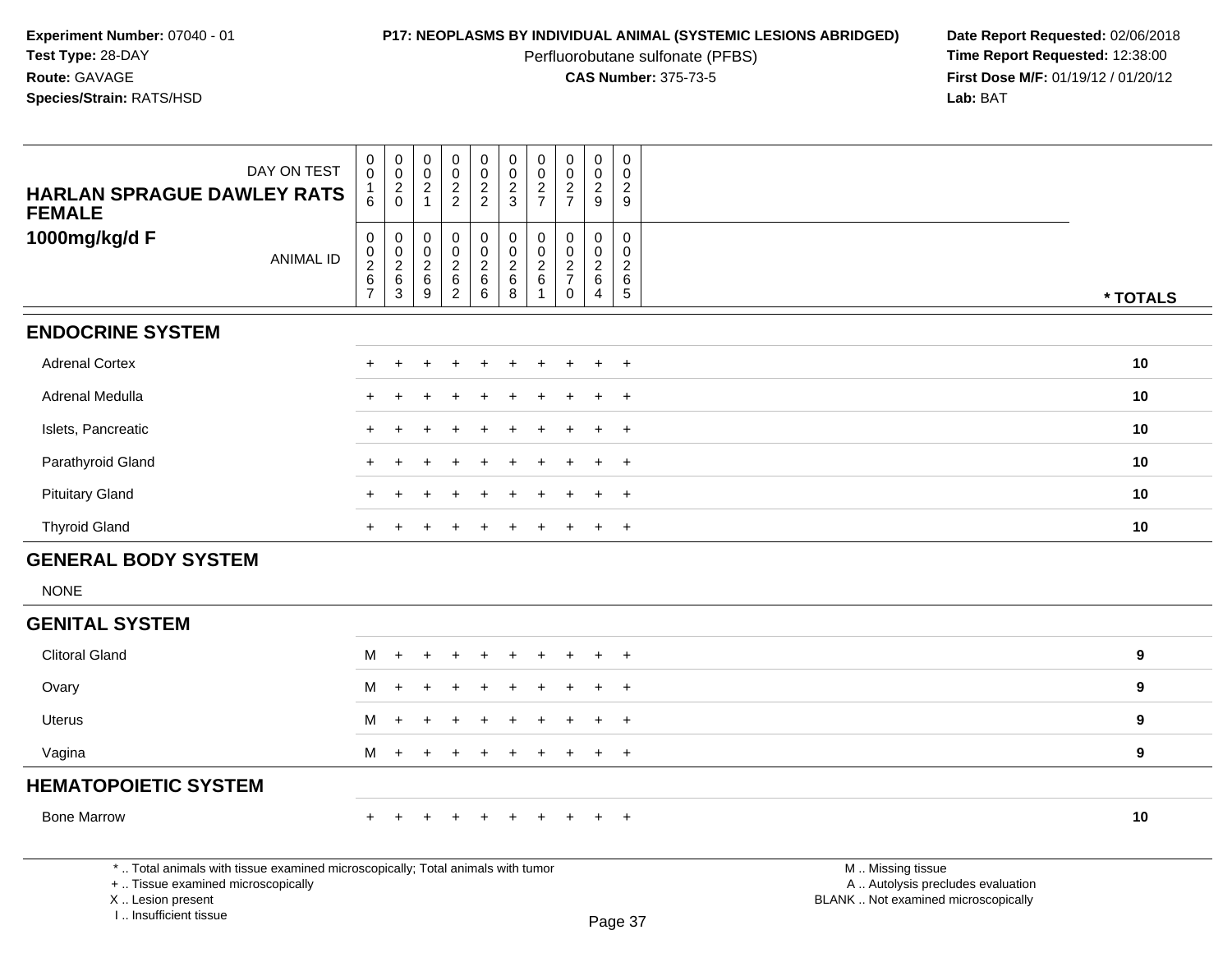Perfluorobutane sulfonate (PFBS)<br>**CAS Number:** 375-73-5

**P17: NEOPLASMS BY INDIVIDUAL ANIMAL (SYSTEMIC LESIONS ABRIDGED)** Date Report Requested: 02/06/2018<br>Perfluorobutane sulfonate (PFBS) **Time Report Requested:** 12:38:00 **First Dose M/F:** 01/19/12 / 01/20/12<br>**Lab:** BAT **Lab:** BAT

| DAY ON TEST<br><b>HARLAN SPRAGUE DAWLEY RATS</b><br><b>FEMALE</b> | $\pmb{0}$<br>$\pmb{0}$<br>1<br>6             | $\mathbf 0$<br>$\frac{0}{2}$                                              | $\begin{smallmatrix} 0\\0\\2 \end{smallmatrix}$<br>$\overline{1}$ | $\pmb{0}$<br>$\pmb{0}$<br>$\frac{2}{2}$                       | $\pmb{0}$<br>$\mathsf 0$<br>$\frac{2}{2}$      | $\mathbf 0$<br>$\pmb{0}$<br>$\frac{2}{3}$                  | $\pmb{0}$<br>$\pmb{0}$<br>$\frac{2}{7}$           | $\begin{array}{c} 0 \\ 0 \\ 2 \\ 7 \end{array}$          | $\pmb{0}$<br>$\frac{0}{2}$                        | $\mathbf 0$<br>$\mathbf 0$<br>$\boldsymbol{2}$<br>9               |          |
|-------------------------------------------------------------------|----------------------------------------------|---------------------------------------------------------------------------|-------------------------------------------------------------------|---------------------------------------------------------------|------------------------------------------------|------------------------------------------------------------|---------------------------------------------------|----------------------------------------------------------|---------------------------------------------------|-------------------------------------------------------------------|----------|
| 1000mg/kg/d F<br><b>ANIMAL ID</b>                                 | $\pmb{0}$<br>$\frac{0}{2}$<br>$\overline{7}$ | $\mathbf 0$<br>$\begin{array}{c} 0 \\ 2 \\ 6 \end{array}$<br>$\mathbf{3}$ | 00026<br>9                                                        | $\mathbf 0$<br>$\mathsf 0$<br>$\frac{2}{6}$<br>$\overline{2}$ | $\pmb{0}$<br>$\mathbf 0$<br>$\frac{2}{6}$<br>6 | $\pmb{0}$<br>$\mathbf 0$<br>$\overline{c}$<br>$\,6\,$<br>8 | 0<br>0<br>$\boldsymbol{2}$<br>6<br>$\overline{1}$ | $\mathbf 0$<br>$\pmb{0}$<br>$\frac{2}{7}$<br>$\mathbf 0$ | 0<br>$\pmb{0}$<br>$\frac{2}{6}$<br>$\overline{4}$ | $\mathbf 0$<br>$\mathbf 0$<br>$\sqrt{2}$<br>$\,6\,$<br>$\sqrt{5}$ | * TOTALS |
| Lymph Node, Mandibular                                            |                                              |                                                                           |                                                                   |                                                               |                                                |                                                            |                                                   |                                                          | $\ddot{}$                                         | $+$                                                               | 10       |
| Lymph Node, Mesenteric                                            | М                                            | $\div$                                                                    |                                                                   |                                                               |                                                |                                                            |                                                   |                                                          | $\div$                                            | $+$                                                               | 9        |
| Spleen                                                            | $\pm$                                        |                                                                           |                                                                   | $\ddot{}$                                                     |                                                | $\ddot{}$                                                  |                                                   |                                                          | $+$                                               | $+$                                                               | 10       |
| Thymus                                                            | $+$                                          |                                                                           |                                                                   | $\div$                                                        |                                                |                                                            |                                                   |                                                          | $\ddot{}$                                         | $+$                                                               | 10       |
| <b>INTEGUMENTARY SYSTEM</b>                                       |                                              |                                                                           |                                                                   |                                                               |                                                |                                                            |                                                   |                                                          |                                                   |                                                                   |          |
| Mammary Gland                                                     | $\ddot{}$                                    | $\ddot{}$                                                                 |                                                                   | $\ddot{}$                                                     |                                                | $\ddot{}$                                                  |                                                   | $\overline{ }$                                           | $\ddot{}$                                         | $+$                                                               | 10       |
| Skin                                                              | $+$                                          | $\div$                                                                    |                                                                   |                                                               |                                                |                                                            |                                                   | $\overline{ }$                                           | $\ddot{}$                                         | $+$                                                               | 10       |
| <b>MUSCULOSKELETAL SYSTEM</b>                                     |                                              |                                                                           |                                                                   |                                                               |                                                |                                                            |                                                   |                                                          |                                                   |                                                                   |          |
| Bone                                                              | $\ddot{}$                                    | $\pm$                                                                     | $\ddot{}$                                                         | $\overline{+}$                                                | $\div$                                         | $\ddot{}$                                                  | $\ddot{}$                                         | $\overline{+}$                                           | $+$                                               | $+$                                                               | 10       |
| <b>NERVOUS SYSTEM</b>                                             |                                              |                                                                           |                                                                   |                                                               |                                                |                                                            |                                                   |                                                          |                                                   |                                                                   |          |
| <b>Brain</b>                                                      | $+$                                          | $\div$                                                                    |                                                                   | $\overline{+}$                                                | $\pm$                                          | $\ddot{}$                                                  | $\pm$                                             | $+$                                                      | $+$                                               | $+$                                                               | 10       |
| <b>RESPIRATORY SYSTEM</b>                                         |                                              |                                                                           |                                                                   |                                                               |                                                |                                                            |                                                   |                                                          |                                                   |                                                                   |          |
| Lung                                                              | $\pm$                                        |                                                                           |                                                                   |                                                               |                                                |                                                            |                                                   |                                                          | ÷                                                 | $+$                                                               | 10       |
| Nose                                                              | $\div$                                       |                                                                           |                                                                   |                                                               |                                                |                                                            |                                                   |                                                          |                                                   | $\overline{+}$                                                    | 10       |
| Trachea                                                           | $\pm$                                        |                                                                           |                                                                   |                                                               |                                                |                                                            |                                                   |                                                          | ÷                                                 | $+$                                                               | 10       |

## **SPECIAL SENSES SYSTEM**

\* .. Total animals with tissue examined microscopically; Total animals with tumor

+ .. Tissue examined microscopically

X .. Lesion present

I .. Insufficient tissue